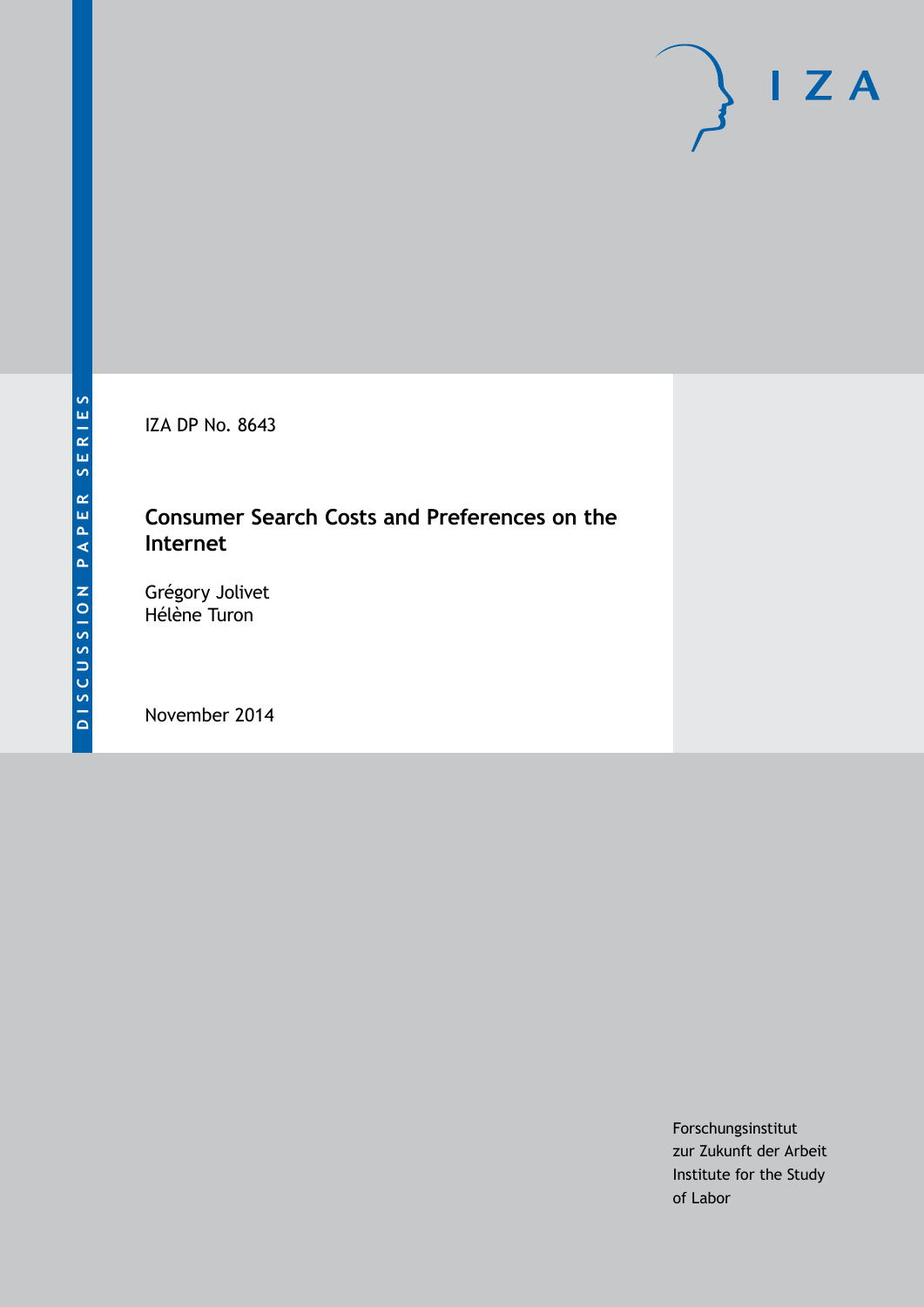# **Consumer Search Costs and Preferences on the Internet**

## **Grégory Jolivet**

*University of Bristol*

## **Hélène Turon**

*University of Bristol and IZA*

Discussion Paper No. 8643 November 2014

IZA

P.O. Box 7240 53072 Bonn Germany

Phone: +49-228-3894-0 Fax: +49-228-3894-180 E-mail: [iza@iza.org](mailto:iza@iza.org)

Any opinions expressed here are those of the author(s) and not those of IZA. Research published in this series may include views on policy, but the institute itself takes no institutional policy positions. The IZA research network is committed to the IZA Guiding Principles of Research Integrity.

The Institute for the Study of Labor (IZA) in Bonn is a local and virtual international research center and a place of communication between science, politics and business. IZA is an independent nonprofit organization supported by Deutsche Post Foundation. The center is associated with the University of Bonn and offers a stimulating research environment through its international network, workshops and conferences, data service, project support, research visits and doctoral program. IZA engages in (i) original and internationally competitive research in all fields of labor economics, (ii) development of policy concepts, and (iii) dissemination of research results and concepts to the interested public.

<span id="page-1-0"></span>IZA Discussion Papers often represent preliminary work and are circulated to encourage discussion. Citation of such a paper should account for its provisional character. A revised version may be available directly from the author.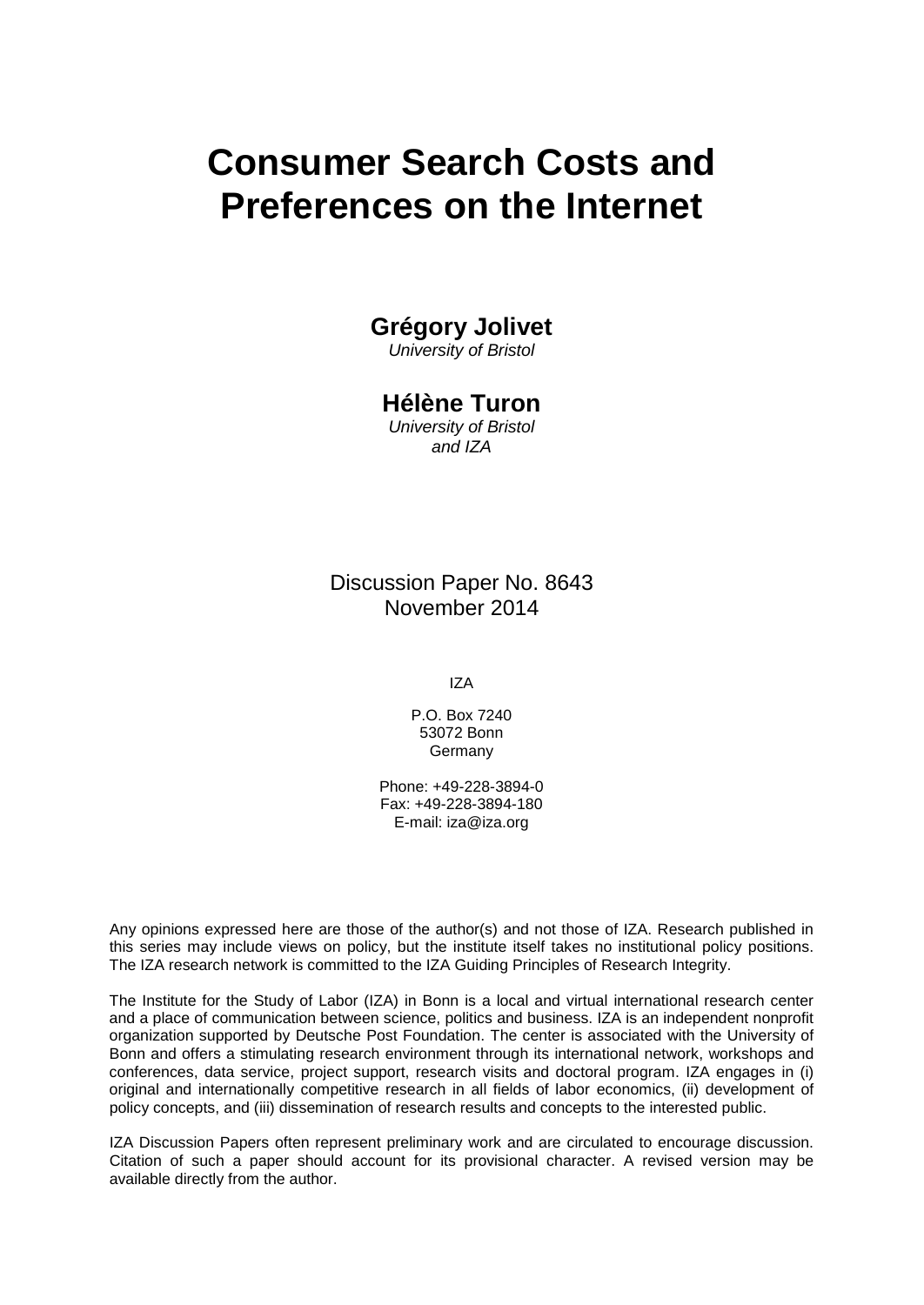IZA Discussion Paper No. 8643 November 2014

## **ABSTRACT**

## **Consumer Search Costs and Preferences on the Internet**<sup> $\hat{ }$ </sup>

We analyse consumers' search and purchase decisions on an Internet platform. Using a rich dataset on all adverts posted and transactions made on a major French Internet platform (PriceMinister), we show evidence of substantial price dispersion among adverts for the same product. We also show that consumers do not necessarily choose the cheapest advert available and sometimes even choose an advert that is dominated in price and non-price characteristics (such as seller's reputation) by another available advert. To explain the transactions observed on the platform, we derive and estimate a structural model of sequential directed search where consumers observe all advert prices but have to pay a search cost to see the other advert characteristics. We allow for flexible heterogeneity in consumers' preferences and search costs. After deriving tractable identification conditions for our model, we estimate sets of parameters that can rationalize each transaction. Our model can predict a wide range of consumer search strategies and fits almost all transactions observed in our sample. We find empirical evidence of heterogenous, sometimes positive and substantially large search costs and marginal willingness to pay for advert hedonic characteristics.

JEL Classification: C13, D12, D81, D83, L13

Keywords: consumer search, revealed preferences, individual heterogeneity, price dispersion, internet

Corresponding author:

Hélène Turon Department of Economics University of Bristol 8 Woodland Road Bristol BS8 1TN United Kingdom E-mail: [helene.turon-lacarrieu@bris.ac.uk](mailto:helene.turon-lacarrieu@bris.ac.uk)

We are deeply grateful to [PriceMinister.com](http://www.priceminister.com/) for giving us access to their data. We thank Ian Crawford, Jose Moraga- Gonzalez and David Pacini for giving us very relevant feedback on this work. We also thank audiences at the 2014 Search and Matching conference in Edinburgh, the 2014 EARIE in Milan and at various seminars for their questions and comments.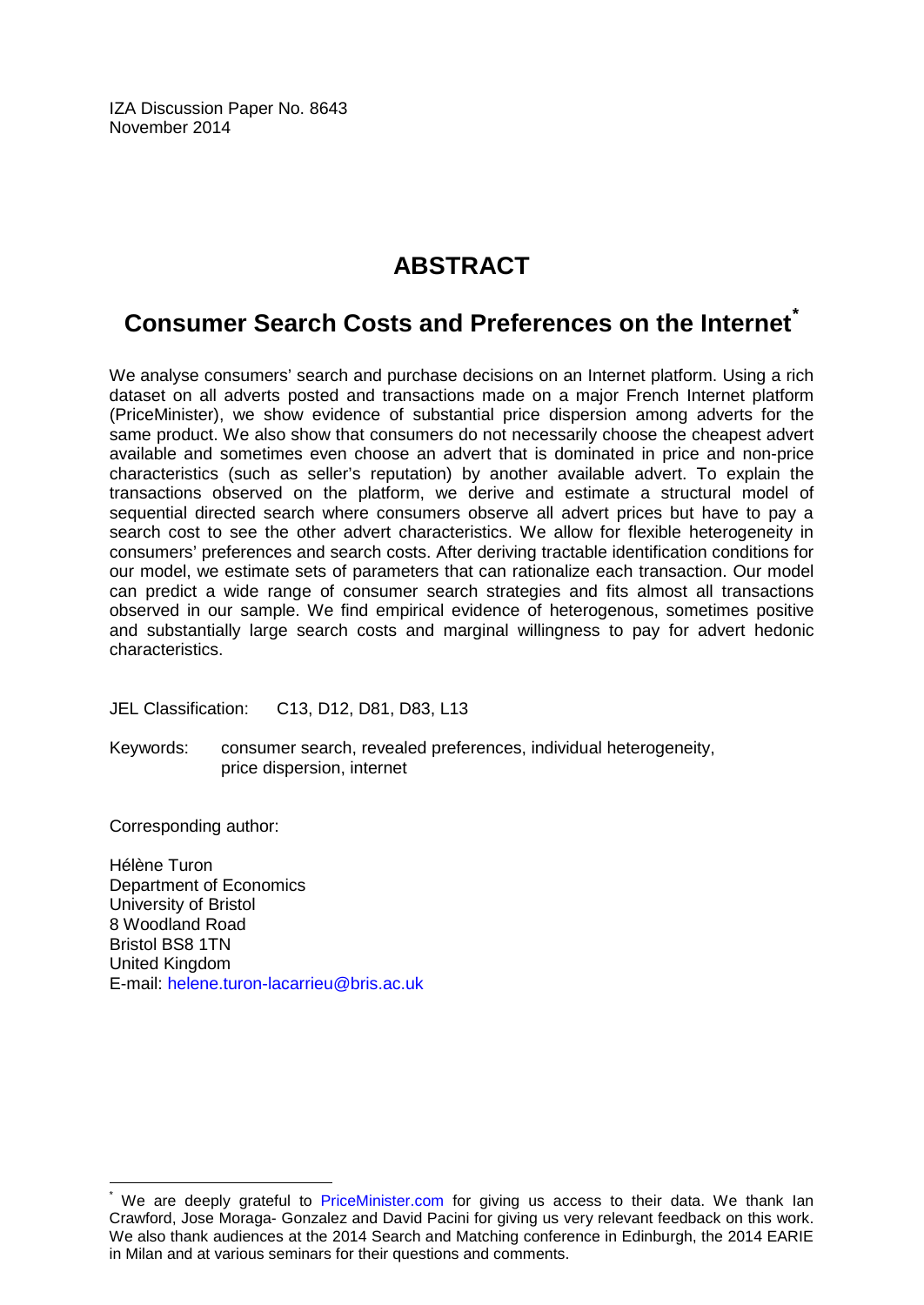## 1 Introduction

The advent of e-commerce, in particular Internet platforms, was initially presumed to increase competition and thus decrease prices and price dispersion, since it allowed the gathering of information on many potential suppliers at little physical and time cost for the consumer. However, casual observation of trading websites as well as the emergence of rich datasets documenting the variance of prices among adverts and transactions convey a compelling message: price dispersion remains and can be substantial.<sup>[1](#page-3-0)</sup> Two potential explanations have been investigated by the recent literature. First, even when controlling for a very specific product, there is still room for heterogeneity through the condition of the item and/or the characteristics of the seller (reputation, size, etc.). If consumers do care for these characteristics as well as for the product itself, then differentiation persists and can result in price dispersion. Second, the presence of search frictions in the process of aggregating and comparing pieces of information offered by each advert displayed on the screen will further reduce the degree of competition and the scope for the "law of one price" to prevail.

In this paper, we aim to give new insights on the role of consumer preferences and search costs on the Internet by conducting a structural analysis of consumer search and purchase behaviour using administrative data from one of France's largest e-commerce websites (priceminister.com). We show empirical evidence on price dispersion but also on consumer purchase behaviour, which we observe to be sometimes at odds with a hedonic perfect-information model. We then consider a model of consumer search where buyers sequentially direct their search along one dimension of the desired item that is instantly and costlessly available. In our application, this dimension is the price, which is prominent on the website display of adverts. Our theoretical framework allows for a wide range of sampling patterns (such as search by increasing or non-monotonous order of price). An innovative feature of our analysis is that we borrow from the revealed preferences literature to set-identify and estimate our model whilst allowing for heterogeneity in consumer's marginal willingness to pay for hedonic characteristics and search costs. Our estimation results will thus not hinge on distributional assumptions made on these sources of consumer heterogeneity.

Our rich dataset, which comprises administrative data from Price Minister, allows us to observe all transations and all adverts posted on the site. For each transaction, we can gather information on all the adverts that were available at that particular date for the very same product, e.g. a given CD, identified by a barcode. These are the adverts that the consumer saw on his computer screen when searching for this specific CD on this website. These adverts may vary in price but also in other characteristics such as the condition of the item, the seller's reputation etc. We observe substantial price dispersion among adverts and among transactions for the same product. We also find that the consumer often does not buy the cheapest available advert and sometimes chooses an advert that is clearly dominated (in price and in non-price characteristics) by another available advert. These stylized facts motivate our structural analysis which focuses on two objects: consumer preferences for advert price and non-price characteristics and search costs.

We set up a sequential model of directed search (on prices). Recall of previously sampled adverts is permitted, and consumers decide optimally in what order to sample items on offer, when to stop sampling

<span id="page-3-0"></span><sup>&</sup>lt;sup>1</sup>See e.g. Baye et al.  $(2004)$ .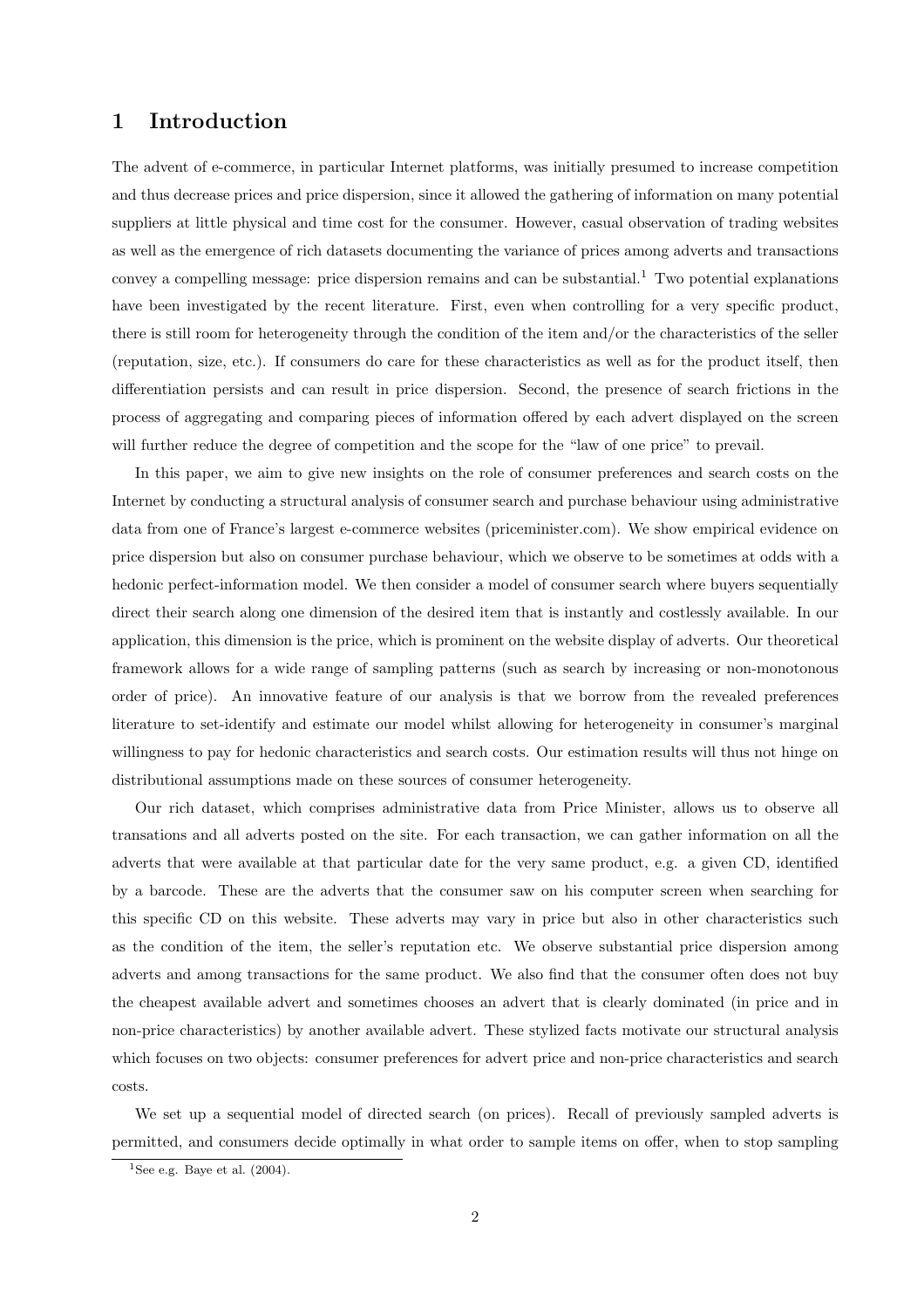and which sampled advert to buy. Consistently with the design of the PriceMinister website, we assume that prices are instantly and costlessly visible, but that consumers must pay a search cost to "sample" i.e. to examine an advert's hedonic characteristics and thus compute the utility they will get from this advert. The search process is thus directed along the price dimension. In an application on web browsing of online stores [De Los Santos et al. \(2012](#page-37-1)) argue that a non-sequential search model is a better representation of consumer behaviour. However, their ground to reject the sequential approach is that, in their setting, it leads to consumers always buying from the last store visited –which is counterfactual in their data. In a sequential *directed* search framework, however, this is not necessarily the case, as our results will confirm.

An interesting feature of our model is that it can describe a wide range of sampling patterns. In particular consumers do not necessarily search in ascending price order and/or do not necessarily buy the last item sampled. Some consumers will sample very few adverts, others will almost exhaust all the offers. These different patterns will arise from heterogeneity in search costs and in consumers' marginal willingness to pay (MWP) for the advert's hedonic characteristics. Hence, a consumer's choice set is formed endogenously, depending on his (individual-specific) preferences and search cost. Whilst the optimal stopping rule is often incorporated in consumer search models, this analysis of the optimal search order as a direct consequence of the consumer's preferences within a structural estimation of search costs is the main innovation of our paper.

Two other key features of our setting are that we allow consumers to value non-price attributes of the adverts and that both this taste for characteristics and search costs are allowed to be heterogeneous across consumers. [Hong and Shum \(2006](#page-37-2)) estimate a search cost distribution for consumers buying academic bestsellers online, but rule out a consumer's valuation of non-price characteristics of different adverts. They estimate both a sequential and a non-sequential model and find a ten-fold difference between their search costs estimates. Analyzing mutual funds' market shares, Hortaçsu and Syverson (2004) allow consumers to have a (homogeneous) taste for non-portfolio attributes and heterogeneous search costs. In these papers, however, search order is not driven by consumers' preferences. Hortaçsu and Syverson (2004) relate the different sampling probabilities attached to mutual funds to their visibility, which itself is not modelled and results more from mutual funds' marketing efforts than from consumers preferences driving the sampling order.

Our model is directly related to the seminal article by [Weitzman \(1979\)](#page-37-4) who derived the optimal sequence and stopping rule in a sequential directed search model without learning. Each item offers expected gains over the consumer's outside option and the optimal strategy in a nutshell consists in sampling the item with the highest expected gains over the current outside option –until no such gains remain in the set of unseen items.[2](#page-4-0) To take this theoretical framework to the data, we first provide two analytical results. First, we show that the optimal search and purchase rule derived by [Weitzman \(1979\)](#page-37-4) is equivalent to a set of inequalities on utilities and reservation utilities. Second, we show that the reservation utilities defined above can be written

<span id="page-4-0"></span><sup>2</sup>The setting considered by [Weitzman \(1979](#page-37-4)), as well as the vast majority of the consumer search literature, rules out learning. We will also assume that consumers do not update their beliefs after each draw. Allowing for learning in the search process is a challenging task that has been tackled by two recent papers, albeit in a different search setting than ours. [De Los Santos et al.](#page-37-5) [\(2013](#page-37-5)) set up a parametric search model with Bayesian learning about the distribution of utilities among offers (for MP3 players) but where search is not directed. [Koulayev \(2014\)](#page-37-6) also allows for learning in a model where the order of search (for hotels) is imposed and thus exogenous to the consumer's preferences, and with no directed search within a given webpage of offers.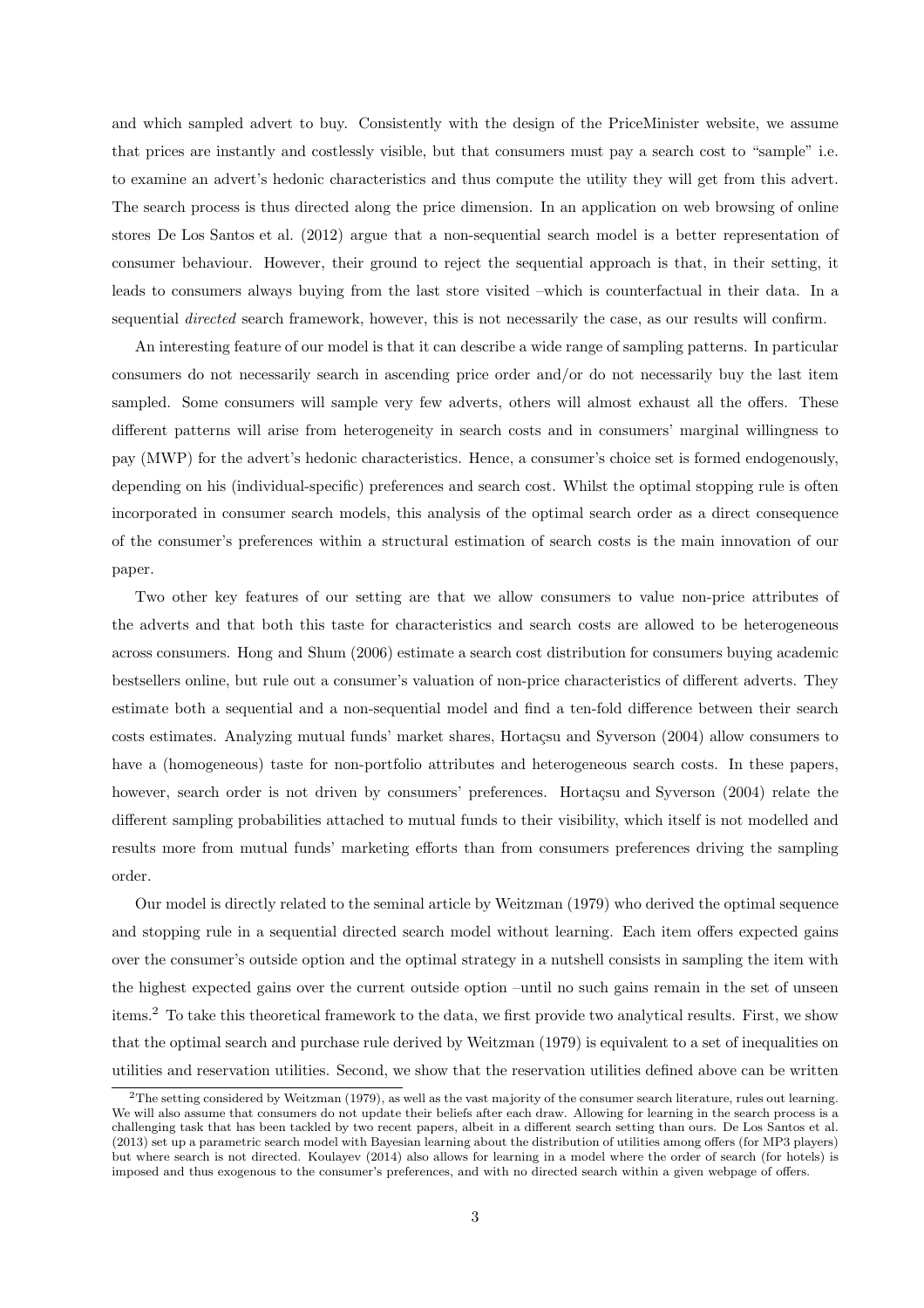in closed form using a function readily available from the data. This leads to a tractable characterization of the set of parameters consistent with each transaction.

We then follow an estimation approach in the spirit of the revealed preference literature (see [Blow et al.](#page-37-7) [\(2008\)](#page-37-7), [Cherchye et al. \(2009\)](#page-37-8), [Cosaert and Demuynck \(2014\)](#page-37-9)) and use the conditions derived from our theoretical analysis to test whether each parameter value is consistent with each transaction. In particular we do not include a behavioural error term relating either to the consumer's sampling or purchasing choice. Thus, contrary to the existing structural literature on consumer search, our estimation strategy does not impose any restriction on the shape of consumer heterogeneity with respect to search costs or to the MWP for advert hedonic characteristics. We do however need to specify a functional form for the individual utility, without which we would not be able to compute beliefs regarding the joint distribution of prices and hedonic characteristics. As in many revealed preference applications, our approach will only produce bounds on the joint distribution of these two parameters. As we will see, these bounds will still be informative to assess the importance of search costs and consumer preferences for online transactions in our data. We are, to the best of our knowledge, the first to use this empirical approach in the consumer search literature.

Our model fits the data very well. Our benchmark specification can explain 94% of the CD transactions observed on the website in a specific quarter in 2007, which is our benchmark estimation sample. As mentioned above, many transactions are such that the advert sold is dominated by an alternative advert in price and hedonic characteristics. A hedonic perfect information model cannot explain these transactions, whereas our model is able to rationalize 76% of these transactions with reasonable values of the MWP and search costs.

We find that most consumers do care for retailer characteristics –the median of the marginal willingness to pay for a marginal increase in seller reputation is between 1 and  $2\epsilon$ . Positive search costs are needed to explain a large fraction (26%) of the transactions observed. We also find substantial consumer heterogeneity in these two dimensions and that search frictions play a larger role when the number of adverts available per transaction increases.

As for search patterns, we find that consumers who face strictly positive search costs buy the first advert that they sample 63% of the time, but it can also be the case that the sold advert is sampled once most of the other adverts have been drawn. Besides, we find that for 7% of transactions with positive search costs, the consumer has carried on sampling after finding the advert that he would eventually buy. This fraction increases with the number of available adverts per transaction.

Since our main estimation targets are demand-side structural objects, namely consumer preferences and search costs, we retain a partial equilibrium analysis and focus on developing a flexible estimation approach whilst allowing for heterogeneity and elaborate search strategies. Naturally, our results trigger questions related to the price-setting behaviour of sellers in view of these search costs and heterogeneous preferences on the consumers' side. Papers incorporating search costs into an equilibrium approach include [Zhou \(2011\)](#page-37-10), who presents an (exogenously) ordered search model in which firms visited late in the search process enjoy some monopoly power since consumers visiting them do so when they have a low valuation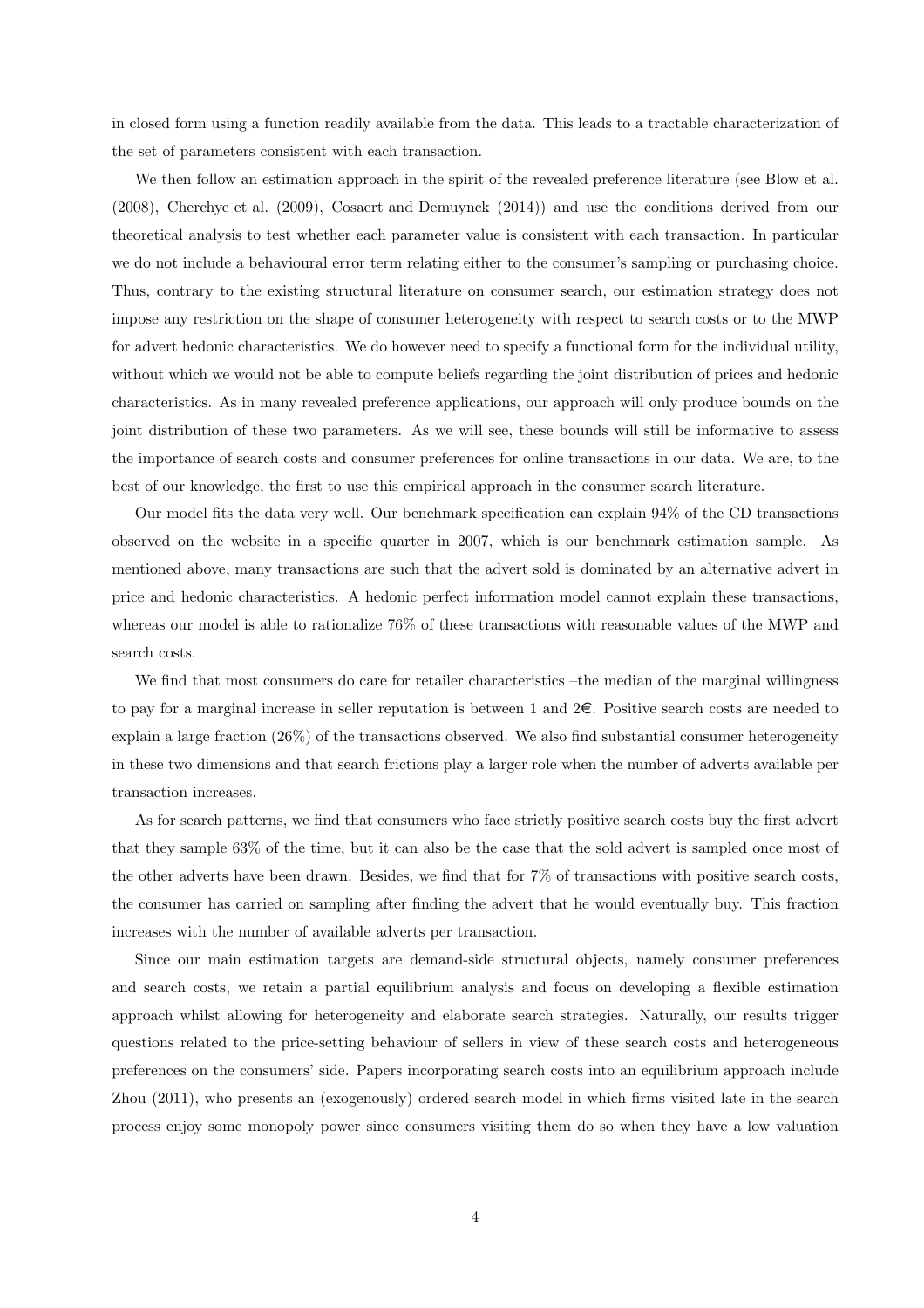of the products offered by firms already visited.[3](#page-6-0) [Janssen and Moraga-Gonzales \(2004\)](#page-37-11) also analyze firm behaviour when placed in oligopolistic competition and faced with consumers searching non-sequentially. [Moraga-Gonzales and Petrikaite \(2013](#page-37-12)) derive an equilibrium sequential search model where consumers can direct their search towards merging firms depending on their expectations over price. A recent paper by [Dinerstein et al. \(2014](#page-37-13)) uses rich data on eBay to estimate an equilibrium non-sequential search model with homogenous consumers and to simulate the effects of changes in the platform's design.

Our paper is organised as follows. We detail our theoretical framework in the Section [2.](#page-6-1) Section [3](#page-13-0) describes our dataset and shows new empirical evidence on price dispersion and search and purchase be-haviours. Our empirical strategy is detailed in Section [4.](#page-20-0) We present in Section [5](#page-25-0) our estimation results on consumers' search strategies and on the joint distribution of search costs and preferences across observed transactions. Section [6](#page-36-0) concludes.

### <span id="page-6-1"></span>2 Theory

#### 2.1 The environment

Consider a buyer who wants to purchase one unit of a specific product (a given CD or video game) on an Internet platform. Let  $J \geq 1$  be the number of adverts for this product that are currently posted on the platform. Each advert  $j \in \{1, J\}$  consists of a price  $p_j$  and a vector of characteristics  $x_j$ . In our application, x will contain the seller's reputation index, its size, its status (professional or not) or the condition of the good being sold. We assume that the consumer's outside option, i.e. not buying anything, is very low so that one advert is always bought (we will be using data on transactions).[4](#page-6-2)

**Preferences.** Consumers have heterogenous preferences for the set of characteristics x. To capture this, we introduce a parameter  $\gamma$  which has the same dimension as x and is heterogenous in the population of consumers. We assume a very simple form for the consumers' utility function: a consumer with preferences  $\gamma$  buying an advert with price and characteristics  $(p, x)$  will derive a utility of:

<span id="page-6-3"></span>
$$
u(p, x, \gamma) = \gamma x - p. \tag{1}
$$

For notational convenience, we will sometimes write the utility offered by advert j as  $u_i$ .

Search frictions. With search frictions, the consumer may not observe all of the J adverts. We assume that consumers search sequentially, with possibility of recall. This assumption needs to be discussed in light of the literature on the optimality of sequential vs. non-sequential search (see e.g. [Morgan and Manning, 1985](#page-37-14)) as well as of recent empirical papers [\(De Los Santos et al.](#page-37-1), [2012\)](#page-37-1). Under the sequential search assumption, consumers decide to draw adverts one at a time, whereas in a non-sequential search environment, they would decide on an optimal number of draws ex-ante. We believe the former to be more realistic to model search

<span id="page-6-0"></span><sup>3</sup> In contrast with our analysis, [Zhou \(2011\)](#page-37-10) focuses on consumers sampling adverts by increasing order of price.

<span id="page-6-2"></span><sup>&</sup>lt;sup>4</sup>This last assumption is not problematic for our partial-equilibrium approach where we will go after primitive parameters on the demand side of the market. One should just keep in mind that our results will be over the population of individuals who actually buy a product during our observation period. The selection effects arising from consumers just visiting the website and not buying would be more of an issue in an equilibrium analysis as they would affect sellers' expected profits.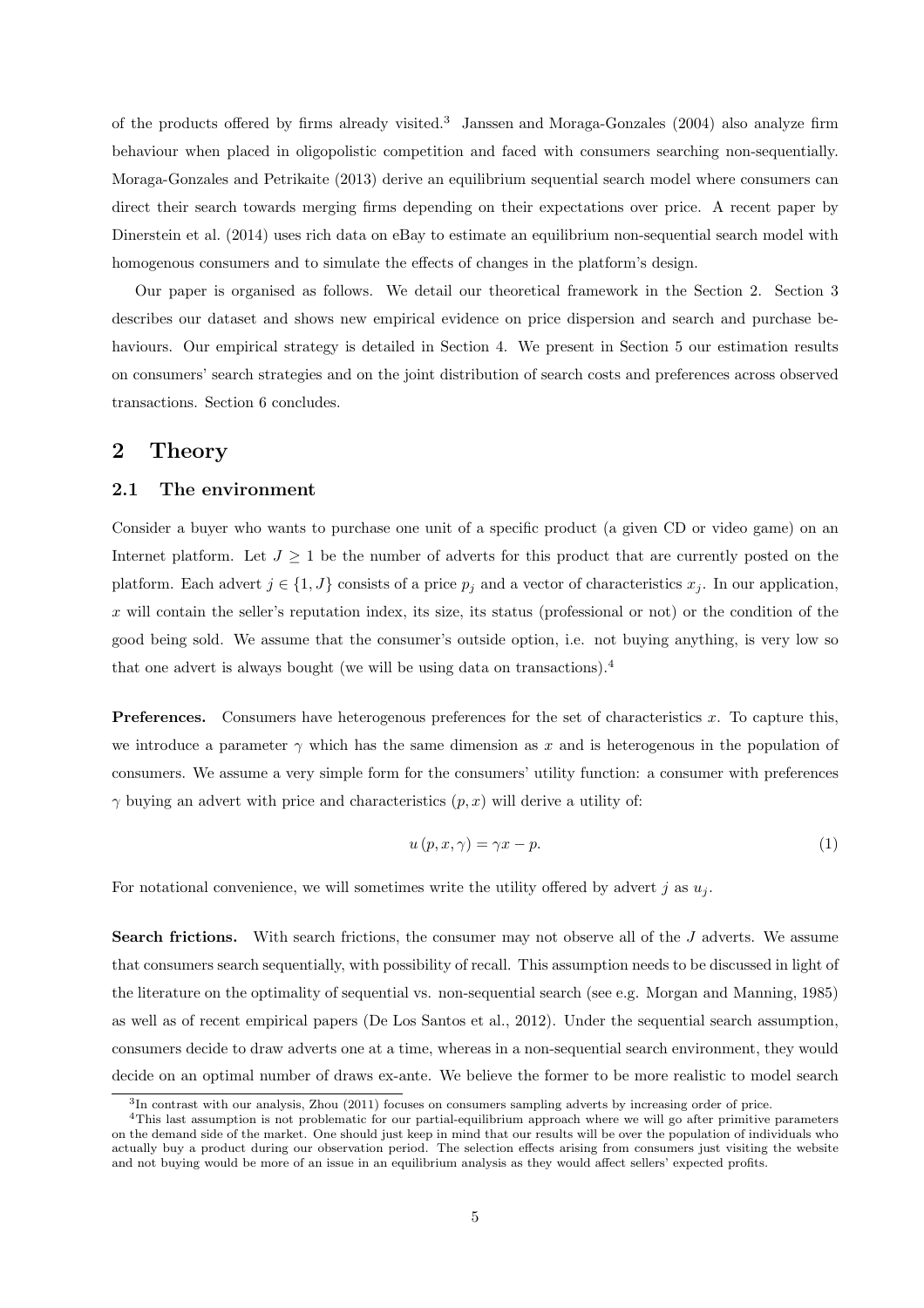on an Internet platform, which is a different context from the one studied by [De Los Santos et al. \(2012\)](#page-37-1).<sup>[5](#page-7-0)</sup> We also assume that drawing an advert incurs a search cost  $s \geq 0$  which is constant across draws but can be heterogenous in the population of consumers. Drawing an advert means collecting all the relevant information,  $(p, x)$  and thus knowing the level of utility offered by an advert. We will denote as  $H(\gamma, s)$  the cumulative distribution function (cdf thereafter) of taste parameters  $\gamma$  and search costs s in the population of buyers. This distribution will be the main target of our empirical analysis.

Beliefs. The consumer believes that the J adverts presented to him are independent draws from a joint distribution of prices and characteristics  $(P, X)$ , denoted  $F$ .<sup>[6](#page-7-1)</sup> We assume that consumers' beliefs stay the same during the search process, i.e. we rule out learning. This will allow us to derive a simple optimal search strategy for consumers.<sup>[7](#page-7-2)</sup> We also need to consider the marginal distribution  $F(X|P)$ , which is what consumers believe to be the cdf of  $X$  for a given price  $P$ .

Let  $F<sup>0</sup>$  denote the cdf of prices and characteristics in the population of all adverts actually posted on the platform (for a given product category) in a given time window. This distribution could follow from sellers' pricing strategies. For instance, sellers could differ with respect to their characteristics  $x$  and, given their value of x and consumers' preferences and search strategy, set prices that maximize their expected profit. The resulting distribution, say  $F^0(P|X)$ , combined with the distribution of seller characteristics  $F^0(X)$ would then lead to the observed distribution of prices and characteristics  $F^0(P, X)$ . In this paper, since we restrict our analysis to a partial equilibrium, we will take  $F^0(P, X)$ , which we can directly observe in the data, as given.

The last assumption we need before presenting consumers' search strategies pertains to the consumers' beliefs. A natural way to anchor consumers' beliefs would be to assume that  $F(P, X) = F^0(P, X)$ . In a full-equilibrium setting, this means that consumers' beliefs are consistent with sellers' pricing strategies. From an empirical perspective, this assumption allows us to estimate consumers' beliefs as the observed distribution of prices and characteristics in the population of adverts. However, as we will discuss in detail in Section [4.2,](#page-23-0) one may impose further restrictions on the beliefs in order to limit the level of sophistication in consumers' predictions.

#### 2.2 Consumers' search and purchase decision

We now describe how consumers search for and buy adverts in the environment we have just outlined. First, consider a case where there are no search frictions,  $s = 0$ . In this perfect-information model, the consumer chooses an advert in  $\{1, J\}$  that offers a utility equal to  $\max_{j \in [1, J]} \{u(p_j, x_j, \gamma)\}\.$  If more than one advert offers this level of utility, the consumer randomly chooses one of them. Since we have assumed that the consumer's reservation utility is very low, the consumer will definitely choose one advert. If all observed transactions could be explained by this model, we would not be able to claim evidence of consumer search frictions. As

<span id="page-7-0"></span> $5$ [De Los Santos et al. \(2012\)](#page-37-1) show that the behaviour of consumers looking for books on different websites is not consistent with a sequential random search model, as consumers sometimes buy from a previously visited website. In this paper, we will consider a *directed* search model so sequential search will be consistent with consumers retracing their steps.

<span id="page-7-1"></span> $6W_{\text{e}}$  use capital letters for random variables and small letters for their realizations.

<span id="page-7-2"></span><sup>7</sup>Deriving and estimating optimal search strategies with learning is a very challenging task that has recently received attention in economics (see e.g. [Koulayev, 2014\)](#page-37-6).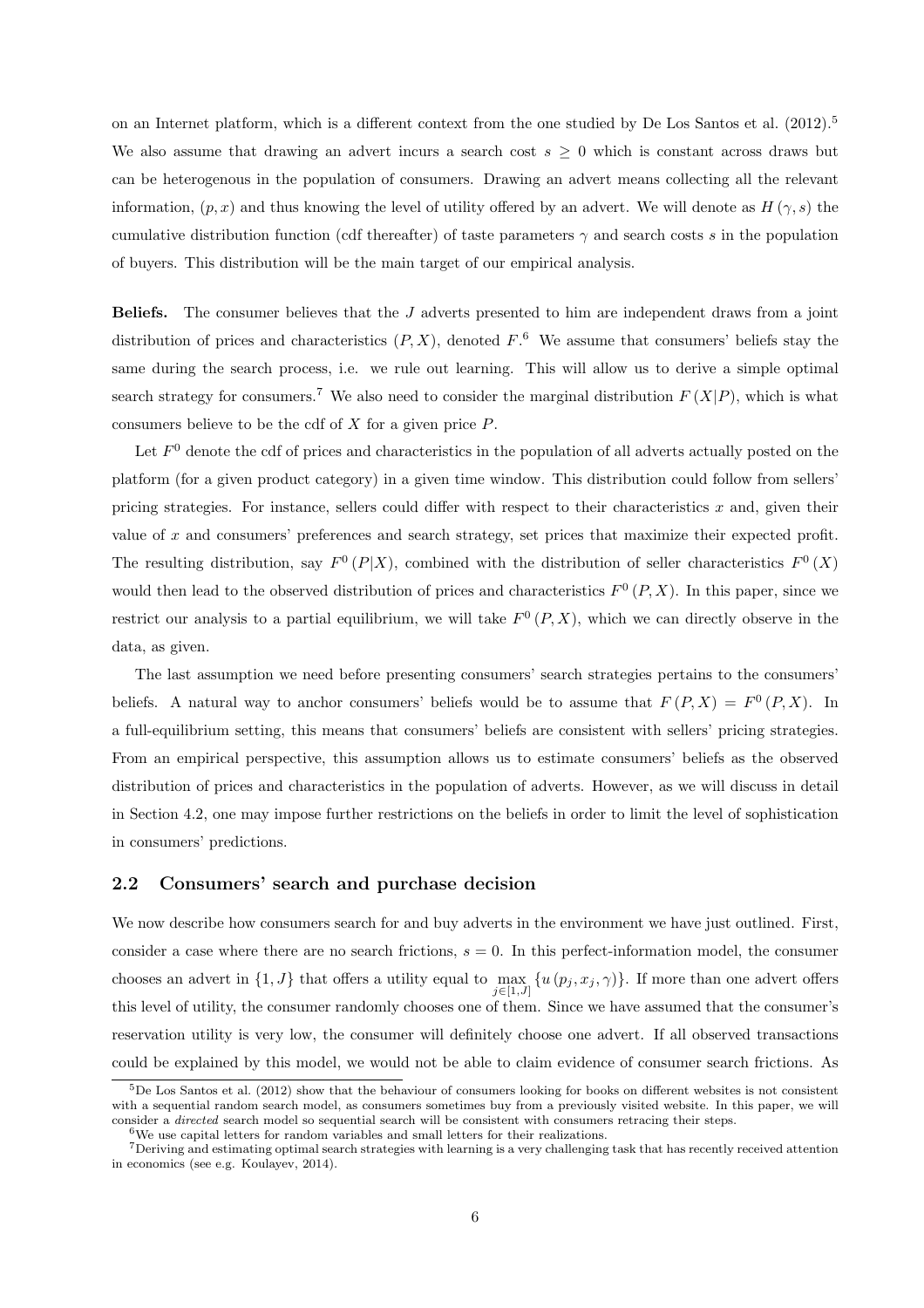we will see in the empirical analysis, this is not the case. In the following, we allow search costs to take any value and present our preferred model.

A directed search model. We assume that the consumer can see all the available advert prices instantly but has to incur a utility cost s to observe a given advert's characteristics  $x$ . This follows from the design of the website used in our empirical application. When consumers are looking at adverts for a given product, they first see all adverts ranked by increasing order of price. The price is shown in a larger font than other characteristics (such as seller reputation etc.). We thus think that it is realitic to assume that collecting information on prices is costless for consumers but that they must pay a utility cost to gather additional information on adverts as these details are less visible and not ranked by default. Consumers can then use advert prices to direct their search.

The search cost can then be thought of in a number of ways, such as a cost of looking at the set of characteristics x or the cost of processing the information given by the new advert examined in the context of the choice optimisation under way. As mentioned above, we allow s to be heterogeneous across consumers, but restrict it to be constant across draws within one consumer's search process, i.e. it is not increasingly (or decreasingly) costly to look at additional adverts as more adverts have already been examined.

Note that if  $s = 0$ , we have the perfect information model but this is also the case if  $\gamma = 0$ . Indeed, if a consumer only cares about prices and if information about advert prices is available at no (search) cost, this consumer will look at all the advert prices and buy the cheapest advert, as if there were no search frictions. Hence our directed search model embeds the perfect information case. In the rest of this section, we will thus focus on the case where  $s > 0$  and  $\gamma \neq 0$ .

The optimal search and purchase strategy. We now present the optimal search and purchase strategy used by consumers in this directed search model. To this end, we will use a result from an influential article by [Weitzman \(1979\)](#page-37-4). In the next section, we will then show how this result can be used to identify consumers' preference and search cost parameters.

Let a consumer's preferences and search cost be given by  $\gamma$  and s respectively. This consumer has to search among J adverts. At any given point of his search we denote as  $\tilde{u}$  the best utility drawn so far. If search has not yet begun,  $\tilde{u}$  is so low that it makes any draw worthwhile. If this consumer now has to choose between sampling an advert at price  $p$  or stopping. Based on his beliefs regarding the distribution of  $x$  at this price level,  $F(X|P)$ , he will choose to sample this advert if the expected utility gain over  $\tilde{u}$  given price p is greater than s. Formally, this reads:

<span id="page-8-0"></span>
$$
s \quad < \quad \int_{u(p,x,\gamma) > \tilde{u}} \left[ u(p,x,\gamma) - \tilde{u} \right] dF(x|p). \tag{2}
$$

We can now define an important quantity that will drive the consumer's search strategy. We can see with [\(2\)](#page-8-0) that the expected benefit of drawing an advert decreases as  $\tilde{u}$  increases. Hence there exists a threshold level above which it will not be worth drawing an advert at price p. Of course, this threshold will depend on the consumer's characteristics,  $(s, \gamma)$ . This determines a threshold "reservation utility" for each price p, preference parameter  $\gamma$  and search cost s, denoted  $r(p, s, \gamma)$ , and defined as the solution of the following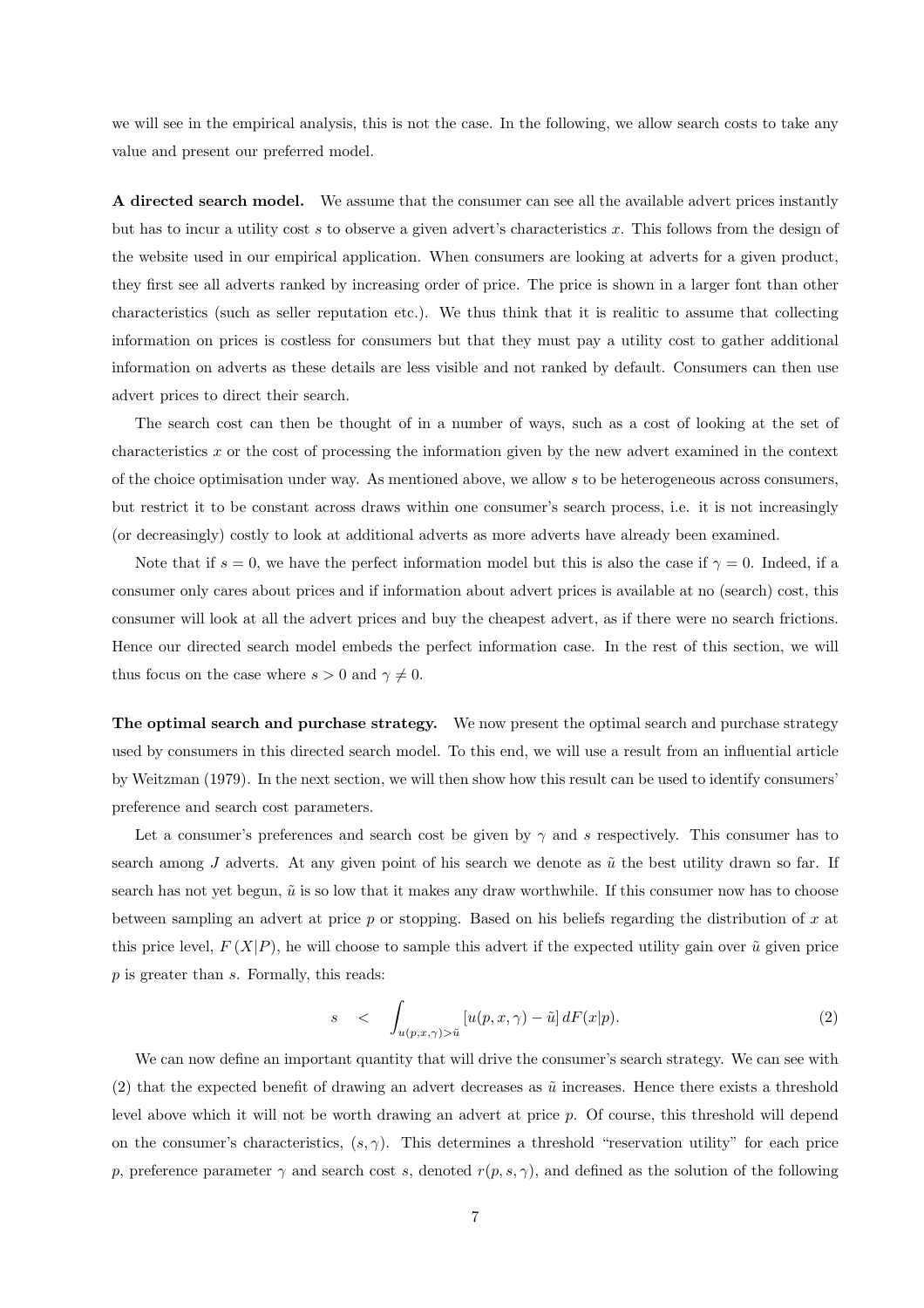equation:[8](#page-9-0)

 $\mathcal{S}_{\mathcal{S}}$ 

<span id="page-9-1"></span>
$$
= \int_{u(p,x,\gamma)>r(p,s,\gamma)} \left[ u(p,x,\gamma) - r(p,s,\gamma) \right] dF(x|p). \tag{3}
$$

 $r(p, s, \gamma)$  is the utility level that makes the consumer indifferent between drawing an advert with price  $p$  (thus enjoying the attached expected gain and incurring the search cost  $s$ ) and not drawing it. In other words, it is the minimum level of reservation utility that will make the sampling of  $p$  unattractive. It is apparent from [\(3\)](#page-9-1) that this reservation utility depends on the price p, on the parameters  $\gamma$  and s but also on consumers' beliefs F. We will sometimes denote the reservation utility offered by advert j simply as  $r_i$ , instead of  $r(p_i, s, \gamma)$ . Note that all consumers share the same beliefs F but are heterogeneous in terms of their personal characteristics  $(s, \gamma)$ . The sequence  $(r_j)_{j=1...J}$  will thus be individual-specific. Of particular interest is the fact that our model rationalises the search order and that this order may well vary across individuals. This will be illustrated with our data in Section [5.1.](#page-25-1)

We can now give the optimal sequential search and purchase strategy, as derived by [Weitzman \(1979](#page-37-4)). A consumer with personal characteristics  $(s, \gamma)$  and beliefs F about the joint distribution of  $(P, X)$  should compute all the reservation utilities of the J adverts presented to him and sort them in decreasing order of  $r_j$ . He should then start by drawing the advert with the highest  $r_j$  and proceed as follows:

- Let  $\tilde{u}$  either be the highest utility offered by the adverts sampled so far or the (very low) value of the outside option if no advert has yet been sampled.
- If  $\tilde{u}$  is strictly lower than the highest r among adverts not yet sampled then sample another advert (one with the highest  $r$  among the adverts not sampled).
- If  $\tilde{u}$  is larger than the highest r among adverts not yet sampled, stop sampling and purchase the best advert drawn so far (one that offers a utility of  $\tilde{u}$ ).

Ties are assumed to be resolved in the following way. If several adverts have the same reservation utility r, consumers sample them in a random order. If several adverts that have been drawn offer the same maximum level of utility, the consumer chooses one randomly. When indifferent between stopping his search and sampling another advert, the consumer stops searching.

This strategy illustrates an interesting feature of sequential directed search models: consumers may go back to adverts previously drawn even though they have not exhausted all offers. This will happen when the utility u offered by a drawn advert, say advert  $i$ , is larger than that of all adverts previously drawn but lower than the reservation utilities of adverts not yet drawn. The consumer will then draw these other adverts and, if the maximum utility they offer is lower than that of advert  $i$ , he will eventually go back and buy advert  $i$ . Hence, the search patterns highlighted by recent empirical papers (for instance [De Los Santos et al., 2012](#page-37-1)) may not be at odds with a sequential search model, provided one allows for directed search (instead of random sampling).

<span id="page-9-0"></span> ${}^{8}$ Equation [\(3\)](#page-9-1) defines one and only one reservation utility as the search cost s is positive or zero and the right-hand side of [\(3\)](#page-9-1) is a continuous and strictly decreasing function of r which takes values between 0 and  $+\infty$ .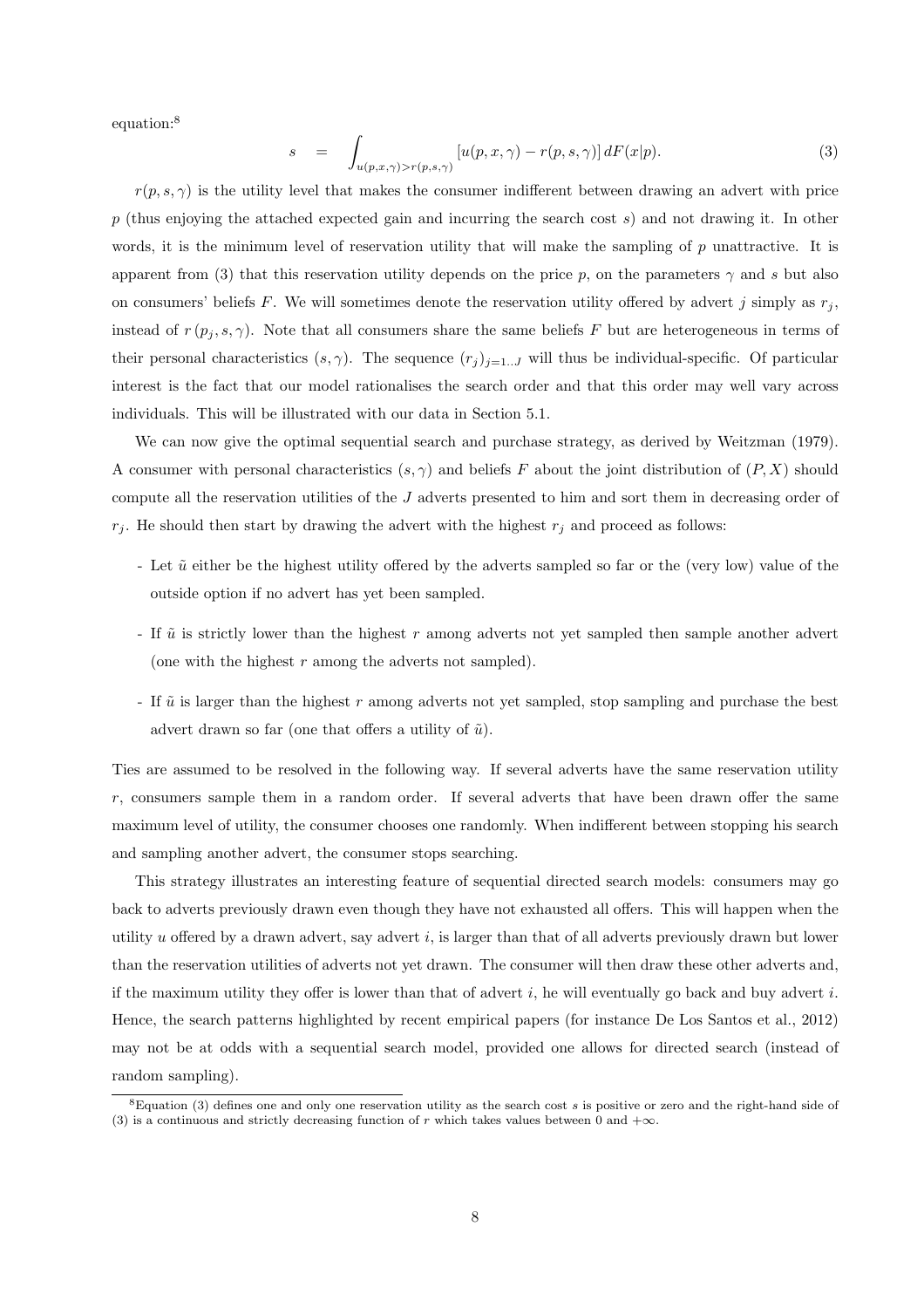### 2.3 Identification of preferences and search costs: a revealed preference approach

In the spirit of the revealed preference literature (see [Blow et al.](#page-37-7), [2008](#page-37-7)), we now undertake to estimate sets of parameters that are consistent with the choices observed in the data, with no further assumptions on consumer behaviour, particularly with respect to optimisation errors. Consumers are allowed to be heterogeneous with respect to their marginal willingness to pay  $\gamma$  for the hedonic characteristics and with respect to their individual search cost s, but, given these, our model does not include any error term that would rationalise observed choices not quite consistent with the theoretical framework outlined in this section. We will now describe how these sets of parameter values are identified.

Consider a transaction where advert i is sold. We may also refer to this transaction as transaction  $i$ . From now on, for each transaction, all quantities  $(p, x, u, r)$  will be indexed by i if they refer to the advert bought, and by  $j \in J$  if they refer to an advert which was on the screen but was not bought.

We now derive necessary and sufficient conditions for a pair  $(\gamma, s)$  to be consistent with the fact that i was bought while advert j was also available but not chosen. These conditions will characterize a set  $S_{ij}$ . We can then define the set  $S_i$  of parameters consistent with transaction i as the intersection of all the sets  $S_{ij}$  for all available adverts for this transaction.<sup>[10](#page-10-1)</sup>

We now characterize the set  $S_i$ . First, we can assess whether a transaction can be explained by a perfect information model:

<span id="page-10-3"></span>
$$
(s = 0, \gamma) \in S_i \quad \Leftrightarrow \quad \gamma x_i - p_i \ge \max_j \{ \gamma x_j - p_j \} \,. \tag{4}
$$

In words, if there are no search costs the consumer must choose an advert that yields the maximum utility. The sets of values of  $\gamma$  consistent with this may be empty. Likewise, we can check whether a transaction requires non-zero preferences for the non-price advert characteristics  $x$ . An individual preference such that  $\gamma = 0$  will be revealed by a behaviour satisfying the following condition:

<span id="page-10-4"></span>
$$
(s, \gamma = 0) \in S_i \quad \Leftrightarrow \quad p_i \le \min_j \{ p_j \}. \tag{5}
$$

This means that consumers who only care about prices shoud buy the cheapest advert (since information on prices is available for free).

We now turn to the more challenging cases where consumers face positive search costs and have non-zero preferences for x. We can characterize each  $S_{ij}$ . A pair  $(\gamma, s)$ , where  $\gamma \neq 0$  and  $s > 0$ , is not consistent with i being bought instead of j, that is  $(\gamma, s) \notin S_{ij}$ , if and only if at least one of two statements is true:

<span id="page-10-2"></span>
$$
\begin{cases} u_i \ge r_i & \text{and} \quad r_j > r_i \quad \text{and} \quad u_j \ge r_i, \\ \text{or} \\ u_i < r_i \quad \text{and} \quad r_j > u_i \quad \text{and} \quad u_j > u_i. \end{cases} \tag{6}
$$

<span id="page-10-0"></span> $^{9}$ In a slight abuse of language, we refer to the distribution of parameters across transactions i as the distribution of parameters across purchasing consumers. This is only valid if all consumers buy exactly once, and in the absence of information of consumers' identities in the data, we are not in a position to confirm this.

<span id="page-10-1"></span> $10$ If the data allowed us to identify consumers, we would be able to narrow the set even further by considering the intersection of all the  $S_i$ 's pertaining to purchases made by a consumer.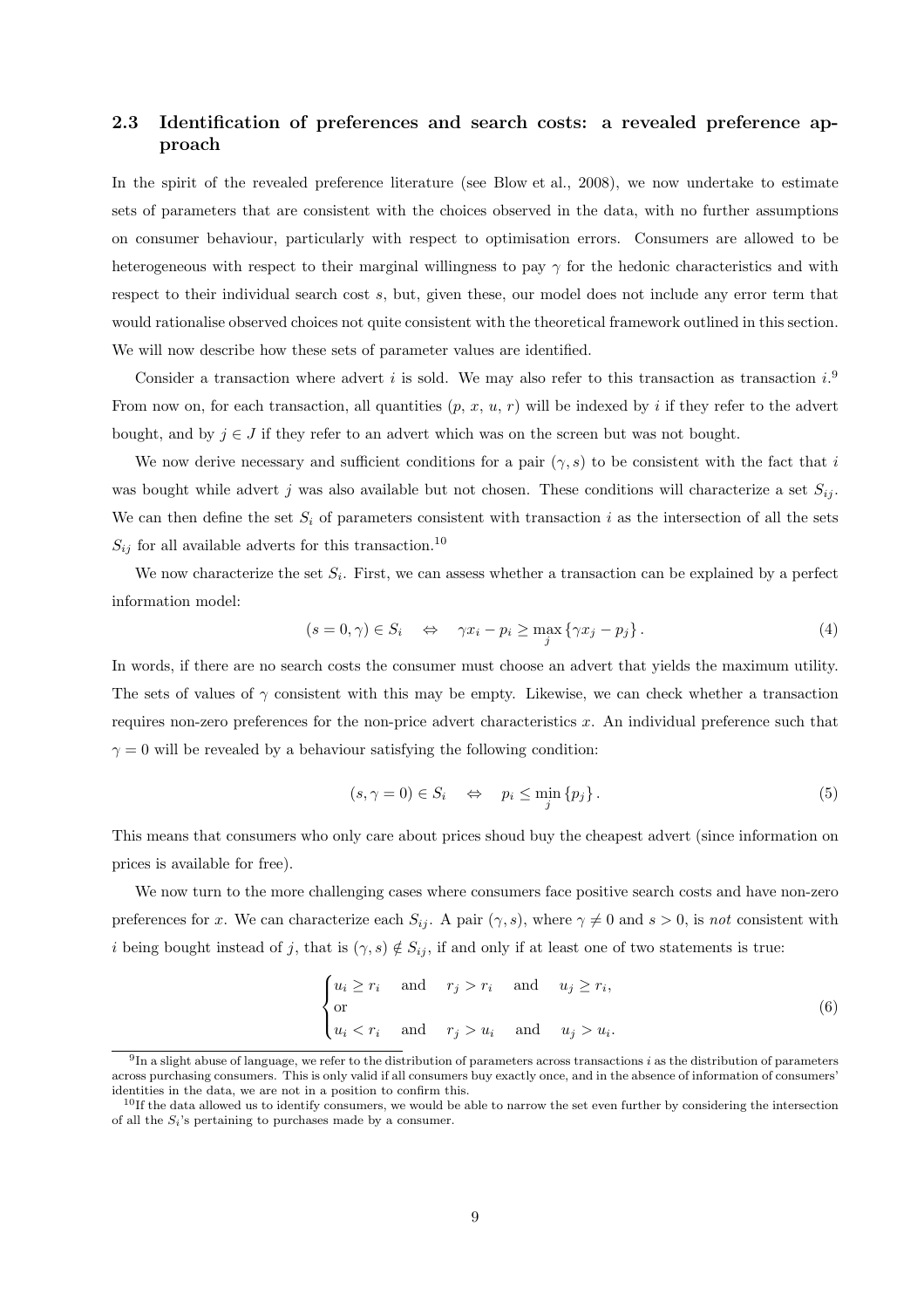**Proof.** Start with the case  $u_i \geq r_i$ . If  $r_j < r_i$  then j is not drawn (because  $r_j < r_i \leq u_i$ ) so we cannot reject  $(\gamma, s)$ . If  $r_j = r_i$  there is a positive probability that i is drawn first, in which case j will not be drawn and we cannot reject  $(\gamma, s)$ . If however  $r_j > r_i$  then j is drawn before i and i will be drawn only if  $u_j < r_i$ (in which case i will also be bought as  $u_i > r_i$ ). We can thus reject  $(\gamma, s)$  when  $r_j > r_i$  and  $u_j \ge r_i$ . This means that *i* is not drawn, as *j* is drawn first and its utility  $u_j$  is higher than  $r_i$ .

Now turning to the case  $u_i < r_i$ . If  $r_j \le u_i$  then j is not drawn and we cannot reject  $(\gamma, s)$ . If  $r_j > u_i$ then j will be drawn (either before or after i, depending on  $r_j$  vs.  $r_i$ ). For i to be bought we must then have  $u_i \geq u_j$  otherwise we have to reject  $(\gamma, s)$  as j would be drawn (before or after i) and would offer more utility than  $i$ .

Our characterization of  $S_i$  thus follows from simple inequalities. For each transaction i and each parameter value  $(s, \gamma)$ , we just need to compute the instantaneous and reservation utilities and check whether [\(6\)](#page-10-2) holds for any advert j. If this is not the case, this parameter value rationalizes the transaction. We can thus follow an empirical approach similar to that used in the empirical revealed preference literature and test for each parameter value whether each transaction is consistent with the model.

#### <span id="page-11-0"></span>2.4 The case of a scalar hedonic index

So far, we have considered a general case where the non-price characteristics of adverts consisted of a vector x. From now on, we will assume that x, and thus  $\gamma$ , is a scalar. Moreover, we will assume that x is valued positively by all consumers so that  $\gamma \geq 0$ . In this section, we show how we can use this assumption and the results from the previous section to get a more elegant and far more tractable characterization of the sets of identified parameters. Considering a scalar hedonic index will also greatly facilitate the exposition of the results as the sets of interest will now be of dimension 2 (one for s and one for  $\gamma$ ).

The interpretation of this assumption is that, for all consumers, the different non-price advert characteristics can be aggregated into a scalar index x. This means that the advert characteristics (such as seller reputation, seller size, etc.) can be projected onto a scalar index and that this projection is the same for all consumers. In other words, consumers all have the same marginal rate of substitution between two non-price advert characteristics. Importantly, we still allow for heterogeneity in the marginal willingness to pay for the hedonic index x as we make no assumption on the distribution of  $\gamma$ . We do however constrain  $\gamma$  to be positive (or zero) but this is not restrictive as, in our data, we can easily find an advert characteristic for which the marginal willingness to pay is unlikely to be strictly negative (for instance seller reputation or product condition). We will show in detail in section [4.1](#page-20-1) how we construct a structural projection of advert characteristics onto the scalar hedonic index x.

Transactions with 'better' alternatives With a scalar hedonic index, we can now give some intuition on the sources of information used to identify search costs. We first define a type of transactions that will play an important role in the identification of search costs. Consider a transaction i where an unsold advert j is such that  $p_j \leq p_i$  and  $x_j \geq x_i$  with at least one of these inequalities being slack. Since  $\gamma \geq 0$ , advert j is then 'better' than advert i in that  $u_j \geq u_i$  for all consumers. This transaction cannot be explained without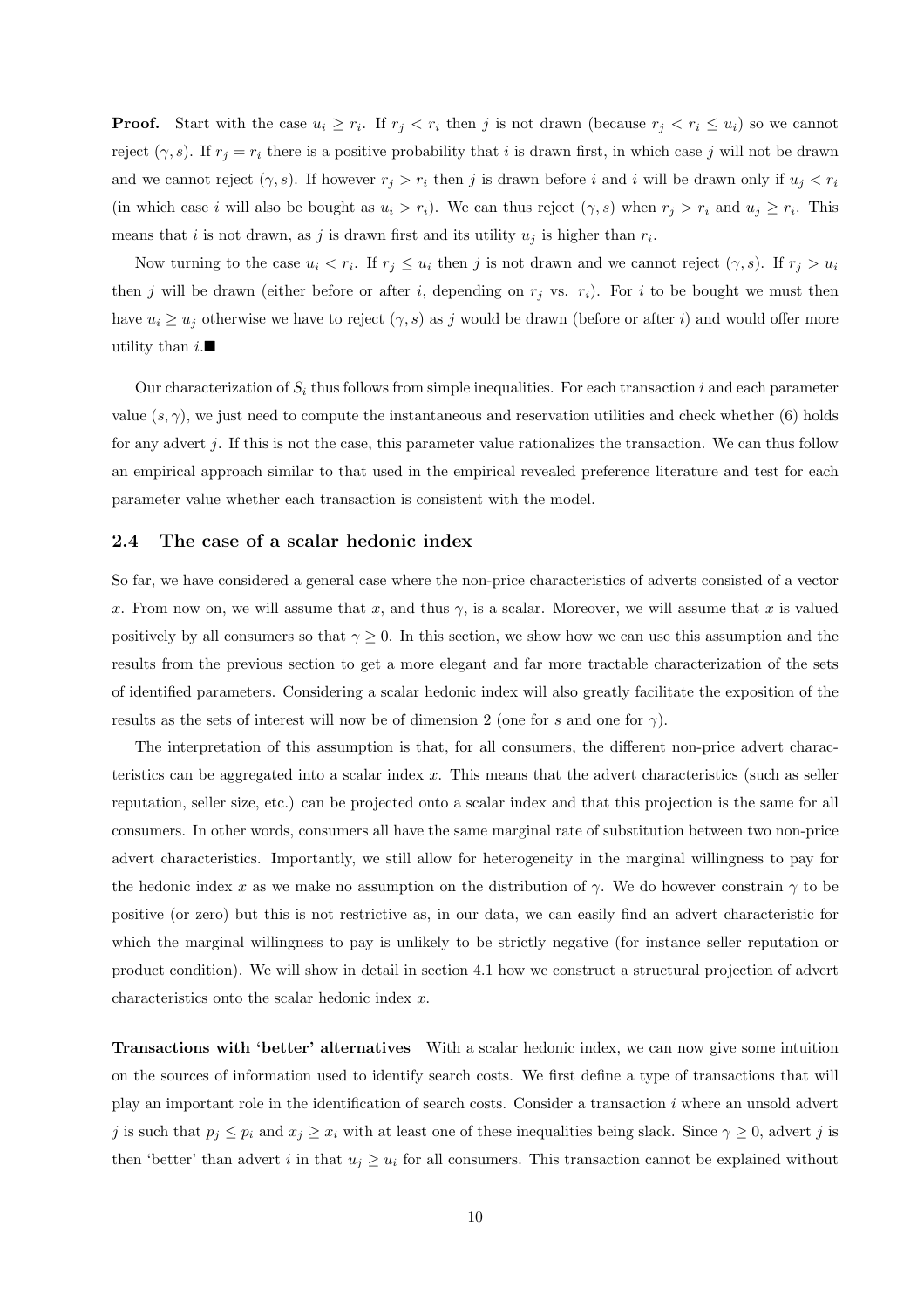a strictly positive search cost, unless  $p_i = p_j$  and  $\gamma = 0$ . Transactions with 'better' alternatives will thus provide information on positive search costs.

Now consider a transaction where there are no 'better' alternatives to the advert sold *i*. Each set  $S_{ij}$ is then non empty and contains  $s = 0$  as each comparison between the sold advert i and an alternative j can be explained with a set of marginal wilingnesses to pay  $\gamma$ . However, the intersection  $S_i$  of all  $S_{ij}$ 's may not contain  $s = 0$ . This will be the case if two alternatives adverts j and k are such that j is slightly more expensive than i but offers a much larger x, which suggests a low willingness to pay for x, and k offers a slightly lower x but is much cheaper than i, which can only be explained by a high willingness to pay for x. Suppose we have:  $0 < \frac{p_j - p_i}{r_j - r_i}$  $\frac{p_j-p_k}{x_j-x_k}$   $\lt$   $\frac{p_i-p_k}{x_i-x_k}$ . Then, without search frictions,  $\gamma$  would have to be smaller than  $p_j-p_i$  $\frac{p_j-p_i}{x_j-x_i}$  and larger than  $\frac{p_i-p_k}{x_i-x_k}$ , which is impossible. Hence, the absence of 'better' alternatives may not always imply that the transaction is consistent with a perfect-information model.

A useful function for directed search. We now show how the scalar index assumption can be used to improve on the characterisation the identified sets. In order to obtain simple analytical translations of the inequalities in [\(6\)](#page-10-2), we introduce the following function:

<span id="page-12-1"></span>
$$
\psi_p(x) = E(X - x | X > x, P = p) = \int_x^{+\infty} (x' - x) dF(x'|p).
$$
\n(7)

 $\psi_p(x)$  reflects the expected gain over x (the scalar hedonic index) when an item of price p is sampled. An important feature of this function, which will be very useful for identification and estimation, is that it does not depend on  $(\gamma, s)$ . The function  $\psi_p$  is differentiable and strictly decreasing in x on the support of x given p. We can thus define its inverse  $\psi_p^{-1}$ .

Note also that  $\psi_p$  is closely linked to consumers' beliefs regarding the distribution of the hedonic index at a given price  $F(\cdot|p)$ . In particular, if  $F(\cdot|p')$  stochastically dominates  $F(\cdot|p)$  when  $p' > p$ , i.e. if consumers believe that a higher price means a better hedonic characteristic x, then  $\psi_{p'}(x) \geq \psi_p(x)$ .

Now, let a consumer with taste  $\gamma$  have a reservation utility of  $\tilde{u}$  reflecting either the utility of not buying anything if the consumer has yet to sample his first item or the best utility found so far if the consumer has already sampled some item(s). At price  $p$ , this would be achieved with an equivalent hedonic index of  $\tilde{x} = \frac{\tilde{u}+p}{\gamma}$ . The quantity  $\gamma \psi_p \left( \frac{\tilde{u}+p}{\gamma} \right)$  thus measures the expected utility gain for this consumer of drawing an advert at price p. The reservation threshold  $r(p, s, \gamma)$ , defined by [\(3\)](#page-9-1), driving the directed search process for a consumer with preferences summarised by  $(s, \gamma)$  can then be written as:

<span id="page-12-0"></span>
$$
\gamma \cdot \psi_p \left[ \frac{r(p, s, \gamma) + p}{\gamma} \right] = s \quad \Leftrightarrow \quad r(p, s, \gamma) = \gamma \cdot \psi_p^{-1} \left( \frac{s}{\gamma} \right) - p \tag{8}
$$

where the function  $\psi_p(\cdot)$  does not depend on the parameters s and  $\gamma$ . Note that the expression for  $r(p, s, \gamma)$  then mirrors the specification for utility,  $u(p, x, \gamma) = \gamma x - p$ . Also, note that [\(8\)](#page-12-0) shows that the sampling order may not be a monotone function of the price as the sign of  $r'_p$  will depend on s,  $\gamma$  and  $\psi'_p$ . This modelling of the sampling order and subsequent estimation is, to the best of our knowledge, a new contribution to the consumer search literature. We will illustrate this in detail in Section [5.1.](#page-25-1)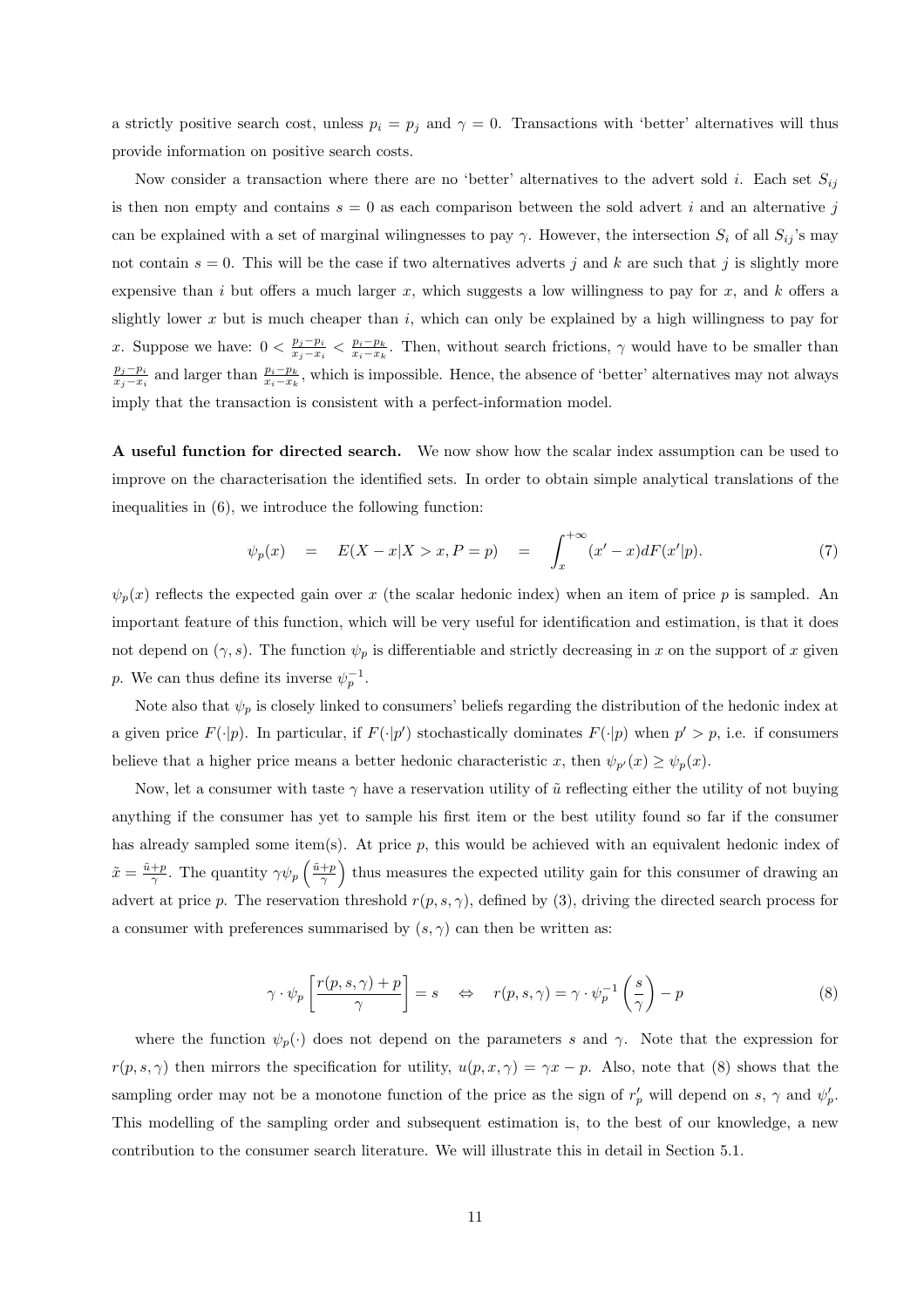A tractable characterization of the identified sets. We can now use the expressions for the utility [\(1\)](#page-6-3) and the reservation utilities  $(8)$  to rewrite the inequalities  $(6)$  characterizing the identified sets. If s or  $\gamma$  equals 0, we can still use conditions [\(4\)](#page-10-3) or [\(5\)](#page-10-4). If  $s > 0$  and  $\gamma > 0$ , the conditions for  $(s, \gamma)$  not to be consistent with the observed transaction are the following:

$$
(s,\gamma) \notin S_{ij} \iff
$$

<span id="page-13-1"></span>
$$
\begin{cases}\n\frac{s}{\gamma} \geq \psi_{p_i}(x_i) & \text{and} \quad \gamma \left[ \psi_{p_j}^{-1} \left( \frac{s}{\gamma} \right) - \psi_{p_i}^{-1} \left( \frac{s}{\gamma} \right) \right] > p_j - p_i \quad \text{and} \quad \gamma \left[ x_j - \psi_{p_i}^{-1} \left( \frac{s}{\gamma} \right) \right] \geq p_j - p_i, \\
\text{or} \\
\frac{s}{\gamma} < \psi_{p_i}(x_i) & \text{and} \quad \gamma \left[ \psi_{p_j}^{-1} \left( \frac{s}{\gamma} \right) - x_i \right] > p_j - p_i \quad \text{and} \quad \gamma \left( x_j - x_i \right) > p_j - p_i.\n\end{cases}\n\tag{9}
$$

The main advantage of [\(9\)](#page-13-1) compared to [\(6\)](#page-10-2) is that the conditions are now simple plug-in functions of the parameter values  $(s, \gamma)$ . Once we have an estimate of the  $\psi_p^{-1}$  functions for each price (and this can be done without looking at consumers' choices), finding the set of parameters consistent with a given transaction can easily be done by a simple grid-search method, using [\(9\)](#page-13-1) as a pass/rejet criterion.

### <span id="page-13-0"></span>3 Data and descriptive statistics

#### 3.1 The PriceMinister website

We use data from PriceMinister, a French company organizing on-line trading of new and second-hand products between buyers and professional or non-professional sellers. We will focus on the company's French website www.priceminister.com. PriceMinister is one of the largest e-commerce websites in France with 11 million registered users in 2010 (the site opened in 2001) and over 120 millions products for sale in 2010.[11](#page-13-2) Whilst many different items can be bought from the website (books, television sets, shoes, computers), we will focus on CDs and, in a robustness check, on DVDs. The 'cultural' goods (books, CDs, video games and DVDs) represented the vast majority of transactions during our observation period.

The website is a platform where sellers, professional (registered businesses) or non professional (private individuals), can post adverts for goods which can be used or (for professional sellers since 2003) new.[12](#page-13-3) When a potential buyer searches for a specific item, the website returns a page of available adverts. These include the price (adverts are sorted by increasing prices by default), the condition of the item: new or used ('as new', 'very good', 'good'), the seller's status (professional or not), reputation and size.[13](#page-13-4)

In this paper, we will focus on the consumer's search behaviour once he reaches a page of adverts for a specific product. We do not model how the consumer behaved before he reached this page. We have data on transactions so we know that, for each of those, the consumer must have reached the page of adverts for this product before he made his purchasing decision. Since we impose the standard assumption that the cost

<span id="page-13-2"></span> $11$ PriceMinister was ranked first among e-commerce websites in terms of ratings in a survey conducted by Mediamétrie in March 2010. The other main e-commerce websites in France are Amazon, eBay and Fnac.

<span id="page-13-3"></span> $12$ PriceMinister does not charge a sign-on fee, and posting an advert is free of charge. However for each completed transaction, sellers have to pay a variable fee to PriceMinister. The fee scale is posted on the PriceMinister.com website.

<span id="page-13-4"></span><sup>&</sup>lt;sup>13</sup>The advert also shows the seller's name, country and the different shipping options. In this version of the paper, we do not include sellers' country in the characteristics vector x because it is France for the overwhelming majority of sellers. We will discuss shipping options and costs later on in Section [3.2.](#page-14-0)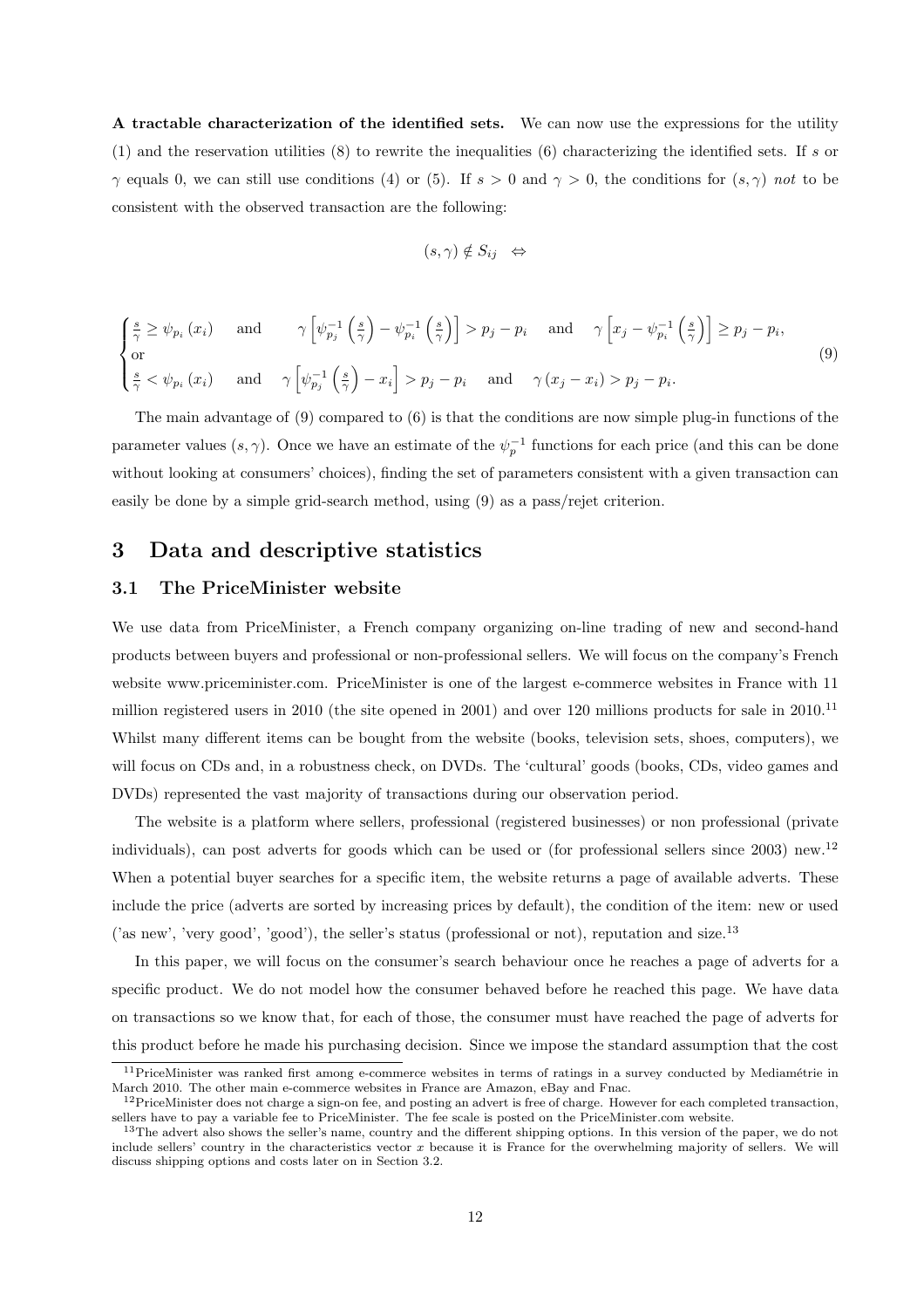of sampling an advert does not depend on the number of past draws, we can identify the consumer's search cost and preferences for advert characteristics from this last stage.

A seller's reputation is the average of feedbacks received since the creation of the seller's account. To understand the feedback mechanism, we must explain how transactions take place on the website. When a buyer purchases a given product from a given seller, the buyer's payment is made to PriceMinister in the first instance. At this point the seller is informed that a buyer has chosen her product and ships the item to the buyer. Once the buyer has received the product, he is prompted to go on the website and give his feedback on the transaction. PriceMinister then closes the transaction and pays the seller.[14](#page-14-1) The buyer's feedback consists of a grade, or rating, which by default is equal to 5. The buyer can change it to any integer between 1 (very disappointed) and 5 (very satisfied).[15](#page-14-2) The seller's reputation as posted on the website is the rounded average (to the nearest first decimal) of the feedbacks received for all completed transactions. A seller's size at a given date is then the number of transactions that she has completed so far.

We should mention that PriceMinister differs from other e-commerce websites that are studied in the economic literature with respect to several features that are important for our analysis. First, PriceMinister itself does not sell any products: it is a platform (unlike, e.g., Amazon). Hence consumers may not direct their search towards a seller that also operates the platform. Secondly, prices are posted by sellers, there are no auctions (unlike  $e$ Bay).<sup>[16](#page-14-3)</sup>

#### <span id="page-14-0"></span>3.2 The dataset

We have two administrative datasets obtained from PriceMinister: one with all the transactions between 2001 and 2008, and one with all the adverts posted between 2001 and 2008. For each transaction or advert, we observe the price, product and seller ID (not the buyer's), and all the characteristics mentioned above (product condition, seller's status, reputation and size). We can thus construct a dataset where, for each transaction, we observe all the adverts that were on the screen for the same specific product when the consumer made his choice.[17](#page-14-4) Note that products are precisely identified on the website (for instance by their barcode). Although we do not make use of this for now, we should bear in mind that the buyer can also see information that is not included in the data, for example a line of text accompanying each advert that sellers have the option to post.

In this paper, we will focus on transactions of CDs that took place in the third quarter of 2007. Unless otherwise mentioned, all the following descriptive statistics and estimation results will be produced for this selected sample. At the end of the paper, we will also produce results for other time periods and for DVDs as robustness checks.

For the price variable, we use the advert price net of shipping costs. This is a way of making all prices

<span id="page-14-1"></span> $14$ When a buyer files a complaint, PriceMinister investigates and puts the payment on hold. If the buyer does not contact PriceMinister within 6 weeks, he is sent a reminder e-mail. If he does not respond, PriceMinister closes the transaction and pays the seller.

<sup>&</sup>lt;sup>15</sup>The fact that buyers must give feedback in order to validate the transaction ensures a high feedback rate (above 90% for transactions with individual sellers).

<span id="page-14-2"></span><sup>&</sup>lt;sup>16</sup>In recent years, buyers may be offered the option to negociate the price but this option was introduced at the end of our observation period and, at the time, rarely used.

<span id="page-14-4"></span><span id="page-14-3"></span> $17$ The construction of the dataset with all live adverts at each transaction date hinges on some assumptions which we present and discuss in Appendix [A.](#page-38-0)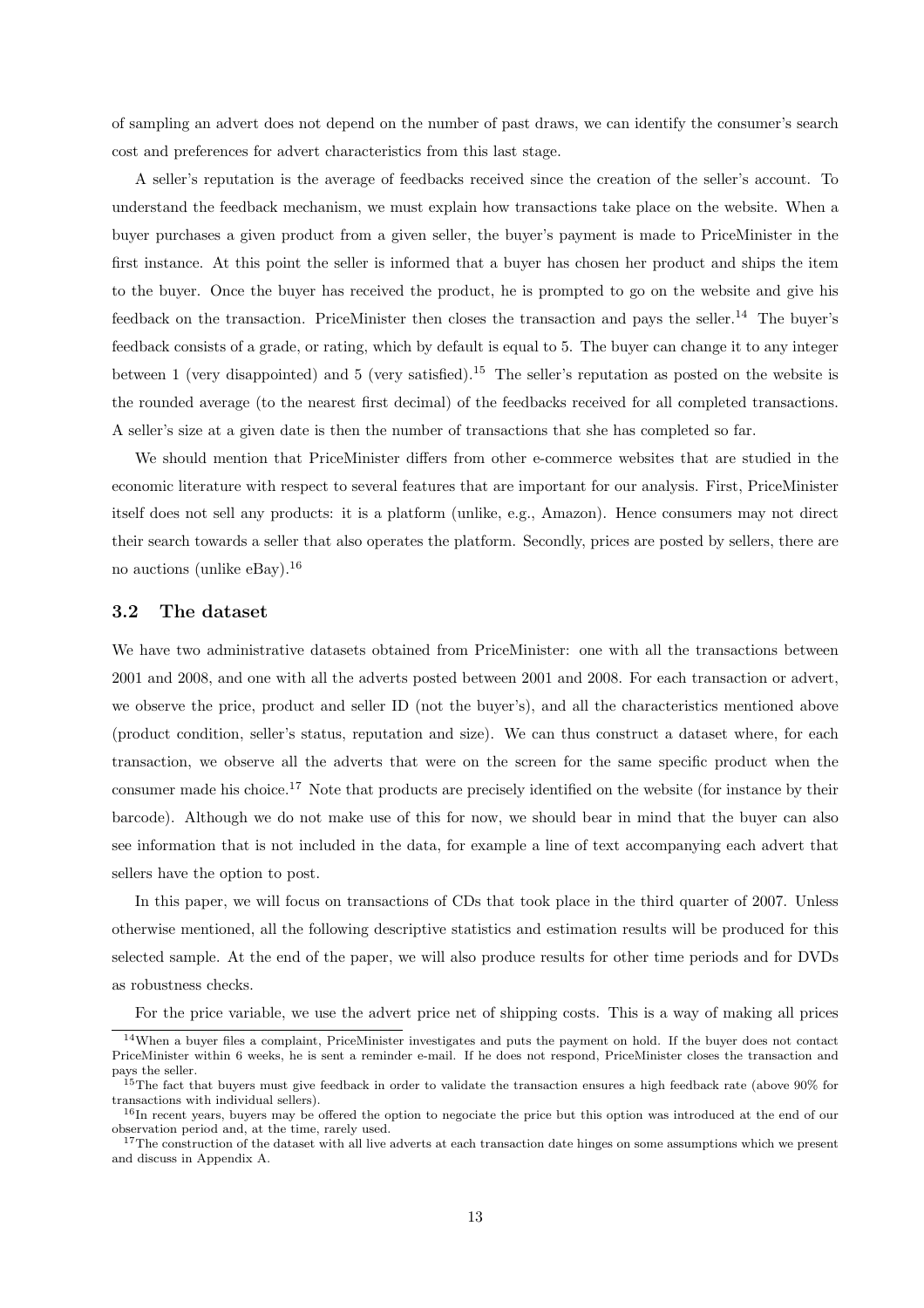comparable. On PriceMinister, sellers cannot differentiate themselves with respect to shipping costs. In any transaction, the choice of shipping mode (essentially, standard or registered mail) is up to the buyer, subject to a fixed shipping cost scale imposed by PriceMinister. Specifically, the buyer chooses a particular shipping option at the time of purchase and the corresponding fee on the shipping cost scale is added to the bill and transferred to the seller by PriceMinister. It is then up to the seller to minimize its costs, subject of course to complying with the buyer's specific choice of shipping mode. In theory, sellers could still differentiate themselves by offering a specific type of shipment that may not be offered by other sellers. Unfortunately this information is not available in our dataset. We presume that, given the menu of shipment choices made available by default within the PM system, there is little incentive for an individual seller to offer yet another choice, especially for the category of products we study (CDs).

#### <span id="page-15-1"></span>3.3 Descriptive statistics

As mentioned above, the estimation sample is taken from the third quarter of 2007. The reason why we restrict ourselves to a short time window is that the site has known a rapid growth rate and our estimation strategy assumes that beliefs regarding the joint distribution of characteristics and prices are constant.

For the same reason, we use data on sales of CDs with a catalog price ranging from 10 to  $\in 25$  (hence leaving out EPs, CD singles or collector CDs). We discard transactions for which there was only one advert posted on the screen, as well as transactions for which one of the posted adverts had a price outside the range  $\epsilon$ 1-20 (7% of adverts have a price outside this interval). This leaves us with 77,753 transactions, involving 23,538 sellers, 25,818 products and 145,823 adverts.[18](#page-15-0)

The distribution of the number of adverts by transaction can be seen in Table [1.](#page-16-0) We note that the majority of transactions were made while there were few (less than 5) adverts available but there are also many transactions for which the consumer had to choose from a large number of adverts. Recall that the search cost and preference parameters are allowed to be heterogenous across transactions so our estimation results will not be driven by the number of transactions with few adverts. Moreover, we will break our estimation results down by the number of adverts per transaction so that we can assess whether search frictions increase as there are more adverts on the screen.

<span id="page-15-0"></span><sup>&</sup>lt;sup>18</sup>Any statistics based on the population of adverts will be produced on a sample where each advert is counted only once, at the first time when it appears in a transaction (whether it is sold or not).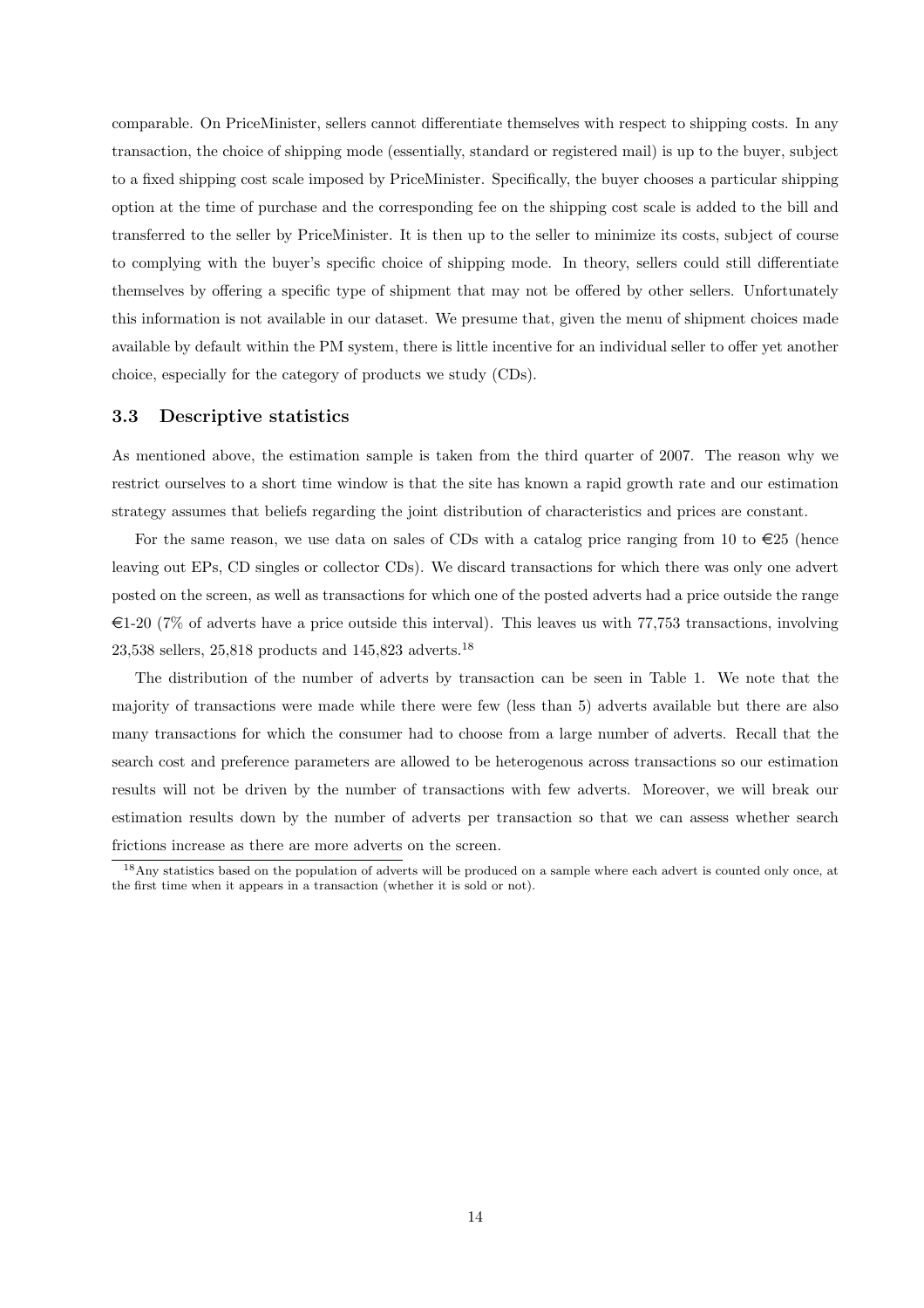<span id="page-16-0"></span>

| $#$ adverts    | Frequency | Percentage | Cumulated  |
|----------------|-----------|------------|------------|
|                |           |            | Percentage |
| $\overline{2}$ | 19,248    | 24.76      | 24.76      |
| 3              | 13,234    | 17.02      | 41.78      |
| 4              | 9,597     | 12.34      | 54.12      |
| 5              | 6,975     | 8.97       | 63.09      |
| 6              | 5,415     | 6.96       | 70.05      |
|                | 4,106     | 5.28       | 75.33      |
| 8              | 3,244     | 4.17       | 79.51      |
| 9              | 2,645     | 3.40       | 82.91      |
| [10, 19]       | 10,545    | 13.56      | 96.47      |
| >20            | 2,744     | 3.53       | 100.00     |
| Any            | 77,753    | 100.00     | 100.00     |

Table 1: Distribution of the number of posted adverts per transaction

Even though each advert or transaction refers to a specific CD (as defined by its barcode), we observe substantial price dispersion, in both the populations of adverts and of transactions. Table [2](#page-16-1) shows that the average number of advert prices per product is above 5 (see last row). Comparing the first and the third columns, we also note that, for a given product, there are almost as many advert prices as there are adverts. Not only are advert prices different for a given product but they are also spread over a large support. The last column of Table [2](#page-16-1) shows that on average the highest advert price is more than twice as large as the lowest one. This ratio increases substantially if we focus on products for which there are many adverts (for example, the ratio is above 3 if there are more than 6 adverts).

<span id="page-16-1"></span>

| $#$ adverts    | Frequency | Average number   | Mean $p_{\text{max}}/p_{\text{min}}$ |
|----------------|-----------|------------------|--------------------------------------|
| per product    |           | of advert prices |                                      |
| $\overline{2}$ | 7,015     | 1.95             | 1.49                                 |
| 3              | 4,760     | 2.89             | 1.92                                 |
| 4              | 3,267     | 3.80             | 2.30                                 |
| 5              | 2,384     | 4.69             | 2.71                                 |
| 6              | 1,724     | 5.57             | 3.03                                 |
| 7              | 1,270     | 6.47             | 3.35                                 |
| 8              | 947       | 7.29             | 3.56                                 |
| 9              | 784       | 8.09             | 3.77                                 |
| 10             | 2,934     | 11.4             | 5.02                                 |
| 20             | 733       | 21.0             | 7.22                                 |
| Any            | 25,818    | 5.07             | 2.69                                 |

Table 2: Number of adverts, advert prices and advert price dispersion per product (sold at least twice)

Price dispersion is also substantial if we consider transactions. Table [3](#page-17-0) shows that a given product, in the quarter of our observation sample, can be sold on average at more than 3 different prices (3.24 in the last row). Products with more than 8 transactions were on average sold at least at 5 different prices. Looking at the last column, we see that on average the highest transaction price is 76% higher than the lowest one for the same product. This relative difference rises above 100% for products sold more than 5 times.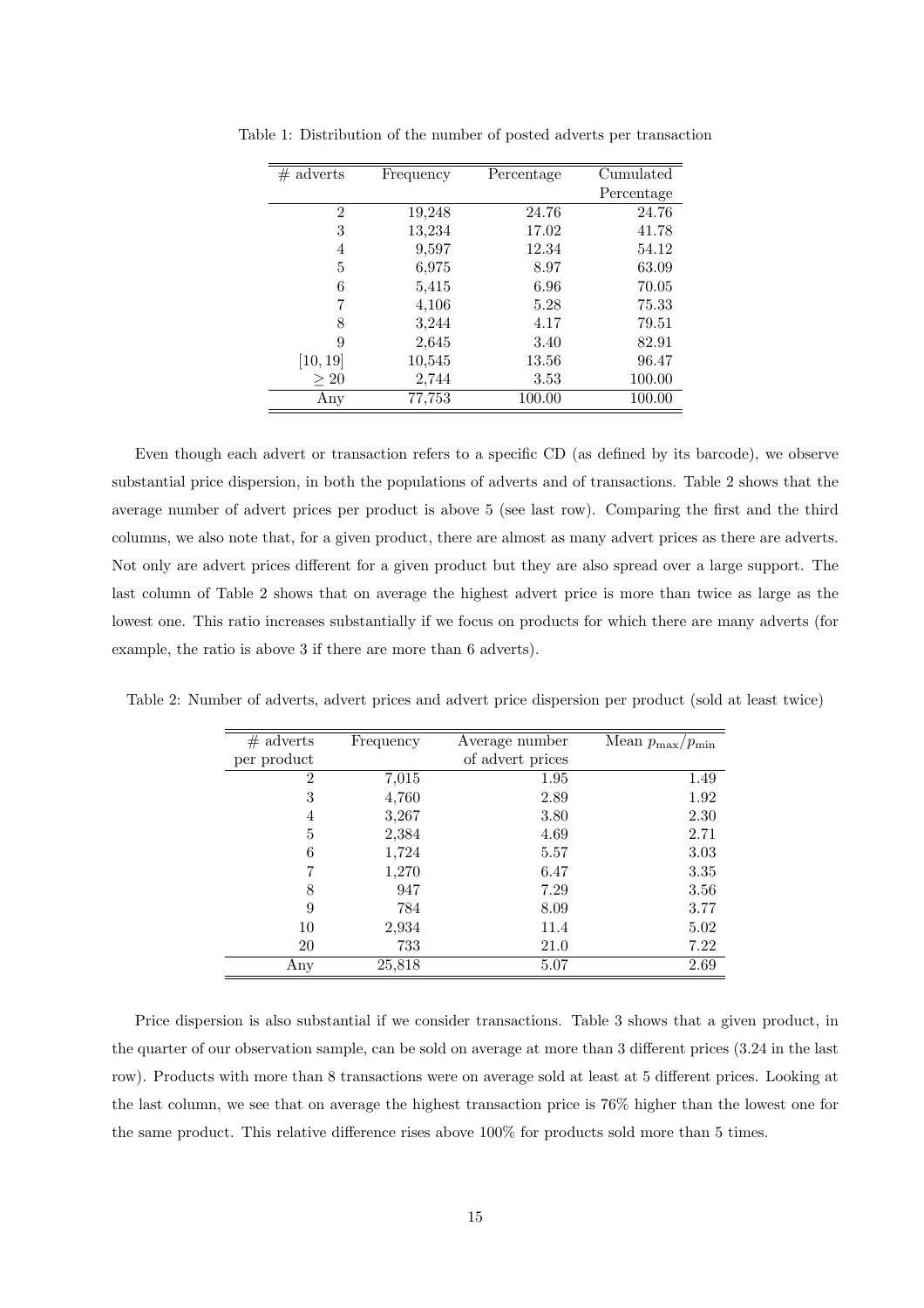<span id="page-17-0"></span>

| #<br>transactions | Frequency | Average number        | Mean $p_{\text{max}}/p_{\text{min}}$ |
|-------------------|-----------|-----------------------|--------------------------------------|
| per product       |           | of transaction prices |                                      |
| $\overline{2}$    | 5,401     | 1.79                  | 1.38                                 |
| 3                 | 2,971     | 2.47                  | 1.62                                 |
| 4                 | 1,863     | 3.12                  | 1.82                                 |
| 5                 | 1,118     | 3.66                  | 2.00                                 |
| 6                 | 790       | 4.27                  | 2.16                                 |
| 7                 | 554       | 4.73                  | 2.26                                 |
| 8                 | 415       | 5.28                  | 2.37                                 |
| 9                 | 300       | 5.83                  | 2.21                                 |
| [10, 19]          | 891       | 7.60                  | 2.67                                 |
| $\geq 20$         | 244       | 14.40                 | 2.86                                 |
| Any               | 14,547    | 3.24                  | 1.76                                 |

Table 3: Number of transactions, transaction prices and transaction price dispersion per product

Table [4](#page-17-1) shows how often the cheapest advert on the screen is chosen by consumers. We see on the last row that for 48.5% of all transactions, the advert that was sold was not the cheapest. Also, when consumers do not buy the cheapest advert, they choose an advert which is on average 56% more expensive than the cheapest advert. The other rows show that, as the number of adverts increases, the cheapest advert is less likely to be the chosen one and, when it is not chosen, is relatively cheaper than the advert actually bought by the consumer.

|             |        |                                        | If $p_{\text{solid}} > p_{\text{min}}$ |                     |
|-------------|--------|----------------------------------------|----------------------------------------|---------------------|
| $#$ adverts | Freq.  | $\%$ { $p_{\text{solid}} = p_{\min}$ } | $p_{\rm sold}$<br>mean<br>$p_{\min}$   | rank $p_{\rm sold}$ |
| 2           | 19,248 | 67.96                                  | 1.35                                   | 2.00                |
| 3           | 13,234 | 55.26                                  | 1.41                                   | 2.29                |
| 4           | 9,597  | 47.75                                  | 1.47                                   | 2.54                |
| 5           | 6,975  | 42.09                                  | 1.52                                   | 2.74                |
| 6           | 5,415  | 39.48                                  | 1.53                                   | 2.92                |
| 7           | 4,106  | 37.46                                  | 1.56                                   | 3.06                |
| 8           | 3,244  | 36.65                                  | 1.61                                   | 3.29                |
| 9           | 2,645  | 35.54                                  | 1.62                                   | 3.37                |
| [10, 19]    | 10,545 | 31.76                                  | 1.80                                   | 3.84                |
| $\geq 20$   | 2,744  | 23.87                                  | 2.05                                   | 5.02                |
| Any         | 77,753 | 48.51                                  | 1.56                                   | 2.94                |

<span id="page-17-1"></span>Table 4: Cheapest and sold advert prices per transaction

We have shown that there is a substantial dispersion in prices (for the exact same product) and that consumers do not necessarily choose the cheapest advert. These stylized facts may have three different explanations: seller/advert characteristics, consumer preferences for advert characteristics and/or search costs. In our model, these sources are captured by  $x, \gamma$  and s respectively and each of these objects can be heterogenous. We continue this descriptive analysis by looking at advert/seller characteristics: reputation, size, seller status and product condition.

The distribution of product quality across adverts and across transactions is shown in Table [5.](#page-18-0) From now on, the condition "fair", which is attached to only a few adverts, will be merged with the next best one, "good". This table shows that trade on the PriceMinister website mostly involves second-hand items, and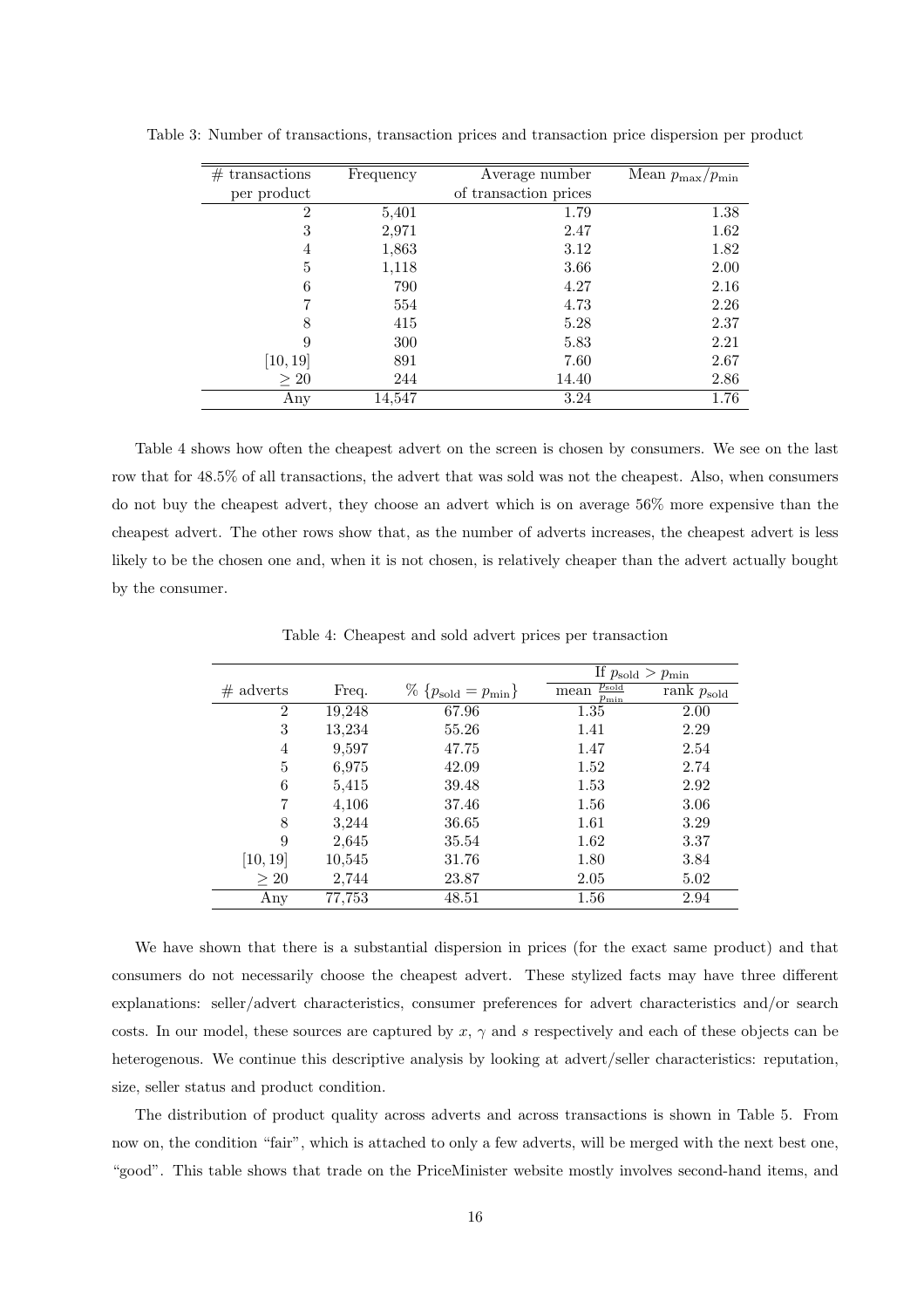that shares of trade roughly reflect shares of adverts in terms of the condition of the item sold. We also note that although the second-hand product condition is self-reported, sellers are not tempted to systematically post the best condition. In fact, for 40% of the adverts, the product is not advertised as "new" or "as new".

<span id="page-18-0"></span>

|              | Good  | Very Good | As New | New   |
|--------------|-------|-----------|--------|-------|
| Adverts      | 10.20 | 29.41     | 42.27  | 18.12 |
| Transactions | 7.65  | 21.81     | 38.76  | 31.78 |

Table 5: Distribution of product condition among adverts or transactions

We now look at the distribution of seller status among transactions and adverts. As Table [6](#page-18-1) shows, the ratio between individual and professional sellers is roughly 2:1 among transactions or adverts.

|              |           | Adverts    |           | Transactions |  |  |
|--------------|-----------|------------|-----------|--------------|--|--|
|              | Frequency | Percentage | Frequency | Percentage   |  |  |
| Professional | 44,309    | 30.39      | 28,436    | 36.57        |  |  |
| Individual   | 101,514   | 69.61      | 49,317    | 63.43        |  |  |
| Any          | 145,823   | 100.00     | 77,753    | 100.00       |  |  |

<span id="page-18-1"></span>Table 6: Number of seller status among adverts or transactions

Table [7](#page-18-2) shows the distribution of seller size in the populations of adverts and transactions. As expected, professional sellers complete far more transactions than individual sellers but we still observe some individual sellers with hundreds, even thousands, of transactions. Looking at the low quantiles, we also note that some buyers trade with very small sellers.

<span id="page-18-2"></span>Table 7: Distribution of seller size among adverts or transactions

|                     | $Q_{5\%}$ | $Q_{25\%}$ | $Q_{50\%}$ | $Q_{75\%}$ | $Q_{95\%}$ | Average |
|---------------------|-----------|------------|------------|------------|------------|---------|
|                     |           |            |            |            |            |         |
| Adverts             |           |            |            |            |            |         |
| Professional        | 70        | 777        | 3,192      | 12,066     | 102,738    | 23,045  |
| Individual          |           | 27         | 117        | 435        | 2,107      | 459     |
|                     |           |            |            |            |            |         |
| <b>Transactions</b> |           |            |            |            |            |         |
| Professional        | 94        | 1,018      | 4,435      | 92,615     | 120,551    | 35,610  |
| Individual          |           | 29         | 127        | 481        | 2,124      | 482     |

In Table [8](#page-19-0) we show the distribution of seller reputation among adverts and transactions. Recall that each transaction is completed once feedback, an integer between 1 and 5, is given by the buyer. The seller's rounded average feedback is then shown on all his live adverts. We note that in most cases, the seller's reputation is higher than 4.5. Only 2.72% (respectively 2.77%) of adverts (respectively transactions) are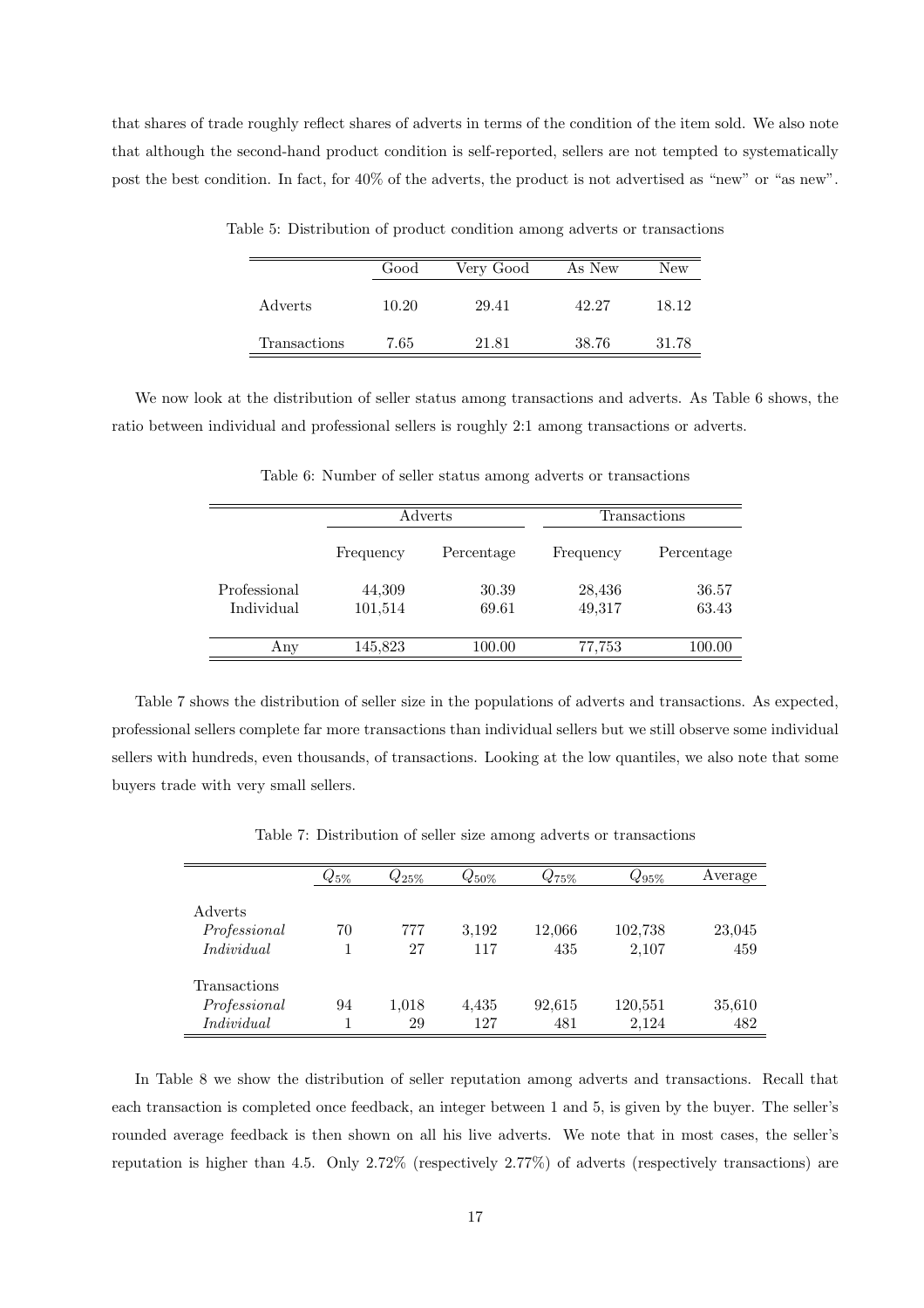posted by sellers with a reputation strictly below 4.3. There is substantial dispersion between 4.5 and 5.

|              |  |  | $\leq 4$ 4.1 4.2 4.3 4.4 4.5 4.6 4.7 4.8 4.9    |  |  | $5 -$ |
|--------------|--|--|-------------------------------------------------|--|--|-------|
| adverts      |  |  | 1.4 0.8 0.6 1.1 2.3 10.4 7.1 12.3 28.2 27.9 7.9 |  |  |       |
| transactions |  |  | 1.4 0.7 0.6 1.1 2.4 15.8 6.2 11.6 26.8 26.6 6.7 |  |  |       |

<span id="page-19-0"></span>Table 8: Distribution of seller reputation among adverts or transactions

We have just shown that, in addition to price dispersion, there is also dispersion in advert/seller characteristics. If consumers care for these characteristics, this source of differentiation could explain some of the price dispersion, in the context of a perfect information model. We now need to show some evidence that search frictions may also be at play on this Internet platform, so that heterogeneity in advert characteristics and in consumer preferences cannot fully explain the dispersion in prices.

We showed above that in around 49% of transactions, the cheapest advert was not the one chosen by the consumer (see Table [4\)](#page-17-1). The consumer's choice may thus be driven by other advert characteristics and/or hindered by search frictions. To motivate a more structural analysis of this issue, we compute the following statistic on the population of transactions. For a given transaction, we still denote as  $i$  the advert that was bought and  $j$  any other advert available at the time of purchase. Let us now define what we will refer to as a transaction with an 'unambiguously better' advert. We say that an advert  $j$  is 'unambiguously better' than  $i$  if j is at least 'as good as' i in terms of price, seller reputation and product condition and strictly better in at least one of these dimensions and if the sellers of adverts  $i$  and  $j$  have the same status (professional or individual) and are in the same size category<sup>[19](#page-19-1)</sup>. This definition does not depend on any assumptions on consumers' preferences for seller size or status and only assumes that consumers' utility weakly increases with lower prices or better reputation or product condition.<sup>[20](#page-19-2)</sup>

Counting these transactions with 'unambiguously better' alternatives will give a very conservative lower bound on the number of transactions that cannot be explained by heterogenous preferences for observed advert characteristics only. The proportion of transactions with 'unambiguously better' adverts is shown in Table [9.](#page-20-2) We see that this proportion is higher than 7% on average and that it increases with the number of adverts on the screen. This motivates the introduction of consumer search costs.[21](#page-19-3)

<span id="page-19-1"></span><sup>&</sup>lt;sup>19</sup>Where we define four categories: [0, 50[, [50, 500[, [500, 5000] and  $\geq$  5000.

<span id="page-19-2"></span><sup>&</sup>lt;sup>20</sup>Note that if advert characteristics can be summarized by a scalar indicator x valued positively by consumers then this definition of transactions with 'unambiguously better' adverts coincides with the definition of 'better' adverts presented in Section [2.4.](#page-11-0)

<span id="page-19-3"></span><sup>&</sup>lt;sup>21</sup>Another explanation for the statistics in Table [9](#page-20-2) would be the presence of unobserved advert characteristics.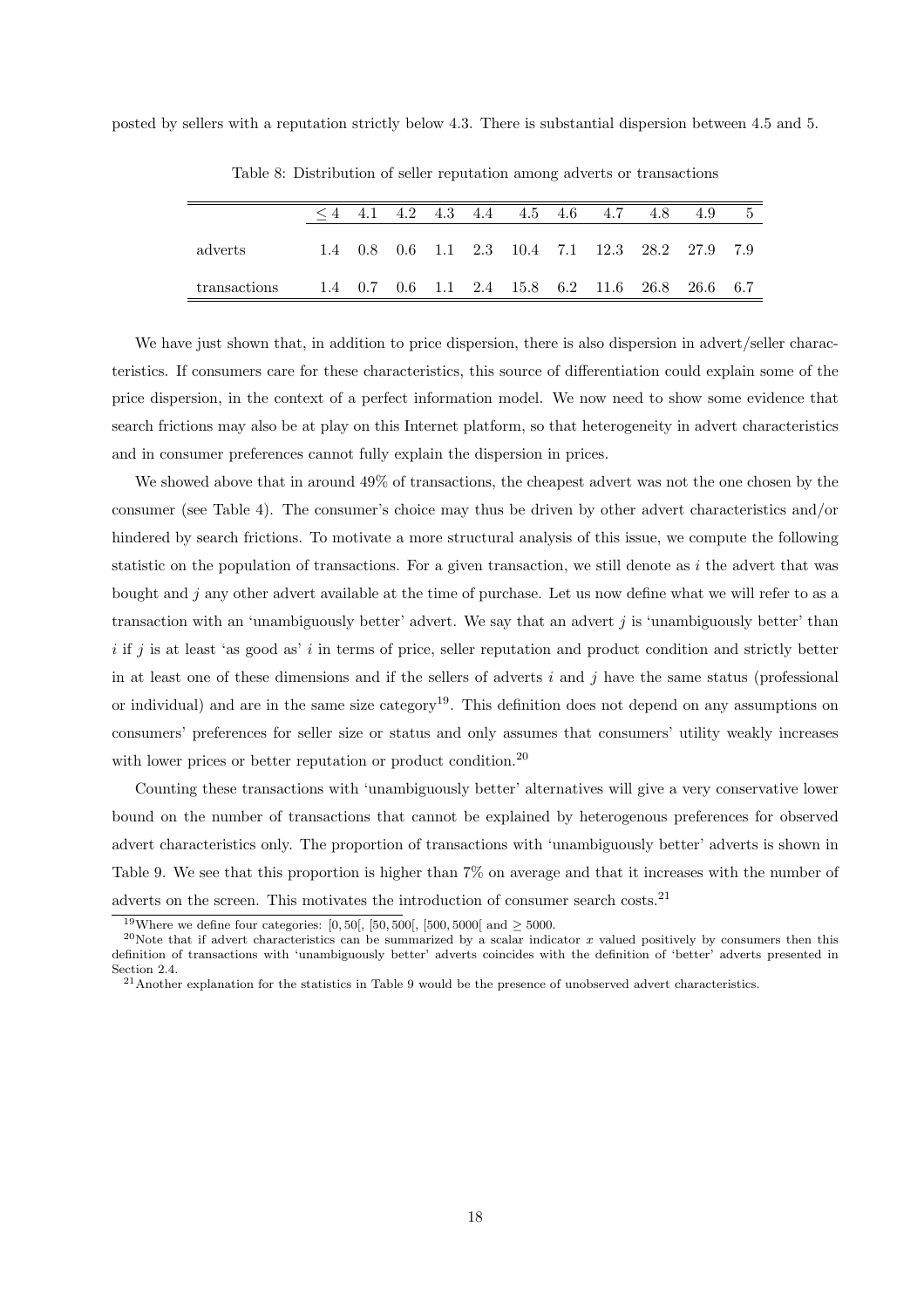<span id="page-20-2"></span>

| $#$ adverts | Freq.  | $%$ 'unambigously |
|-------------|--------|-------------------|
|             |        | better'           |
| 2           | 19,248 | 4.28              |
| 3           | 13,234 | 5.83              |
| 4           | 9,597  | 6.88              |
| 5           | 6,975  | 8.00              |
| 6           | 5,415  | 8.57              |
| 7           | 4,106  | 8.13              |
| 8           | 3,244  | 9.86              |
| 9           | 2,645  | 8.96              |
| [10, 19]    | 10,545 | 10.21             |
| $\geq 20$   | 2,744  | 14.07             |
| $\rm Any$   | 77,753 | 7.24              |

Table 9: Transactions where an 'unambiguously better' advert was available

## <span id="page-20-0"></span>4 Empirical strategy

In this section, we describe the three stages of our empirical approach. In the first one, we project the vector of advert characteristics onto a scalar variable  $x$ , referred to as the hedonic index. In the second, we estimate the joint distribution of  $(P, X)$  in our dataset, from which we compute consumers' beliefs and, in particular, the conditional distribution  $F(X|P)$  and the function  $\psi$ . In the third, we estimate the joint distribution of the consumer preference parameter  $\gamma$  and search cost s using a grid search approach and the outputs from the first two stages.

#### <span id="page-20-1"></span>4.1 Aggregation of advert characteristics

As seen is Section [2.4,](#page-11-0) handling the consumer problem with only two dimensions of choice  $x$  and  $p$  greatly improves the tractability of the search problem. With a scalar  $x$ , the characterization  $(9)$  of the identified sets consists of a simple comparison of instantaneous and reservation utilities, the latter being easily obtained, through expression [\(8\)](#page-12-0), using the structural function  $\psi$ . Also, in practice, since we only have set identification of the parameters of interest, it will be difficult to find the identified sets if we proceed with more than 2 dimensions. On balance, we think that the gains in clarity and tractability of working with a scalar hedonic index outweigh its only drawback, which is the lack of heterogeneity in the marginal rate of substitution between two non-price characteristics (recall that we allow for heterogeneity in the MWP for the scalar hedonic index).

Consider an advert characterized by its price p and a vector of  $K \geq 1$  characteristics  $\{x^{(k)}\}_{k=1,K}$ , where  $x^{(k)}$  relates to the seller's reputation, size, professional status and the state of the item for sale (new/as new/used ..). We define our aggregate hedonic index as a linear projection of these characteristics:<sup>[22](#page-20-3)</sup>

$$
x = \sum_{k \ge 1} \beta^{(k)} x^{(k)},\tag{10}
$$

This is in effect reducing the amount of preference heterogeneity allowed across consumers since the vector

<span id="page-20-3"></span><sup>&</sup>lt;sup>22</sup>We also impose  $\beta^{(1)} = 1$  for normalization (the related characteristic will be one that is unambigously valued positively by consumers, say reputation).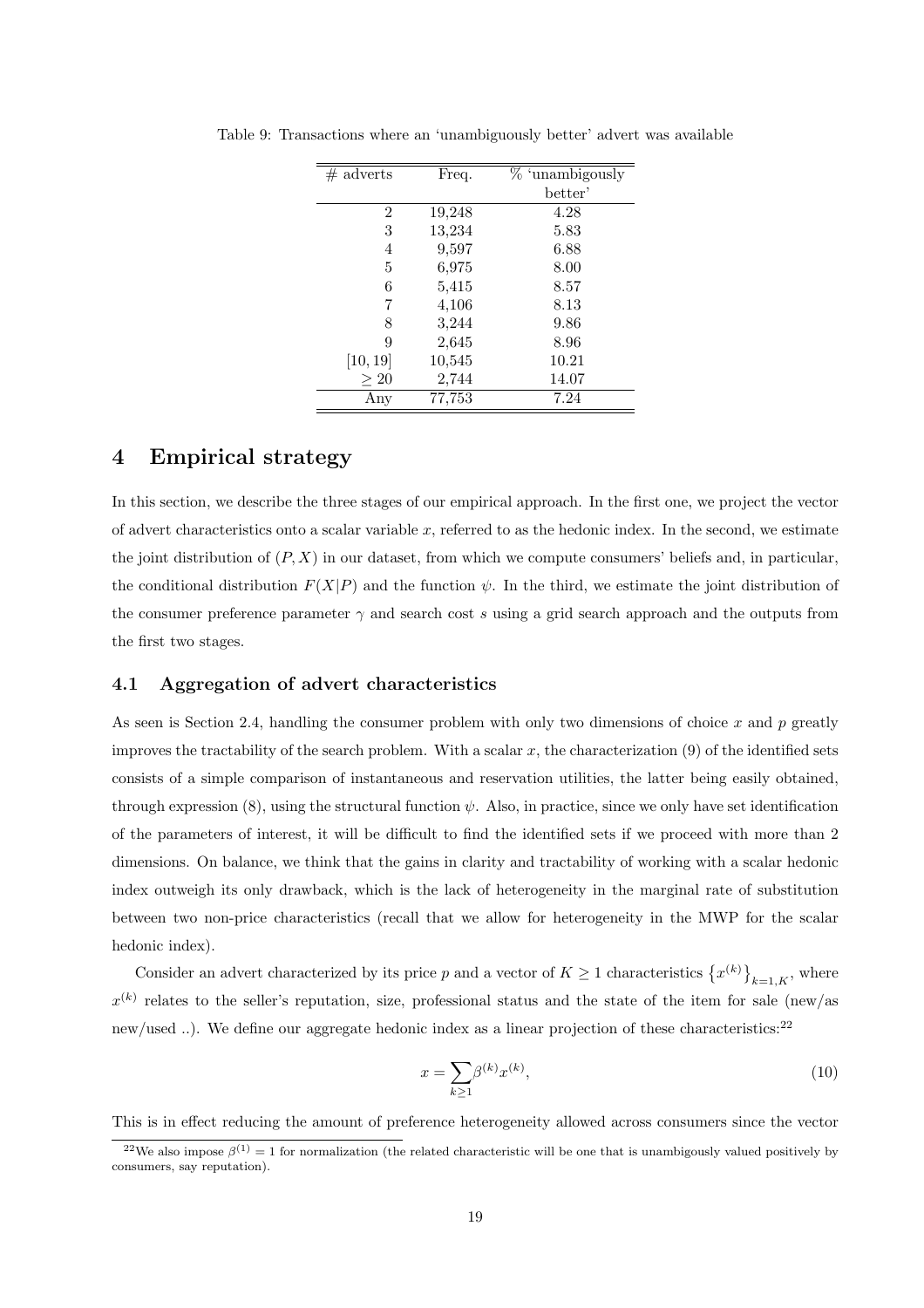parameter  $\beta = (\beta^{(1)}, ..., \beta^{(K)})$  is homogenous among consumers. Preference heterogeneity is now reduced to one dimension, embodied by the scalar parameter  $\gamma$ . We thus assume that consumers share the same marginal rates of substitution between two advert non-price characteristics but we let the marginal willingness to pay  $\gamma$  for the hedonic variable x (and thus for any non-price characteristic) be heterogeneous across consumers.

**Estimation.** As we set  $\beta^{(1)} = 1$  we need to choose  $x^{(1)}$  to be a characteristic that cannot negatively affect utility. We choose seller reputation. This ensures that  $\gamma \geq 0$ . We also consider the following advert characteristics: five seller size dummies  $( \leq 50, [51, 100], [101, 500], [501, 5000], > 5000)$ , four product condition dummies ('good, 'very good, 'as new', 'new') and a professional seller dummy. For reputation we use a variable that is equal to 10 times the seller's reputation so that  $\gamma$  can be interpreted as the marginal willingness to pay for a 0.1 increase in reputation. This is because most of the variation in reputation is between 4 and 5 and the relevant changes are those measured in decimals.[23](#page-21-0)

For the estimation of the hedonic index, we only consider the transactions where there were only  $J = 2$ adverts available at the time of purchase. We assume that for these transactions, the search cost is equal to 0. Our reasoning is the following: the consumer observes immediately (at no cost) that there are only two adverts on the page, and we assume that, given this reduced potential search horizon, the consumer examines them both. In other words, when there are only two adverts on the screen, the consumer systematically behaves according to the perfect-information model (see Section  $2$ ).<sup>[24](#page-21-1)</sup> As Table [1](#page-16-0) in Section [3.3](#page-15-1) showed, 19,248 transactions involved only two adverts. In this case, when advert  $i$  is chosen over advert  $j$ , we must have:

<span id="page-21-2"></span>
$$
\gamma \sum_{k \ge 1} \beta^{(k)} x_i^{(k)} - p_i \ge \gamma \sum_{k \ge 1} \beta^{(k)} x_j^{(k)} - p_j. \tag{11}
$$

Now, since  $\gamma$  is allowed to be heterogeneous across consumers, we cannot use variations across transactions to estimate the  $\beta^{(k)}$  directly from this inequality. Also, if  $p_i \leq p_j$ , the transaction can be explained with  $\gamma = 0$  so we will not get any information on  $\beta$ . We thus use transactions with two adverts and for which the advert sold is strictly more expensive than the alternative. There are 5,984 such transactions. In these cases  $p_i > p_j$  and, given  $\gamma > 0$  and [\(11\)](#page-21-2), the following inequality should hold:

<span id="page-21-3"></span>
$$
\sum_{k\geq 1} \beta^{(k)} x_i^{(k)} > \sum_{k\geq 1} \beta^{(k)} x_j^{(k)}.\tag{12}
$$

Our estimate of  $\beta$  will be such that the number of violations of [\(12\)](#page-21-3) is minimal. It should thus belong to the following set:

<span id="page-21-4"></span>
$$
B = \underset{\beta}{\text{argmax}} \ C_1(\beta), \quad \text{where} \quad C_1(\beta) = \sum_{J=2, p_i > p_j} \mathbf{1} \left\{ \sum_{k \ge 1} \beta^{(k)} x_i^{(k)} > \sum_{k \ge 1} \beta^{(k)} x_j^{(k)} \right\} \tag{13}
$$

The set B is not a singleton in general so maximizing the criterion  $C_1(\beta)$  does not achieve point identification of β. Also, in our data, for any value of β, there are still transactions (with  $J = 2$  and  $p_i > p_j$ )

 $23$ The very few sellers with reputation levels below 4 (40 with our re-scaling) or with no reputation yet (no completed transactions), have their reputation set at 40.

<span id="page-21-1"></span><span id="page-21-0"></span><sup>&</sup>lt;sup>24</sup>Importantly, if  $J \geq 3$  this does not mean that consumers have two 'free' draws. In the directed search model with several adverts, any draw is costly. We just assume here that if  $J = 2$ , the cost is 0.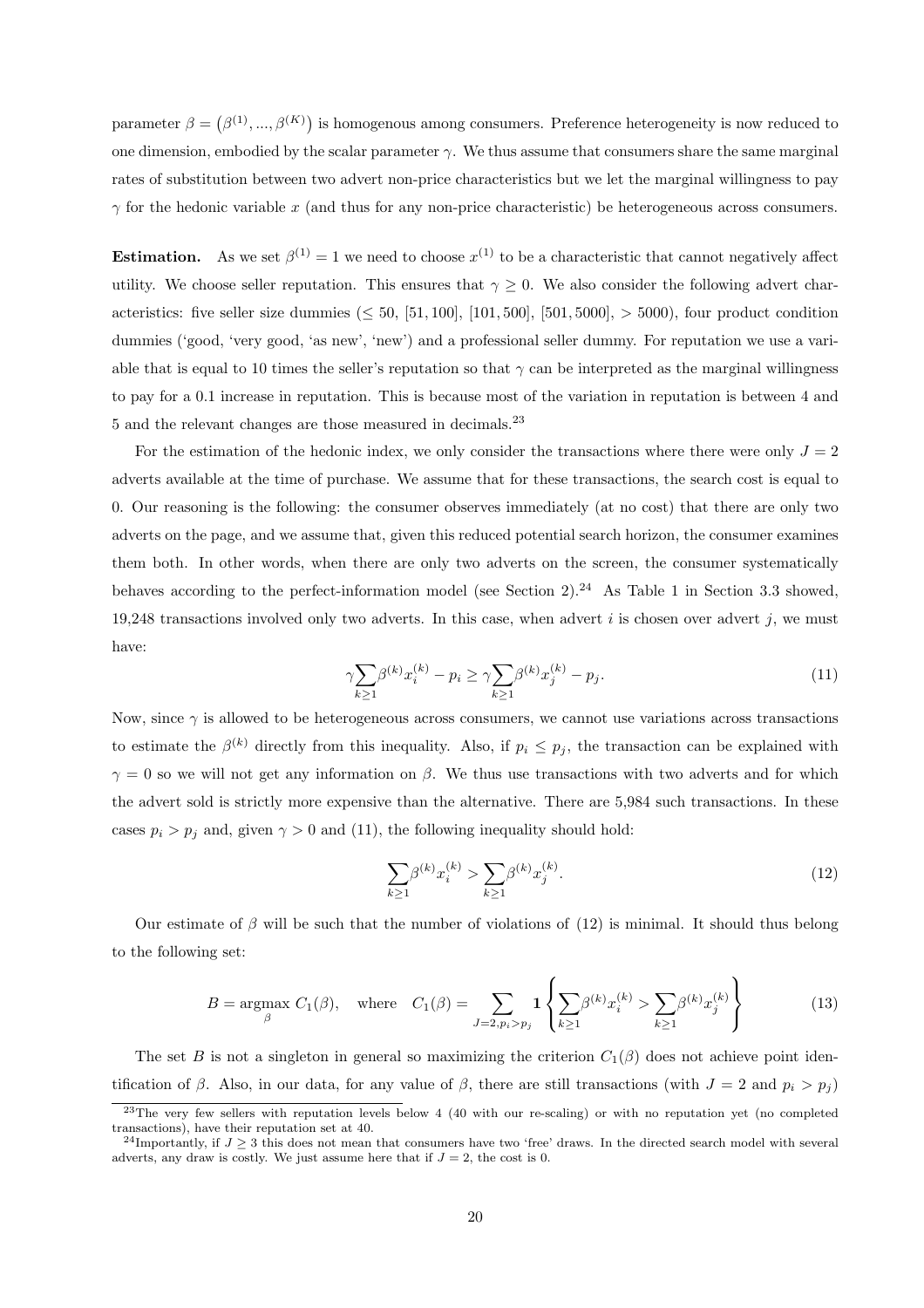for which [\(12\)](#page-21-3) is violated. This means that, for these transactions, the difference  $\beta(x_j - x_i)$  if positive. We will use these transactions to select a value of  $\beta$  within the set B and minimize the mean squared "error":

<span id="page-22-2"></span>
$$
C_2(\beta) = \sum_{J=2, p_i > p_j} \mathbf{1} \left\{ \beta \left( x_j - x_i \right) \ge 0 \right\} \left[ \beta \left( x_j - x_i \right) \right]^2. \tag{14}
$$

The resulting value of  $\beta$  will then be such that it maximizes the number of transactions verifying condition [\(12\)](#page-21-3) and, for transactions which do not verify this condition, minimizes the average squared error. A direct way to find this value of  $\beta$  is to maximize  $C_1(\beta) \cdot \exp(-C_2(\beta)).$ 

Whilst maximizing  $C_1(\beta)$  is fully consistent with the structure of our model, minimizing  $C_2(\beta)$  does not come from our model and is thus arbitrary. It can be seen as a way to calibrate the parameter  $\beta$  within the identified set  $B$ . We will check the robustness of our results to other selection rules within the set  $B$ . For instance, each transaction in  $C_2$  will be weighted by the relative price difference. In a robustness section, [5.3,](#page-33-0) we will see that, in our data, using  $C_2$  or another criterion has little effect on the results.

The estimated scalar hedonic index. The estimated coefficients on advert characteristics are reported in Table [10.](#page-22-0) We note that the item condition dummies are ranked intuitively. With this value of  $\beta$ , we can explain 4,387 of the 5,984 transactions (73.3%) with only two adverts and for which the most expensive advert was sold.[25](#page-22-1)

<span id="page-22-0"></span>Table 10: Estimation of the  $\beta$  parameters

| Reputation $(\beta^{(1)},$ normalized) | 1.000     |
|----------------------------------------|-----------|
| Size $\in [50, 100]$                   | 0.724     |
| Size $\in [101, 500]$                  | 1.002     |
| Size $\in [501, 5000]$                 | 1.724     |
| Size > 5000                            | 3.716     |
| as new                                 | $-10.994$ |
| very good                              | $-12.281$ |
| good                                   | $-18.994$ |
| Professional                           | 0.008     |

The resulting aggregate hedonic index  $x$  ranges from 21.0 to 52.7, and its distribution in the population of adverts has an average of 38.1, a standard error of 6.3 and a median at 37.7. All the benchmark estimation results presented and discussed below rest on this parameterisation of the single index x.

A casual observation worth reporting at this point is that this hedonic index x tends to increase on average with price as can be seen in Figure [1,](#page-23-1) both for the population of adverts and transactions. The average slope of these curves suggests that the mean index,  $E(X|p)$ , increases by 0.5 by unit of price (euro). As the coefficient on reputation ( $\times$ 10) in x equals 1, this means that each increase in price by  $\epsilon$ 1 can be expected to reflect, on average, an increase in 0.05 of the reputation indicator (recall that reputation is essentially between 4.3 and 5) or any change in other advert characteristic bringing the same change in hedonic value x to the consumer. This gives an intuitive justification as to why the item sold is not always the cheapest, a fact reported above. More expensive items tend to have a higher  $x$  and since some of the buyers care about

<span id="page-22-1"></span><sup>&</sup>lt;sup>25</sup>The fit for all transactions with 2 adverts is then much higher as if  $p_i \leq p_j$ , the model is accepted with  $\gamma = 0$ .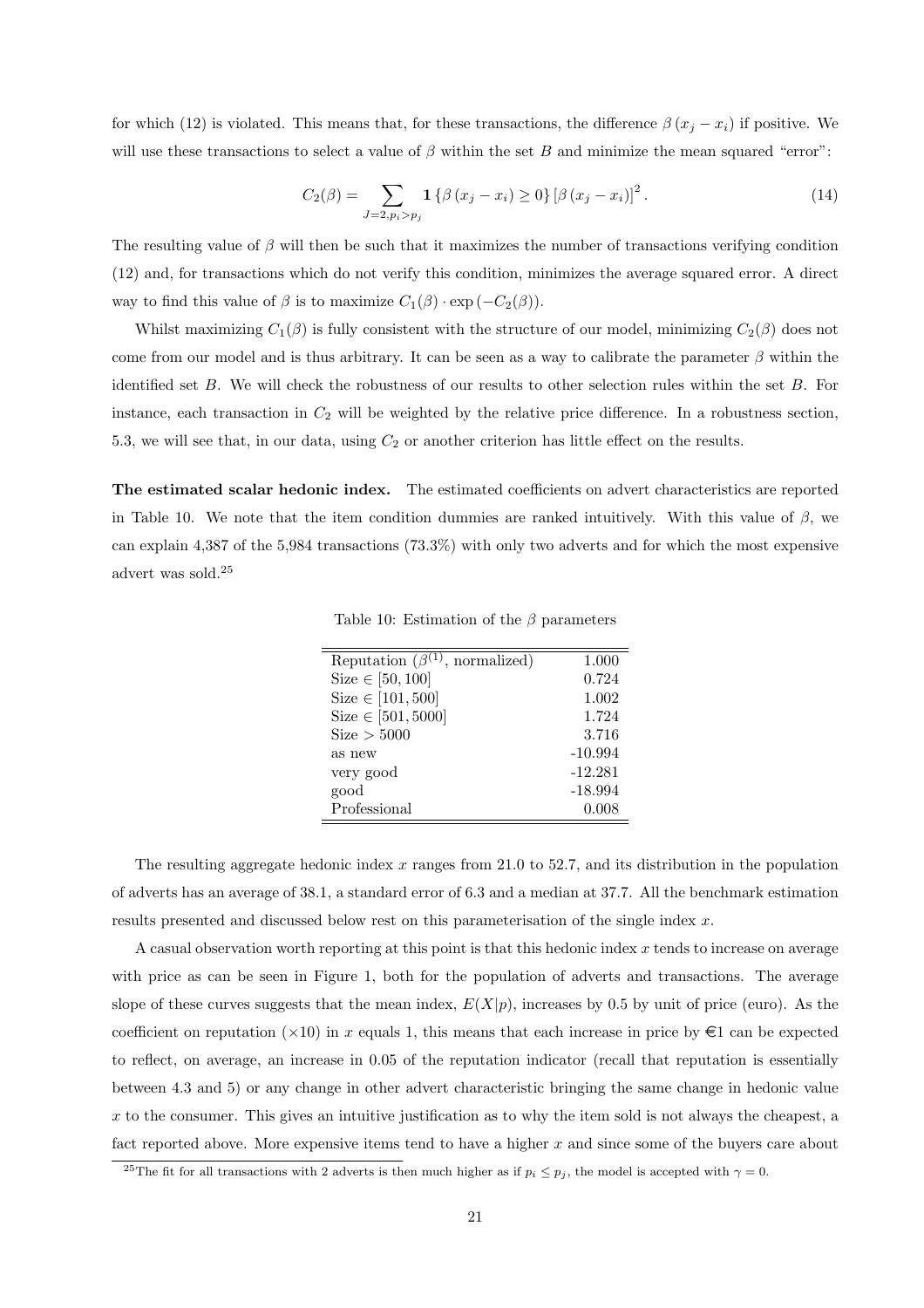x they are prepared to pay the increase in price to enjoy the corresponding expected increase in the hedonic index.



<span id="page-23-1"></span>Figure 1: Mean  $x$  by price (rounded to the 1<sup>st</sup> decimal)

Note: the mean  $x$  is on the vertical axis, price is on the horizontal axis.

#### <span id="page-23-0"></span>4.2 Estimation of consumer beliefs

As shown in Section [2.4,](#page-11-0) consumers' search and purchase stragegy depends on a function  $\psi_p(x)$  which represents the expected hedonic gain of drawing an advert at price  $p$ . This function follows from consumers' beliefs about the joint distribution of  $p$  and  $x$ . In this section, we show how we estimate this distribution and then discuss the two specifications we will use to estimate the  $\psi$  function.

Non-parametric estimation of the joint density of  $(p, x)$ . We consider that we are in an equilibrium, where consumers' beliefs about the joint distribution of  $p$  and  $x$  coincide with the actual distribution of these two variables in the population of adverts (which follows from the sellers' profit maximization program). This distribution is observed in the data and can thus be estimated non-parametrically. In what follows, we assume that a consumer's beliefs about x depend on prices only up to the first decimal. This is done for practical reasons and we think it is not unrealistic to assume that buyers may expect the same characteristics between two adverts with prices at 10.64 $\epsilon$ and 10.67 $\epsilon$ . In the following estimation of beliefs, the data is grouped by price rounded to the nearest first decimal.

The raw joint distribution calculated as an empirical cumulative distribution function from our advert sample yields a somewhat jagged result mostly because of the small size of some  $(p, x)$  cells in the data. We thus estimate the joint  $F(P, X)$  with a product Gaussian kernel. The probability density function of  $(p, x)$ in the population of adverts is computed as:

$$
f(p,x) = \frac{1}{N_a h_p h_x} \sum_{k=1}^{N_a} \phi\left(\frac{p - p_k}{h_p}\right) \cdot \phi\left(\frac{x - x_k}{h_x}\right)
$$

where  $\phi(.)$  is the standard normal density,  $N_a$  is our advert sample size and  $h_p = 0.363$  and  $h_x = 0.632$  are the chosen bandwiths in the  $p$  and  $x$  dimensions respectively.<sup>[26](#page-23-2)</sup>

<span id="page-23-2"></span><sup>&</sup>lt;sup>26</sup> From [Silverman \(1998](#page-37-15))'s rule of thumb:  $h = 1.06 \sigma N_a^{-1/5}$ , where  $\sigma$  is the sample standard deviation.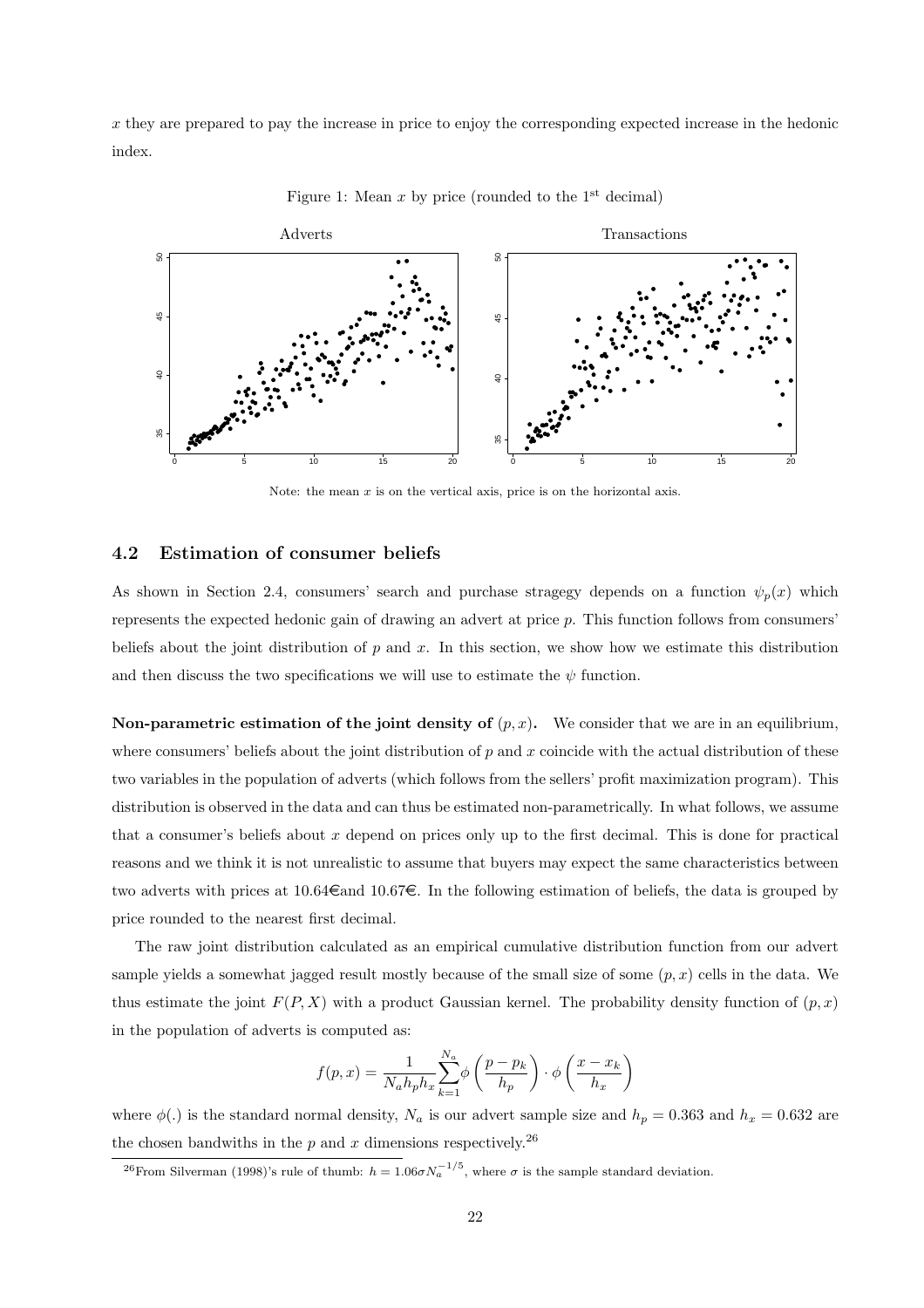Two specifications of the  $\psi$  function. Once we have this non-parametric estimate of the joint density  $f(p, x)$ , we can compute the  $\psi$  function. Plugging our kernel estimate of the conditional  $F(x|p)$  into equation [\(7\)](#page-12-1), we get our first estimate of  $\psi$ . We will call this the "kernel" specification as it imposes no parametric assumption on the beliefs (beyond the assumptions used to produce the kernel density).

As shown in Figure [2,](#page-24-0) this first specification yields a  $\psi_p(x)$  function that, given p, is decreasing and relatively smooth with respect to x but, given x, is not always monotone with respect to  $p$ . In words, the expected hedonic gain does not systematically increase with price, even though the trend is clearly increasing. This is because for a few price values (around 10, 15 or after  $17\epsilon$ ), the average x decrases in the population of adverts in our sample.

<span id="page-24-0"></span>



A reasonable alternative would be to limit the sophistication in consumers' beliefs and impose more smoothness and force  $\psi$  to increase with respect to price. This will be our second, and benchmark, specification. We thus construct what we will be calling "parametric" beliefs by fitting a polynomial of order 3 in x and p to the values of  $\psi_p(x)$  obtained with the kernel specification. In order to ensure that fitted values are consistent with  $\psi$  being the mathematical object defined in [\(7\)](#page-12-1), we constrain these to be positive and decreasing in  $x$ . Besides, we constrain the smooth beliefs to be increasing in  $p$  as we find it intuitively appealing to constrain consumers to believe that expected gains in "quality" increase with price, at all quality levels. This is already the case for the overwhelming majority of prices. This is equivalent to assuming stochastic dominance of  $F(p', X)$  over  $F(p, X)$  for all  $p' > p$ . As is shown in Figure [2](#page-24-0) parametric beliefs are close to the values obtained with the kernel estimation.

There is a trade-off between estimating beliefs close to the joint distribution observed in the data and using beliefs that are consistent with smooth variations in expectations over price but are further from the data. We will use the parametric specification as our benchmark but for completeness we will also present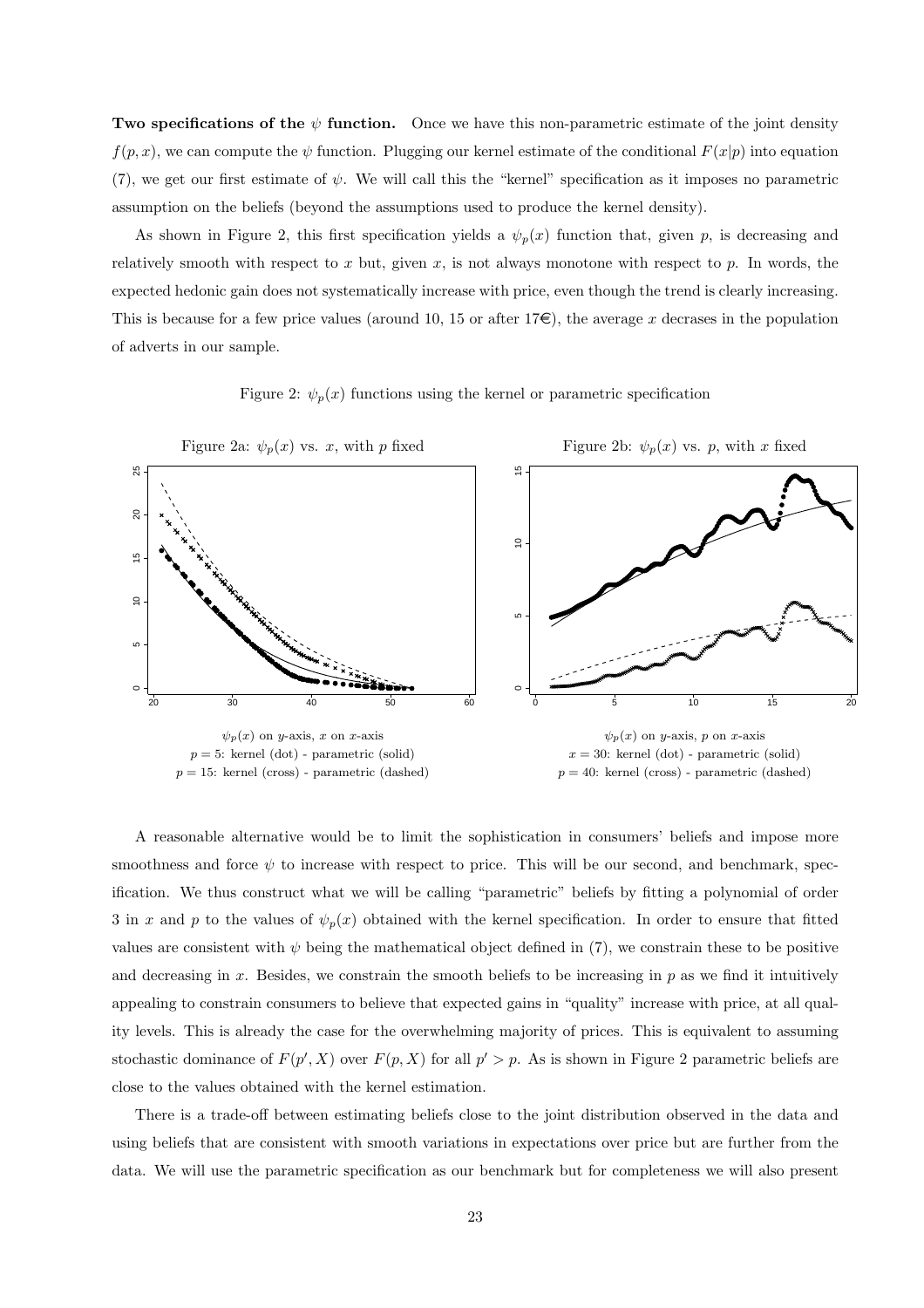estimation results using the kernel specification.

#### 4.3 Grid search of preference and search cost parameters

The last stage of our estimation procedure is relatively straightfoward. We use the scalar hedonic index estimated in the first stage (in Section [4.1\)](#page-20-1), and the  $\psi$  function estimated in Section [4.2](#page-23-0) to compute the utility u and reservation utility r for each advert. We then browse a two-dimensional grid,<sup>[27](#page-25-2)</sup> checking at each point in the grid whether the parameter values  $(s, \gamma)$  are consistent with each transaction i using condition [\(4\)](#page-10-3), [\(5\)](#page-10-4) or [\(9\)](#page-13-1). The first condition is used when  $s = 0$ , the second when  $\gamma = 0$  and the last one if  $s \cdot \gamma > 0$ .

Note that this last step requires the outcomes, x and  $\psi$ , from the first two stages but does not depend on the methodology adopted in these first two steps. We can thus conduct robustness checks where we change the scalar hedonic index and/or the specification of the  $\psi$  function and still use the grid search procedure described in this section.

### <span id="page-25-1"></span><span id="page-25-0"></span>5 Results

#### 5.1 Search strategies

Before presenting our results on the preference and search cost parameters in the next section, we look at consumer search patterns. Using the  $\psi$  function estimated in Section [4.2](#page-23-0) with the parametric specification and equation [\(8\)](#page-12-0), we can compute reservation utilities r for any price p and any value of s and  $\gamma$ . We can thus study how the sampling order depends on consumers' preferences  $(\gamma)$  and search cost  $(s)$ .

In Figure [3](#page-26-0) we plot price against sampling order for different values of s and  $\gamma$ . As detailed in the above theory section, the optimal search strategy is to sample items in descending order of reservation utilities. Note that the following results do not require information on transactions as they pertain to sampling behaviour rather than to purchases. Our theoretical framework delivers rich predictions in terms of sampling order, which we now give several illustrations of. For each  $(s, \gamma)$ , we compute  $r(p, s, \gamma)$  for all prices on a grid from 1 to  $\in$  20 (with a step of 0.1). The price with the highest (resp. 2<sup>nd</sup> highest, resp. lowest) reservation value r is then sampled 1<sup>st</sup> (resp.  $2<sup>nd</sup>$ , resp. last). Figure [3](#page-26-0) displays the sampling rank on the horizontal axis versus the price in the vertical axis. A monotonic sampling order will then be represented by an increasing (respectively decreasing) line when the consumer samples items in increasing (resp. decreasing) order of price. Non-monotonic sampling behaviour arises in some cases whereby the consumer starts sampling a midrange price level and subsequently samples items higher and lower than the initial price in an alternating pattern predicted by the series of reservation utilites for the consumer's individual search cost and marginal willingness to pay for the hedonic index. In this case, the figure shows sampled prices getting further and further away from the initial price level as the sampling order goes up.

<span id="page-25-2"></span><sup>&</sup>lt;sup>27</sup>Values on this grid are the following. For s: 0, 0.01, 0.05, 0.1, 0.2, 0.3, 0.5(0.5)6 and 7(1)10. For  $\gamma$ : 0(0.1)5, 6(0.5)10, 20. The notation  $0(0.1)5$  means any value between 0 and 5, with a step of 0.1.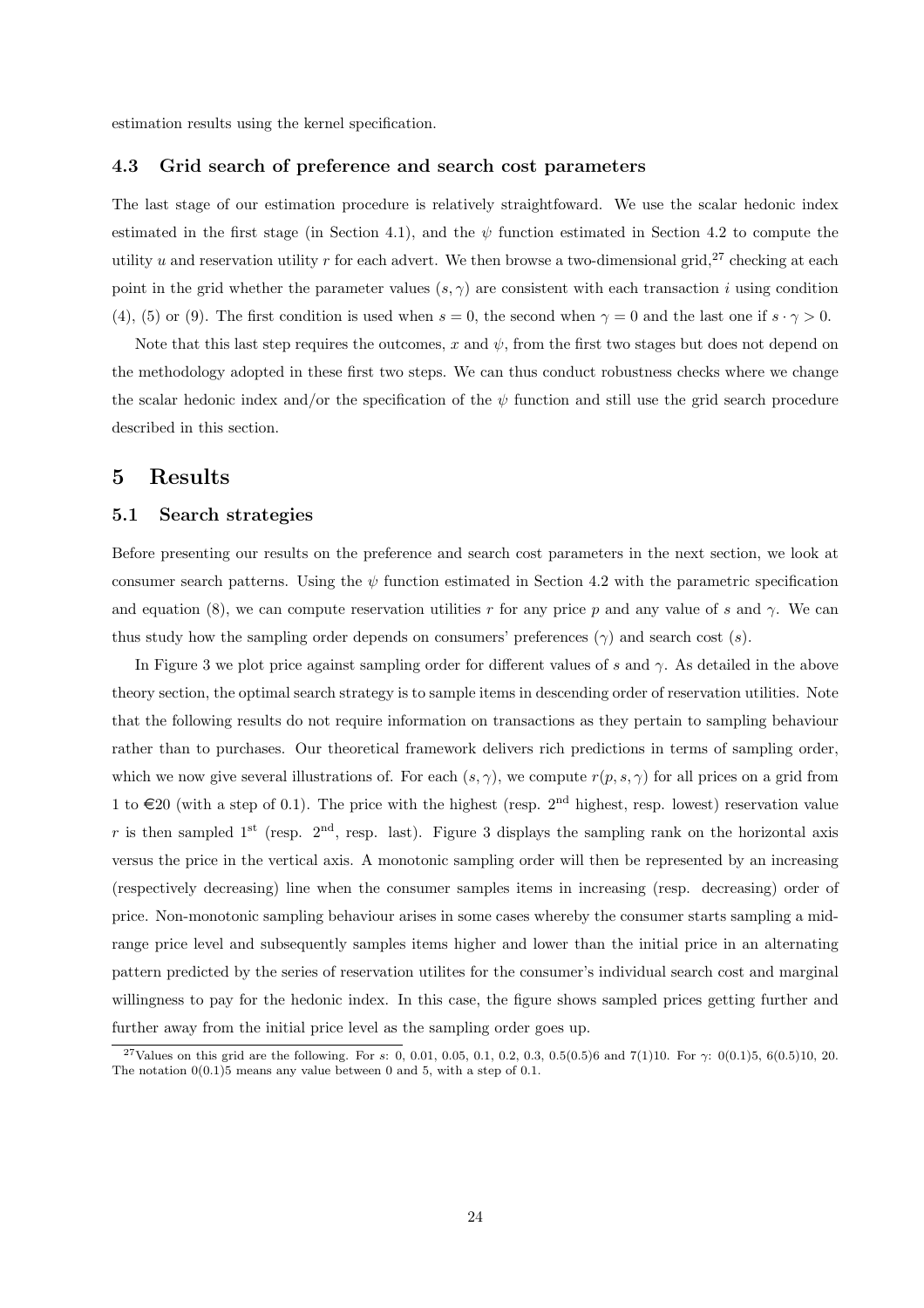

<span id="page-26-0"></span>Figure 3: Price vs. search order, the effect of preferences and search cost

*Note: price on y-axis, search order - rank of*  $r(p)$  - *on x-axis.* 

In Figure [3a](#page-26-0), we show the sampling order when the MWP to pay for x is very low ( $\epsilon$ 0.1) and the search cost equals 0.1 or  $\epsilon$ 1. This shows that when consumers barely care about the hedonic index x they sample adverts by increasing order of price. This does not depend on search costs (the two lines in Figure [3a](#page-26-0) are superimposed) because the advert characteristic that is important to consumers, price, is observable at no cost. This is important for our results: the observed consumer behaviour needs to be explained by the *joint* presence of search costs and a consumer's taste for non-price characteristics.

Figure [3b](#page-26-0) shows that, in the presence of search costs, the search pattern markedly changes when preferences for  $x$  are stronger. The sampling order is no longer increasing in price i.e. consumers do not sample the cheapest advert first. If  $s = 2$  and  $\gamma = 1$ , we see that they would first look at adverts with a price around  $\epsilon$ 6 then at prices of  $\epsilon$ 5 or  $\epsilon$ 7. The most expensive adverts, above  $\epsilon$ 11, are still sampled last.

Increasing further the MWP for  $x$  yields another search pattern. In Figure [3c](#page-26-0), we see that, for a given search cost, say  $s = 2$ , as the taste for the hedonic index  $\gamma$  increases from 1 to 4, the first price sampled by the consumer rises from  $\epsilon_6$  to  $\epsilon_9$ . Another difference is that the most expensive adverts are no longer sampled last. This is intuitive as the more consumers care about hedonic advert characteristics, the more likely they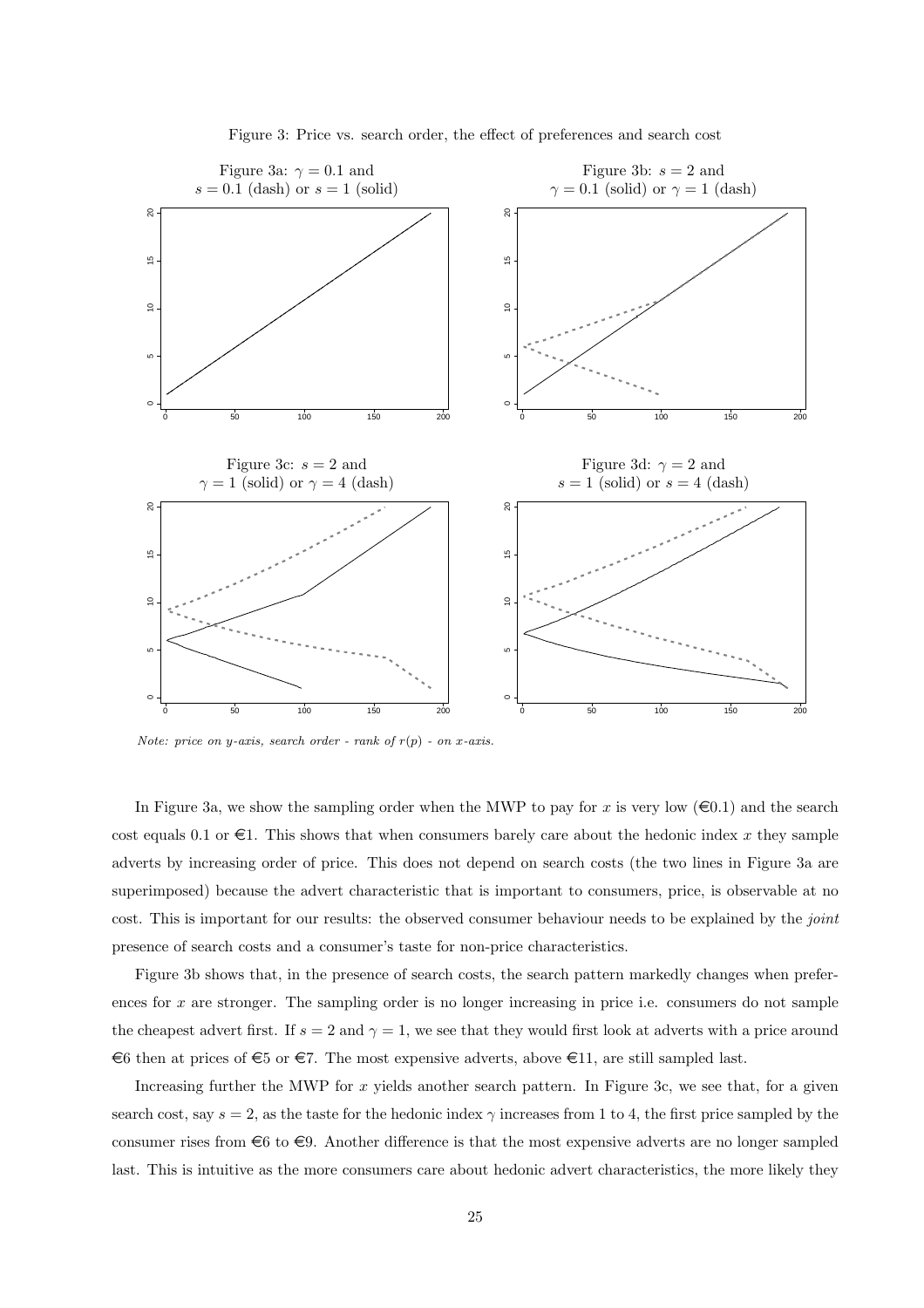are to look at expensive adverts before cheap adverts. The last case we consider, in Figure [3d](#page-26-0), shows that, keeping preferences fixed, the search order also depends on the level of search cost. In this example, the graph shifts upwards when s goes from 1 to 4, meaning that the alternative pattern of sampling above and below the initial price remains, but starting at a higher point.

To summarize, this section illustrates the flexibility of our search model with respect to sampling patterns. Depending on parameter values, consumers may not sample adverts by increasing order of price. The sampling order and thus the consumer's choice set will depend on his preferences and search cost. As far as we know, ours is the first empirical analysis of this type of consumer behaviour in the context of a directed search model.

#### <span id="page-27-0"></span>5.2 Preferences and search cost

We now present the results from the last stage of our estimation procedure and show the estimated sets of search cost and preference parameters. All these results make use of the parametric specification for the estimation of the beliefs as outlined in section [4.2.](#page-23-0) Robustness checks using alternative specifications will be shown in Section [5.3.](#page-33-0)

**Model fit.** For each transaction, we will consider that our model fits the observed choice if  $S_i$  is not empty i.e. there is at least one value of  $(s, \gamma)$  such that we cannot reject the model with conditions [\(4\)](#page-10-3), [\(5\)](#page-10-4) or [\(9\)](#page-13-1) for all the  $(i, j)$  comparisons relevant to this transaction. Table [11](#page-28-0) shows the fit of our model, with a breakdown by the number of adverts per transaction. Note that we do not include transactions with only 2 adverts as these transactions were used to produce the scalar hedonic index (in Section [4.1\)](#page-20-1) and were assumed to trigger a slightly different consumer behaviour (without search costs). We also break transactions down into two categories, depending on whether an alternative 'better' advert was available but not bought. 'Better' adverts were defined in Section [2.4:](#page-11-0) advert j (not sold) is 'better' than advert i (sold) if it is both cheaper and offering a higher hedonic index, i.e.  $p_j \leq p_i$ ,  $x_j \geq x_i$  with at least one of these two inequalities being slack. As discussed in Section [2.4,](#page-11-0) transactions with 'better' adverts play an important role in the identification of positive search costs. The last row of Table [11](#page-28-0) shows that 14,640 out of 58,505 (24.7%) of all transactions had at least one 'better' advert.

The main result from Table [11](#page-28-0) is that our model explains almost all transactions (94%), whether the number of adverts was small (96% if 3 adverts) or large (88% if strictly more than 15 adverts). The fit is even higher (99.5%) among transactions with no 'better' advert. The fit is still high (76.3%) if we look at transactions with at least one 'better' advert and remains relatively stable when the number of adverts per transaction increases. Our search model thus does a very good job at explaining the transactions on this Internet platform, even when considering transactions with 'better' adverts, that is transactions that would be poorly explained by a perfect information model.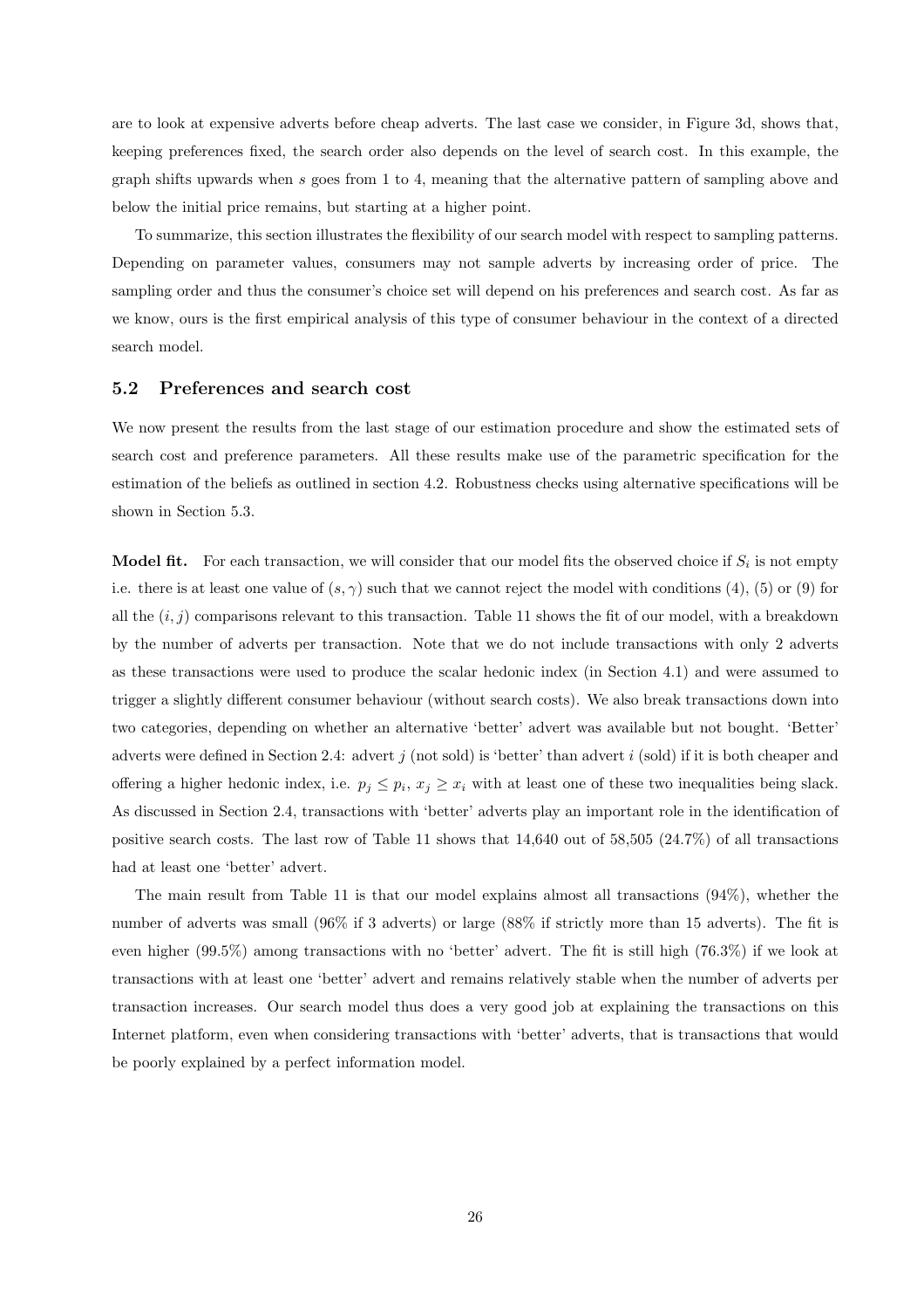|             |        |                     |        | Transactions with  |        | Transactions with        |
|-------------|--------|---------------------|--------|--------------------|--------|--------------------------|
|             |        | All transactions    |        | no 'better' advert |        | $\geq 1$ 'better' advert |
| $#$ adverts | Freq.  | $\overline{\%$ Pass | Freq.  | $%$ Pass           | Freq.  | $%$ Pass                 |
| 3           | 13,234 | 96.34               | 11,117 | 99.71              | 2,117  | $\overline{78.65}$       |
| 4           | 9,597  | 95.57               | 7,561  | 99.74              | 2,036  | 80.11                    |
| 5           | 6,975  | 94.71               | 5,306  | 99.74              | 1,669  | 78.73                    |
| 6           | 5,415  | 93.41               | 3,954  | 99.67              | 1,461  | 76.45                    |
| 7           | 4,106  | 93.64               | 3,052  | 99.38              | 1,054  | 77.04                    |
| 8           | 3,244  | 92.05               | 2,299  | 99.35              | 945    | 74.29                    |
| 9           | 2,645  | 93.42               | 1,853  | 99.19              |        | 792<br>79.92             |
| 10          | 2,174  | 92.09               | 1,527  | 99.21              | 647    | 75.27                    |
| 11          | 1,707  | 91.62               | 1,191  | 99.08              |        | 516<br>74.42             |
| 12          | 1,472  | 90.56               | 992    | 98.79              |        | 480<br>73.54             |
| 13          | 1,192  | 89.85               | 792    | 99.12              |        | 400<br>71.50             |
| 14          | 1,063  | 89.93               | 718    | 98.75              |        | 345<br>71.59             |
| 15          | 827    | 90.45               | 554    | 99.10              |        | 273<br>72.89             |
| >15         | 4,854  | 87.62               | 2,949  | 98.78              | 1,905  | 70.34                    |
| Any         | 58,505 | 93.69               | 43,865 | 99.50              | 14,640 | 76.30                    |
|             |        |                     |        |                    |        |                          |

<span id="page-28-0"></span>Table 11: Pass rate  $(\%)$  among transactions with J adverts

*Freq: number of transactions in each category.*

*Pass: proportion (in %) of transactions that can be explained -*  $S_i \neq \{\emptyset\}$ *.* 

Strictly positive search costs. We now assess whether the fit of the model is due to its search component or whether a perfect-information model would fit the data just as well. In other words, do we need strictly positive search costs to explain thes transactions? For each transaction  $i$  that is explained by the model, we can define  $s_i$  as the lowest value of s that allows our model to be consistent with the observed transaction i. We can then look at the average of  $1 \{s_i > 0\}$  –an indicator that a strictly positive search cost is needed to account for transaction  $i-$  among all adverts explained by the model. Results are in Table [12.](#page-29-0)

We see that strictly positive search costs are needed for 26% of all transactions explained by our model. This proportion increases steeply with the number of adverts per transactions (14% if 3 adverts, 44% if strictly more than 15 adverts). This is intuitive as search costs may not be a major hurdle when there are a few adverts on the screen but they are far more likely to affect the consumer's decision when the number of adverts is large.

For transactions with no 'better' adverts, positive search costs are rarely needed (9%) unless the number of adverts is large. This is not surprising as most transactions with no 'better' advert can be explained by a perfect-information model and the appropriate taste for  $x$ . This is not systematic though, as we discussed in Section [2.4,](#page-11-0) and our results suggest that there is a non-negligible proportion of transactions for which the MWP's implied by comparing the sold advert with two different alternatives, i.e. the ranges of  $\gamma$  compatible with the observed choice, are not consistent, so that the transaction can only be explained with a positive search cost, since we need the theoretical framework to predict that the consumer did not sample all adverts.

As we expect from the discussion in Section [2.4,](#page-11-0) the overwhelming majority of explained transactions with a 'better' advert require a strictly positive search cost  $(92\%)$ . Not all of them do because some of the 'better' transactions are such that  $p_i = p_j$  and  $x_i < x_j$ : these can be explained without search costs by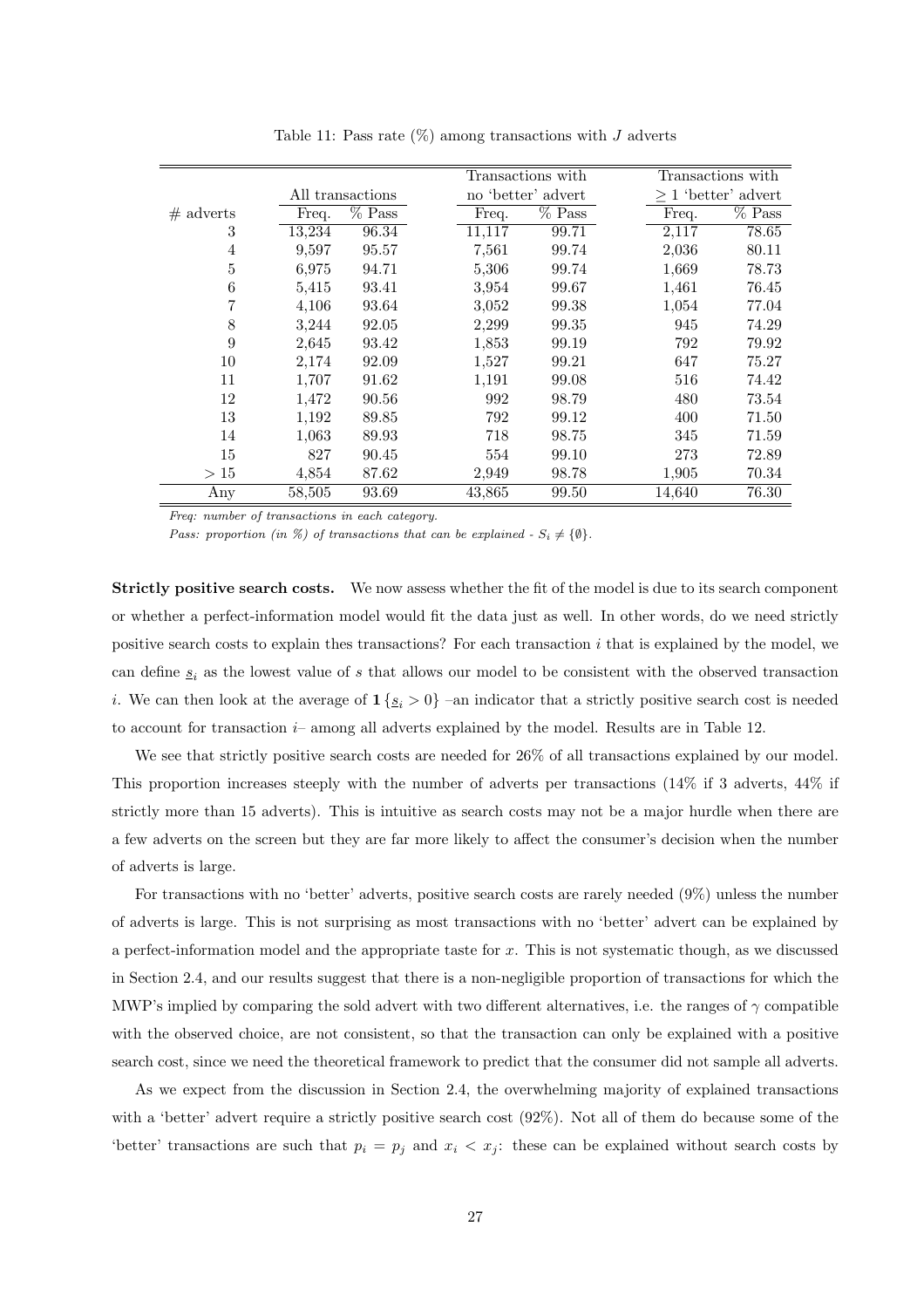relying on a zero taste for the hedonic index ( $\gamma = 0$ ) and our rule for ties. This comparison can be explained with  $\gamma = s = 0$ . In any other case, a transaction with a 'better' advert cannot be explained unless  $s > 0$ .

|                |        |                                     |        | Transactions with        |        | Transactions with                   |
|----------------|--------|-------------------------------------|--------|--------------------------|--------|-------------------------------------|
|                |        | All transactions                    |        | no 'better' advert       |        | $>1$ 'better' advert                |
| $#$ adverts    | Freq.  | $\overline{\%}$ $\underline{s} > 0$ | Freq.  | $\sqrt{\frac{g}{2}} > 0$ | Freq.  | $\overline{\%}$ $\underline{s}$ > 0 |
| 3              | 12,750 | 14.03                               | 11,085 | 2.72                     | 1,665  | 89.31                               |
| $\overline{4}$ | 9,172  | 20.72                               | 7,541  | 5.58                     | 1,631  | 90.68                               |
| $\overline{5}$ | 6,606  | 25.42                               | 5,292  | 9.18                     | 1,314  | 90.79                               |
| 6              | 5,058  | 28.25                               | 3,941  | 9.97                     | 1,117  | 92.75                               |
| 7              | 3,845  | 29.49                               | 3,033  | 12.07                    | 812    | 94.58                               |
| 8              | 2,986  | 32.48                               | 2,284  | 13.57                    | 702    | 94.02                               |
| 9              | 2,471  | 34.36                               | 1,838  | 14.53                    | 633    | 91.94                               |
| 10             | 2,002  | 33.82                               | 1,515  | 14.98                    | 487    | 92.40                               |
| 11             | 1,564  | 36.70                               | 1,180  | 18.56                    | 384    | 92.45                               |
| 12             | 1,333  | 37.58                               | 980    | 18.27                    | 353    | 91.22                               |
| 13             | 1,071  | 36.79                               | 785    | 16.31                    | 286    | 93.01                               |
| 14             | 956    | 37.03                               | 709    | 17.35                    | 247    | 93.52                               |
| 15             | 748    | 38.24                               | 549    | 17.30                    | 199    | 95.98                               |
| >15            | 4,253  | 43.90                               | 2,913  | 20.67                    | 1,340  | 94.40                               |
| Any            | 54,815 | 26.28                               | 43,645 | 9.44                     | 11,170 | 92.08                               |

<span id="page-29-0"></span>Table 12: Proportion (%) of explained transactions requiring strictly positive search costs

*Freq: number of transactions in each category.*

s > 0*: proportion (in %) of explained transactions that need a strictly positive search cost.*

We view the results from Table [12](#page-29-0) as particularly important as they provide empirical evidence of strictly positive search costs on an Internet platform and yet are based on a very flexible specification of consumers' preferences (we allow for full heterogeneity in  $\gamma$  and impose no parametric assumption in its distribution) and of their search behaviour, where the sampling order is shaped by preferences and search costs.

Bounds on the distribution of search cost and preference parameters. We now give empirical evidence on the distribution of s and  $\gamma$  in the population of transactions that can be explained by our model (94% of our sample). We will denote the set of transactions i that can be fitted by our model as  $I_f$  and the number of these transactions as  $N_f$ . We have already defined  $s_i$  as the lowest search cost that makes the model consistent with a given transaction i. We can also define  $\overline{s_i}$  as the highest search cost that fits this transaction. Similar bounds can be defined for the preference parameter  $\gamma$  and be denoted as  $\gamma_i$  and  $\overline{\gamma_i}$ . The lower bounds exist as  $S_i$  is not empty (we only consider explained transactions) and both  $s, \gamma \geq 0$ . The upper bounds may be infinite in theory and, in this section, are limited by the highest value on our grid (10 for s and 20 for  $\gamma$ ). These chosen highest values are arbitrary but are intuitively consistent with our idea of an upper bound for these two quantities: a search cost of  $\epsilon 10$  euros to sample the next item and a willingness to pay of  $\in 20$  for an increase in seller's reputation of 0.1 both seem very large, even for the most extreme individual buyer.

For each value of s, we define the lower and upper bounds of the cdf of search costs as follows:

<span id="page-29-1"></span>
$$
\underline{H}(s) = \frac{1}{N_f} \cdot \sum_{i \in I_f} \mathbf{1} \left\{ \overline{s}_i < s \right\} \quad \text{and} \quad \overline{H}(s) = \frac{1}{N_f} \cdot \sum_{i \in I_f} \mathbf{1} \left\{ \underline{s}_i < s \right\} . \tag{15}
$$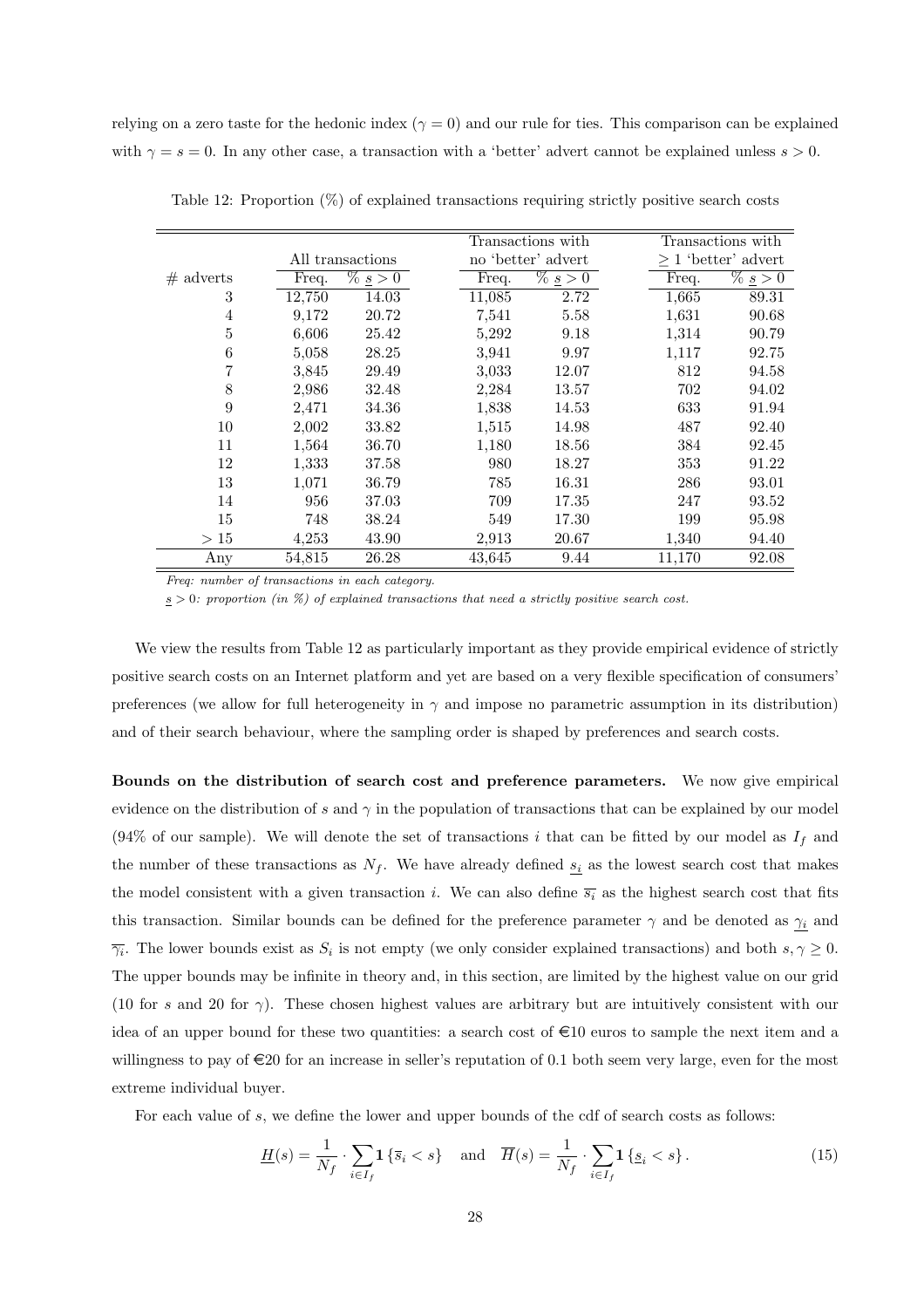We can similarly define bounds for the cdf of  $\gamma$ . Also, if we take the averages in [\(15\)](#page-29-1) among transactions with at least one 'better' advert, we get bounds on the cdf of s and  $\gamma$  for these specific transactions. It is important to note that these bounds are not sharp: all cdf's consistent with the data must be within these bounds but the converse is not true. To get sharp bounds for the cdf of  $(s, \gamma)$ , we would need convex identified sets  $S_i$ . Even if we impose more structure on consumers' beliefs, this may not be the case.<sup>[28](#page-30-0)</sup> We thus choose to keep a flexible specification of the model and produce non-necessarily sharp bounds, which are still informative.



<span id="page-30-1"></span>Figure 4: Bounds on the cdf of minimum search cost s

The bounds on the cdf of search costs are shown in Figure [4,](#page-30-1) in the population of all explained transactions and of explained transactions with 'better' adverts. We first note that in both cases, the lower bound is close to (but different from) 0. This is not systematic though as we can see that the lower bound is not flat. The second remark is that if we look at all explained transactions, the bounds we find are wide. This was expected as we know from Table [12](#page-29-0) that 73.7% of transactions can be explained with search costs equal to 0. However, if we focus on transactions with 'better' adverts, we get tighter bounds and search costs can be relatively high, with a median at  $\in$ 4 for s. Hence, the average search cost over the whole population can be very low but, for those who have a positive search cost, this cost can be quite high.

Turning now to the bounds on the cdf of  $\gamma$  displayed in Figure [5,](#page-31-0) we see that these bounds are relatively tight. The median of the MWP for x is between 0 and  $\epsilon$ 3 and, if we focus on transactions with 'better' adverts, between 1 and  $\in$ 2. Hence, in addition to finding positive and relatively large search costs, we also show that consumers reveal a substantial willingness to pay for non-price characteristics.

<span id="page-30-0"></span><sup>&</sup>lt;sup>28</sup>We have explored how additional structure on the beliefs can shape the identified sets  $S_i$ . More details on this issue are available upon request.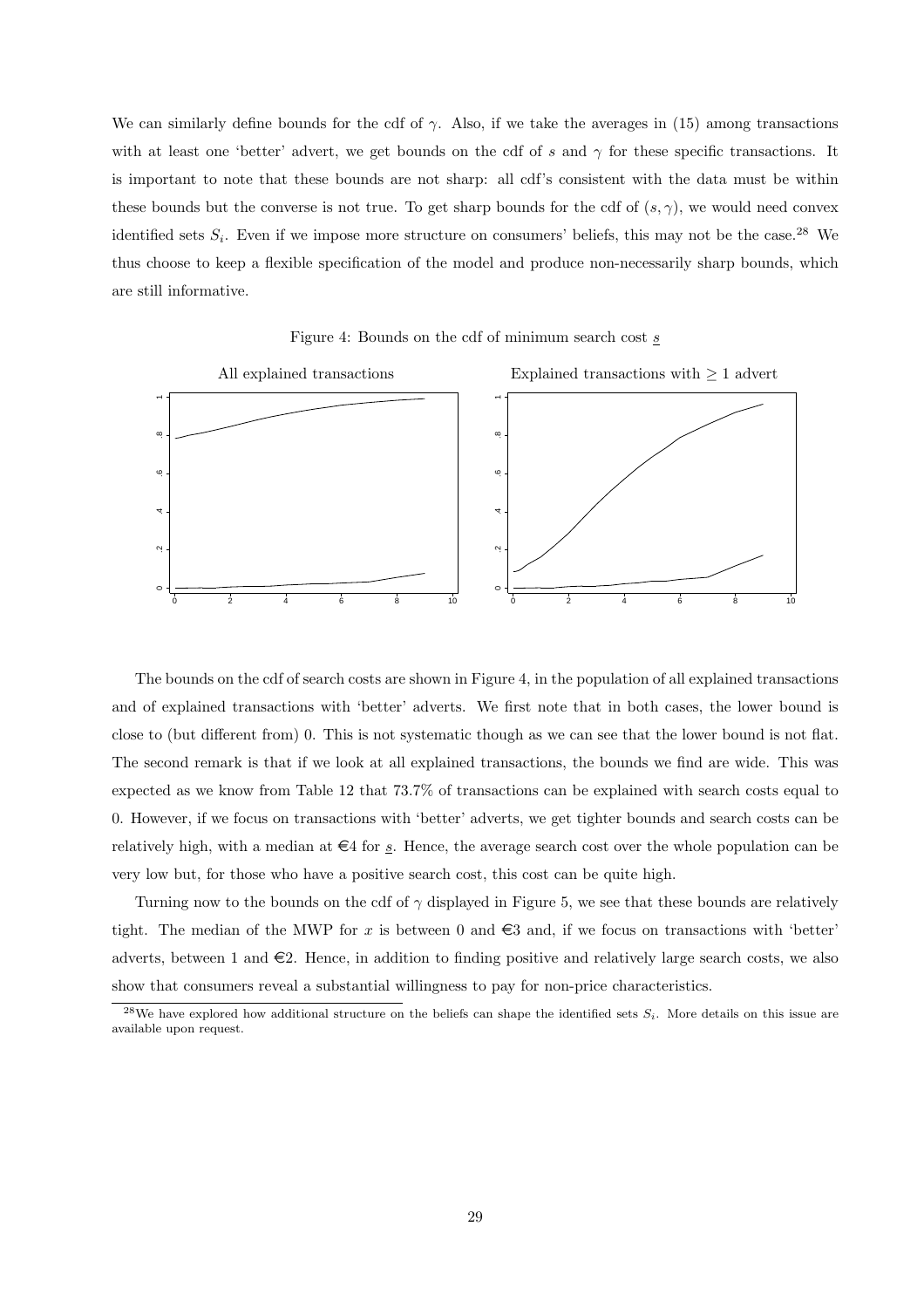

<span id="page-31-0"></span>Figure 5: Bounds on the cdf of minimum preference parameter  $\gamma$ 

We can also have a first look at the joint distribution of s and  $\gamma$ . We have defined  $\underline{s}_i$  as the lowest search cost that makes our model fit transaction  $i$ . For this transaction  $i$  and this value of  $s$ , we can now define  $\gamma_i(s)$  as the lowest MWP such that the model fits transaction i when  $s = s_i$ . We now check whether  $\gamma(s)$ increases with  $\underline{s}$  i.e. whether consumers facing higher search costs have stronger preferences for the hedonic component x. To this end, we show in Figure [6](#page-31-1) how the median of  $\gamma(g)$  varies with s. The pattern is clearly increasing. This suggests a positive correlation between the presence of seach costs and a positive willingness to pay for x among consumers.

Figure 6: First look at the joint distribution of preferences and search cost,  $\gamma(s)$  vs s.

<span id="page-31-1"></span>

 $\underline{\gamma}(s) =$  lowest  $\gamma$  such that the transaction is explained with search cost s.

**Sampling strategies.** Now that we have identified the sets of parameters  $(s, \gamma)$ , we can delve further into the sampling patterns studied in Section [5.1](#page-25-1) and produce more statistics on the sampling order. Since  $(s, \gamma)$ are only set-identified, we need to select for each explained transaction i a value of  $(s, \gamma)$  in  $S_i$ . We choose to focus on the lowest search cost needed to explain the transaction,  $s = s_i$ , and its corresponding lowest MWP,  $\gamma = \gamma(\underline{s})$ . Of course this is only an illustrative example, but it will help to connect our results on the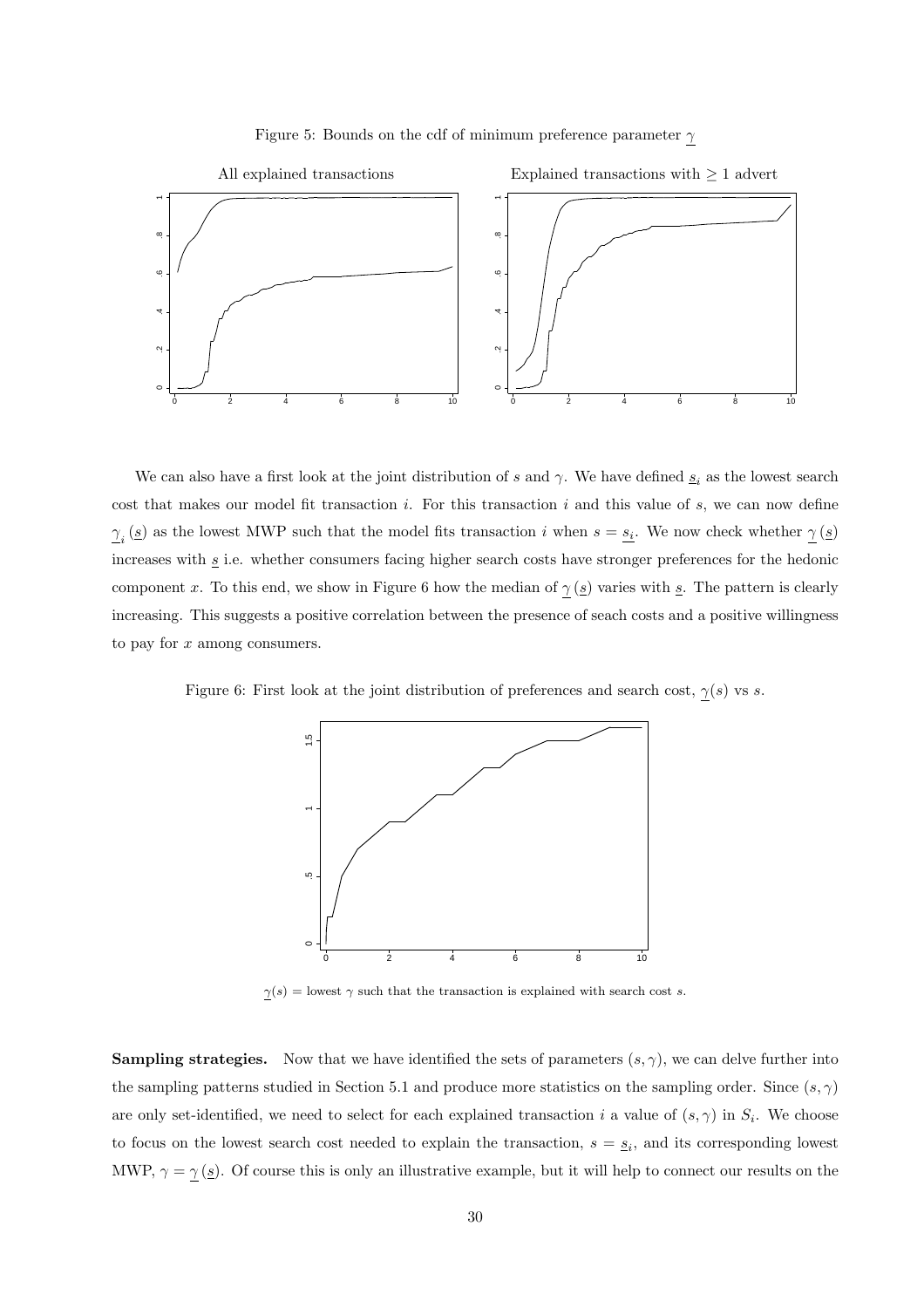distribution of  $(s, \gamma)$  to the considerations regarding sampling behaviour in the previous section. For these values, we can compute for each transaction the utilities and reservation utilities of each advert. We can then see how often the sold advert  $i$  has the highest  $r$ , in which case it will be sampled first (or sampled first with positive probability if other adverts have the same r). We also look at the highest sampling order of the advert sold i, which will be given by the highest observed rank of  $r_i$  –in other words the number of adverts sampled before the chosen one. Lastly, we can check whether the consumer keeps sampling adverts once he has drawn the advert that he will eventually buy. According to the model shown in Section [2,](#page-6-1) this will happen if there is an alternative advert j such that  $u_j \leq u_i < r_j < r_i$ . For these statistics to make sense, we focus on transactions that can be explained by the model and for which search costs are strictly positive,  $s > 0$  (if  $s = 0$  can account for the observed choice then sampling order is not a meaningful concept any more).

| $#$ Adverts | Freq.  | $%$ Samp. $1st$ | Max            | % Keep samp. |
|-------------|--------|-----------------|----------------|--------------|
| 3           | 1,789  | 82.39           | $\overline{2}$ | 0.34         |
| 4           | 1,900  | 74.16           | 3              | 2.90         |
| 5           | 1,679  | 69.03           | 4              | 4.82         |
| 6           | 1,429  | 66.06           | 5              | 6.79         |
| 7           | 1,134  | 62.26           | 6              | 8.29         |
| 8           | 970    | 60.41           | 7              | 8.97         |
| 9           | 849    | 58.54           | 8              | 8.72         |
| 10          | 677    | 56.28           | 9              | 9.60         |
| 11          | 574    | 51.22           | 10             | 11.32        |
| 12          | 501    | 51.70           | 11             | 8.78         |
| 13          | 394    | 53.81           | 9              | 11.68        |
| 14          | 354    | 54.24           | 10             | 12.99        |
| 15          | 286    | 52.45           | 11             | 10.14        |
| >15         | 1,867  | 46.33           | 28             | 9.27         |
| Any         | 14 403 | 63.38           | 28             | 6.68         |

<span id="page-32-0"></span>Table 13: Sampling strategies, explained transactions with  $s = s > 0$ 

 $%$  Samp. 1<sup>st</sup>:  $%$  of transactions where the advert bought was sampled first.

Max: maximum sampling order of advert bought.

% keep samp.: % of transactions where the advert bought was not sampled last.

Results are in Table [13.](#page-32-0) We see that the sold advert has the highest reservation value (and is thus sampled first) 63% of the time. This figure decreases sharply, from 82% to less than 50%, with the number of adverts. We also note that adverts sold can also have a high sampling order, as the maximum rank of  $r_i$ is often close to the actual number of adverts on the screen. This means that in some cases, the sold advert was sampled after most of the other adverts. The last column of Table [13](#page-32-0) shows that consumers may carry on sampling adverts after they have drawn the one that they will eventually buy. This is consistent with the search patterns found by [De Los Santos et al. \(2012](#page-37-1)) albeit in a different context (search for books across e-commerce websites). As discussed in Section [2](#page-6-1) and now shown with this set of results, such a consumer behaviour is consistent with a sequential directed search model.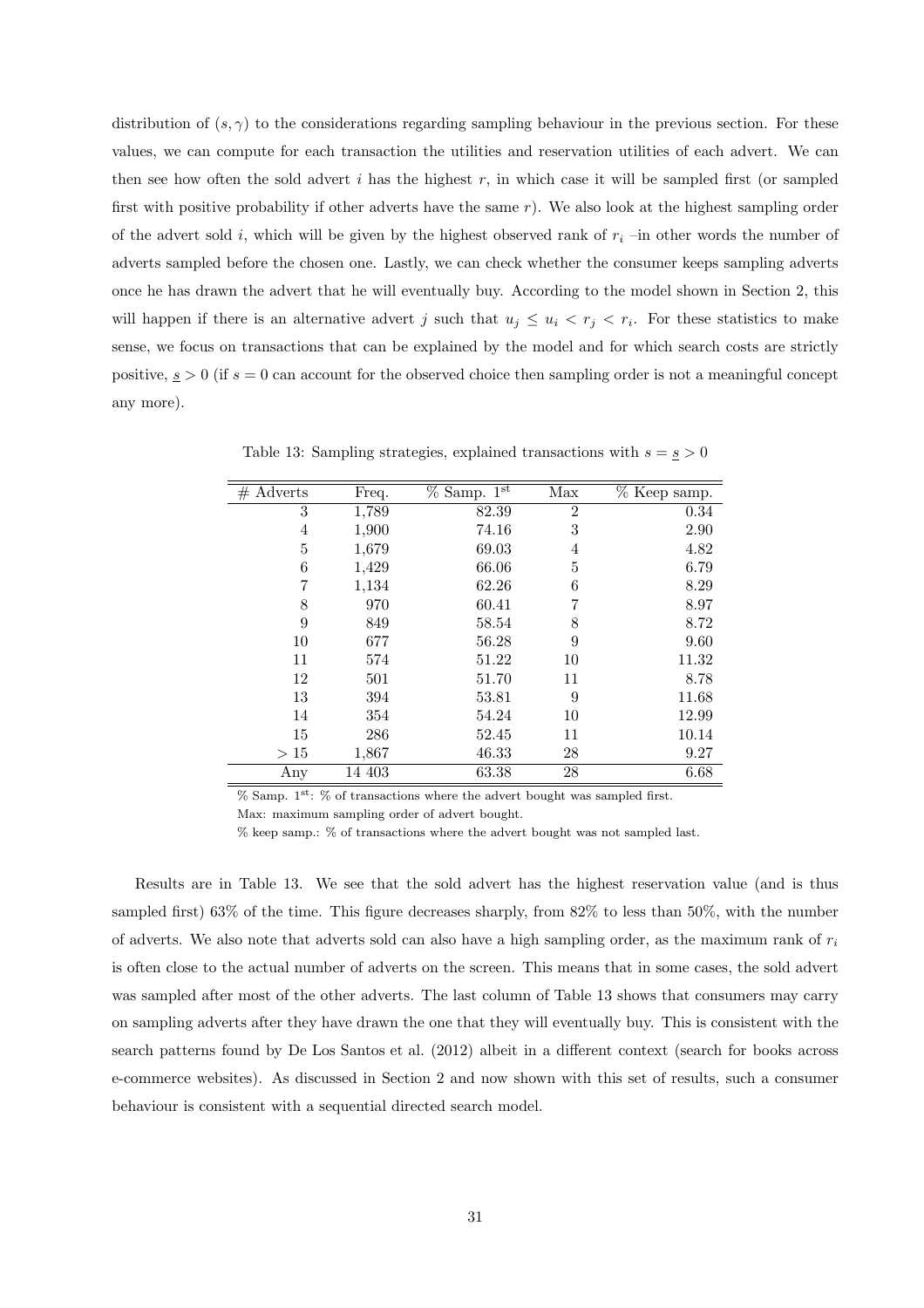#### <span id="page-33-0"></span>5.3 Robustness checks

Alternative specifications. In this paper, we have chosen to estimate sets of parameters and not to impose restrictions on the distribution of heterogeneity. Our results thus do not hinge on parametric distributional assumptions. However, to produce the scalar hedonic index  $\beta$  and the consumers' beliefs  $\psi$  in Sections [4.1](#page-20-1) and [4.2,](#page-23-0) we had to make two choices. First, since  $\beta$  is only set-identified, we had to impose a criterion, [\(14\)](#page-22-2), to select a value in the identified set. Secondly, we have used a parametric specification of the beliefs  $\psi$  rather than the one estimated by kernel. In this section, we show that our results are robust to changes with respect to these two specification choices.

We explore two alternatives for the estimation of  $\beta$ . In the first one, we still consider the set B obtained by maximizing the criterion  $C_1$  (see [\(13\)](#page-21-4)), but instead of minimizing the average error  $C_2$  (see [\(14\)](#page-22-2)) we select a value in this set that minimizes the weighted average error, where the weights are given by the relative price difference:

$$
\sum_{J=2, p_i > p_j} \mathbf{1} \left\{ \beta \left( x_j - x_i \right) \ge 0 \right\} \left[ \beta \left( x_j - x_i \right) \right]^2 \cdot w_i, \text{ where } w_i = \frac{p_i - p_j}{\sum_{J=2, p_i > p_j} \mathbf{1} \left\{ \beta \left( x_j - x_i \right) \ge 0 \right\} \left( p_i - p_j \right)} \tag{16}
$$

The motivation for these weights is that if  $p_i$  is much larger than  $p_j$ , then the consumer must have a large MWP for  $x$  to compensate for this price difference. Violations of  $(12)$  will be more problematic for these transactions, i.e. "further" away from a behaviour consistent with our model, so we assign them a larger weight when minimizing the average error. The resulting estimate of  $\beta$  is very close to the one we obtained with the benchmark specification.

The other specification we consider for  $\beta$  is based on a logit regression. This time we do not use the identified set of values that maximizes  $C_1$ . Instead, we follow a discrete choice approach. We consider transactions with  $J = 2$  adverts and  $p_i > p_j$  and we estimate the probability that one advert is sold as a logistic function of the difference between the non-price characteristics of the two adverts. This yields an estimate of  $\beta$  which is still close to the benchmark value found in Section [4.1](#page-20-1) so, even if it does not maximize  $C_1$ , it still fits the transactions with two adverts and  $p_i > p_j$  very well.

As the results in Table [14](#page-34-0) show, changing the specification for  $\beta$  does not affect the results, whether we look at the fit, at the role of search costs or at the distribution of s and  $\gamma$ .

The second robustness check pertains to the specification of consumer beliefs, through the  $\psi$  function. In our benchmark results, we have used a parametric approximation of  $\psi$  (with a cubic polynomial in p and x) to ensure that beliefs were relatively smooth and that consumers expect a higher hedonic index x when prices increase (which was already the case for most price levels in the data). We now look at estimation results based on the  $\psi$  function estimated by kernel (see Section [4.2\)](#page-23-0). Table [14](#page-34-0) shows that the conclusions are qualitatively similar to those reached with the parametric specification, apart from the following two differences. First, the fit on transactions with 'better' adverts decreases substantially, from 76% to 46%. Secondly, the distribution of minimum search costs  $s$  shifts to the left (i.e. search costs are lower), which follows from the fact that we cannot explain as many transactions with 'better' adverts. The overall fit of the model remains quite high (84%).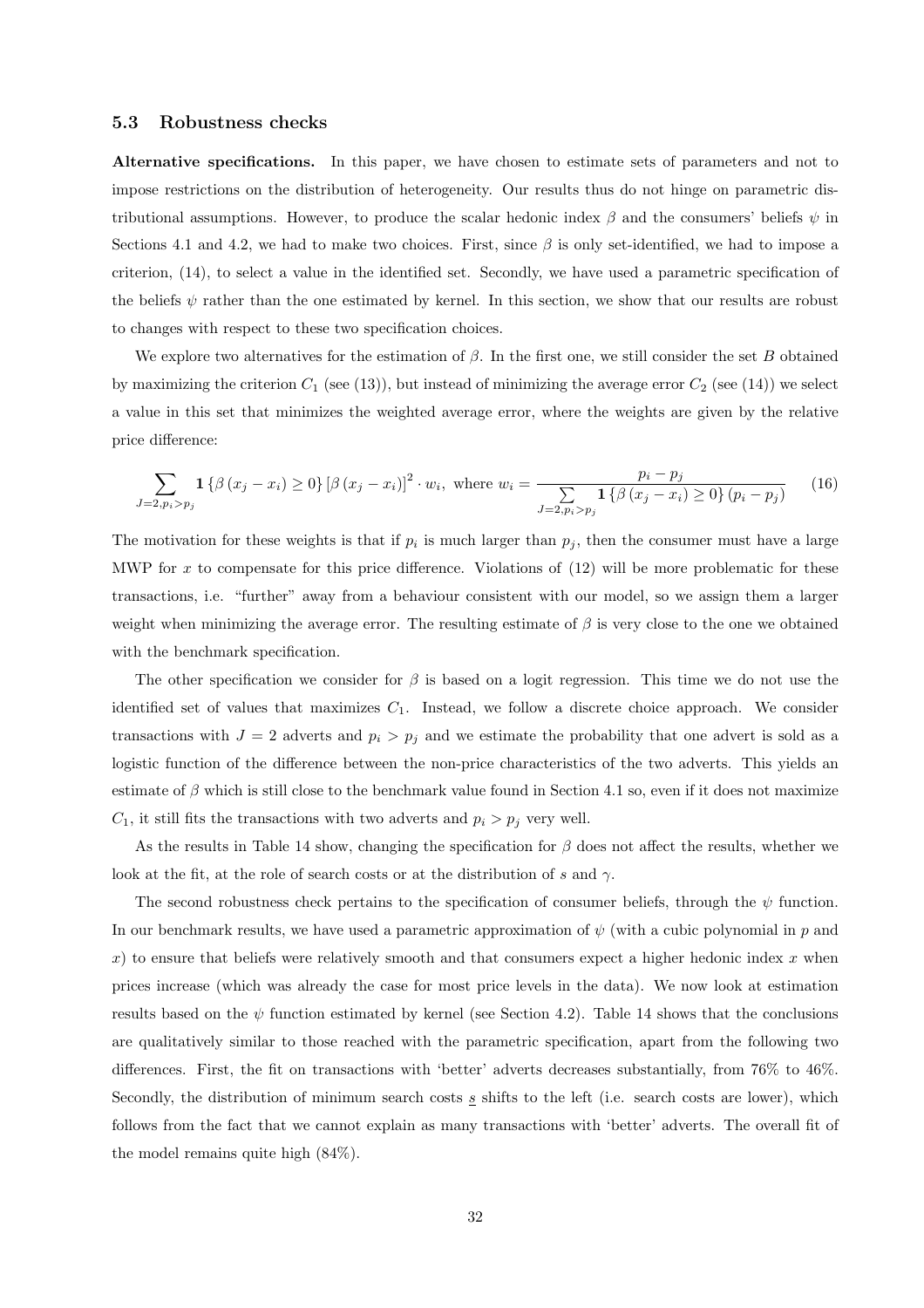This is intuitive as transactions with 'better' adverts are often such that  $p_i > p_j$  (the advert sold is more expensive than the better alternative). For this transaction to be explained by the model, it must be that  $i$ is drawn and j is not. If i is more expensive, consumers must expect a better x in order to sample i first. This will not always be the case if  $\psi_p(x)$  does not increase with p. Hence the jagged patterns shown in Figure [2b](#page-24-0) for the kernel specification negatively affect the fit of the model. This will not happen with the parametric specification so we can find a value of  $(s, \gamma)$  such that i is drawn before j. However we also need a high enough search cost so that j is not drawn. This is why the cdf of search costs shifts to the right when using the parametric specification.

Specification β bench. β price β logit β bench.  $\psi$  param.  $\psi$  param.  $\psi$  param.  $\psi$  kernel pass rate  $(\%)$  among transactions - any 93.69 93.66 94.06 83.77 - with no 'better' advert  $99.50$   $99.47$   $99.61$   $96.42$ - with  $\geq 1$  'better' advert 76.30 76.37 77.29 45.86 share  $(\%)$  of explained transactions with  $s > 0$ - any 26.28 26.48 26.47 17.54 - with no 'better' advert 9.44 9.53 9.54 6.54 - with  $\geq 1$  'better' advert 92.08 92.17 92.31 86.82 share  $(\%)$  of explained transactions with  $\geq 1$  'better' advert and:  $\frac{s}{5} = 0$  7.92 7.83 7.69 13.18  $-0 < \underline{s} \leq 0.5$   $3.23$   $2.90$   $3.04$   $15.27$  $-0.5 < \underline{s} \le 1$   $3.57$   $3.67$   $4.74$   $9.07$ -  $1 < \underline{s} \le 2$  12.19 11.66 12.21 12.62  $-2 < \underline{s} \leq 3$  7.89 7.73 7.09 5.91  $-3 < \underline{s} \le 4$  21.83 22.10 23.01 14.97 -  $4 < \underline{s} \le 5$  12.11 12.02 12.07 8.46  $-5 < \underline{s}$  31.25  $31.25$  32.08  $30.16$  20.52 share  $(\%)$  of explained transactions with  $\geq 1$  'better' advert and:  $- \gamma = 0$  7.92 7.83 7.69 13.18  $-0 < \gamma \le 0.5$  5.98 5.38 7.47 10.01  $-0.5 < \gamma \le 1$  29.71 23.83 48.21 24.71  $-1 < \gamma \le 1.5$   $37.28$   $39.53$   $28.22$   $29.70$  $-1.5 < \gamma \le 2$  17.47 20.57 7.37 14.15  $-2 < \gamma \le 2.5$  1.01 2.00 0.63 3.87  $-2.5 < \gamma \le 3$  0.30 0.40 0.20 1.10  $-3 < \gamma$  0.33 0.45 0.21 3.28

<span id="page-34-0"></span>Table 14: Results using alternative specifications of  $\beta$  or  $\psi$ 

 $\beta$  bench. is the benchmark value found in Section [4.1.](#page-20-1)

 $β$  price is found using relative prices as weights in [\(14\)](#page-22-2).

β logit is found by regressing a "sold" dummy on advert characteristics for transactions with  $J = 2$  and  $p_i > p_j$ .

 $\psi$  param. and  $\psi$  kernel refer to the parametric (benchmark) and kernel specifications presented in Section [4.2.](#page-23-0)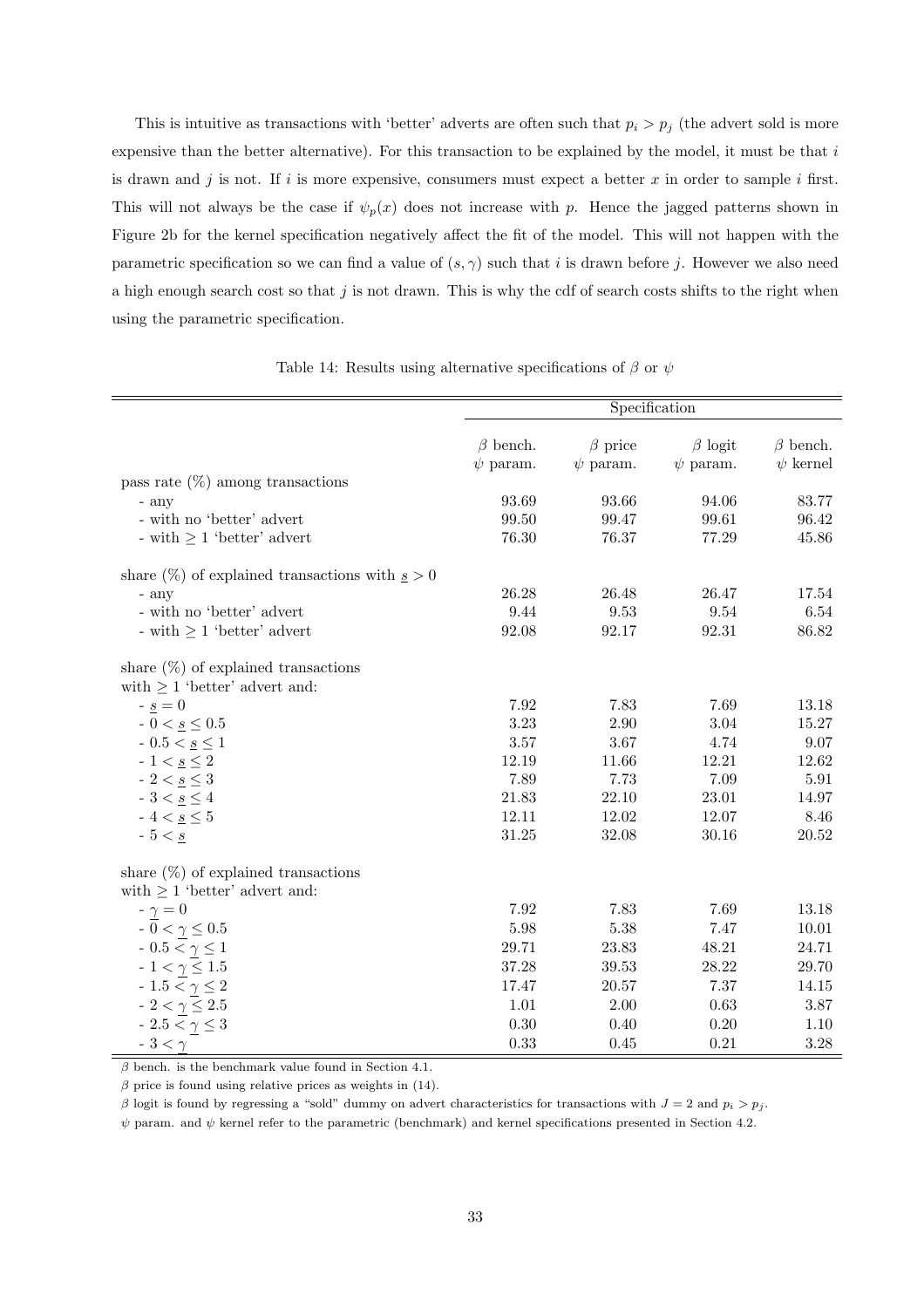Alternative estimation sample. So far we have focused on CD transactions during the third quarter of 2007. We now show that our results still hold when considering other time periods or another product category (DVD). We use three alternative samples: CD transactions during the first quarter of 2007, CD transactions during the second quarter of 2007 and DVD transactions during the third quarter of 2007. In all cases, we use our benchmark specification for  $\beta$  and  $\psi$ . We also use the same selection criteria for products (catalog price between 10 and 25 $\epsilon$ ) and transactions (no advert has a price below 1 or above 20 $\epsilon$ ) as in our benchmark sample (see section [3.3\)](#page-15-1). We present in Table [15](#page-35-0) the main estimation results obtained when using each of these samples and, for comparison, the benchmark results from Section [5.2.](#page-27-0)

<span id="page-35-0"></span>Table 15: Results using alternative estimation samples

|                                                     | Estimation sample |           |          |            |  |
|-----------------------------------------------------|-------------------|-----------|----------|------------|--|
|                                                     |                   |           |          |            |  |
|                                                     | CD                | CD        | CD       | <b>DVD</b> |  |
|                                                     | 2007Q3            | 2007Q2    | 2007Q1   | 2007Q3     |  |
| pass rate $(\%)$ among transactions                 |                   |           |          |            |  |
| - any                                               | 93.69             | 92.40     | 93.36    | 86.34      |  |
| - with no 'better' advert                           | 99.50             | 99.59     | 99.52    | 99.16      |  |
| - with $\geq 1$ 'better' advert                     | 76.30             | 70.97     | 76.35    | 60.52      |  |
| share $(\%)$ of explained transactions with $s > 0$ |                   |           |          |            |  |
| - any                                               | 26.28             | 24.75     | 27.95    | 31.49      |  |
| - with no 'better' advert                           | 9.44              | 8.92      | 10.21    | 13.08      |  |
| - with $\geq 1$ 'better' advert                     | 92.08             | 90.98     | 91.72    | 92.30      |  |
| share $(\%)$ of explained transactions              |                   |           |          |            |  |
| with $\geq 1$ 'better' advert and:                  |                   |           |          |            |  |
| $-\underline{s}=0$                                  | 7.92              | 9.02      | 8.28     | 7.70       |  |
| $-0 < \underline{s} \leq 0.5$                       | 3.23              | 1.09      | 1.61     | 5.32       |  |
| - 0.5 < $\underline{s} \leq 1$                      | 3.57              | 1.23      | 3.15     | 4.85       |  |
| - $1 < \underline{s} \leq 2$                        | 12.19             | 5.77      | 7.98     | 9.43       |  |
| - $2 < \underline{s} \leq 3$                        | 7.89              | $5.06\,$  | 6.66     | 4.56       |  |
| - $3 < \underline{s} \leq 4$                        | 21.83             | 21.61     | 22.76    | 15.78      |  |
| - $4 < \underline{s} \leq 5$                        | 12.11             | $13.52\,$ | 15.49    | 11.73      |  |
| $-5 < s$                                            | 31.25             | 42.70     | 34.08    | 40.63      |  |
| share $(\%)$ of explained transactions              |                   |           |          |            |  |
| with $\geq 1$ 'better' advert and:                  |                   |           |          |            |  |
| $-\gamma=0$                                         | 7.92              | 9.02      | 8.28     | 7.70       |  |
| - $0<\gamma\leq0.5$                                 | 5.98              | $3.61\,$  | 2.83     | 3.86       |  |
| $-0.5 < \gamma \leq 1$                              | 29.71             | 10.40     | 5.30     | $3.08\,$   |  |
| $-1 < \underline{\gamma} \leq 1.5$                  | 37.28             | $31.86\,$ | 19.39    | 11.27      |  |
| - $1.5 < \gamma \leq 2$                             | 17.47             | 29.04     | 55.78    | 43.62      |  |
| - $2<\underline{\gamma}\leq 2.5$                    | 1.01              | 9.57      | 7.62     | 16.83      |  |
| - 2.5 < $\gamma \leq 3$                             | 0.30              | 3.34      | $\,0.64$ | 7.77       |  |
| $-3 < \gamma$                                       | 0.33              | 3.16      | 0.16     | 5.87       |  |

The main results on search costs and preferences using these alternative samples are similar to those we obtain in our benchmark case (shown in the first column of Table [15\)](#page-35-0). The second and third columns of Table [15](#page-35-0) show that results for CDs still hold if we consider the first two quarters of 2007. In the last column,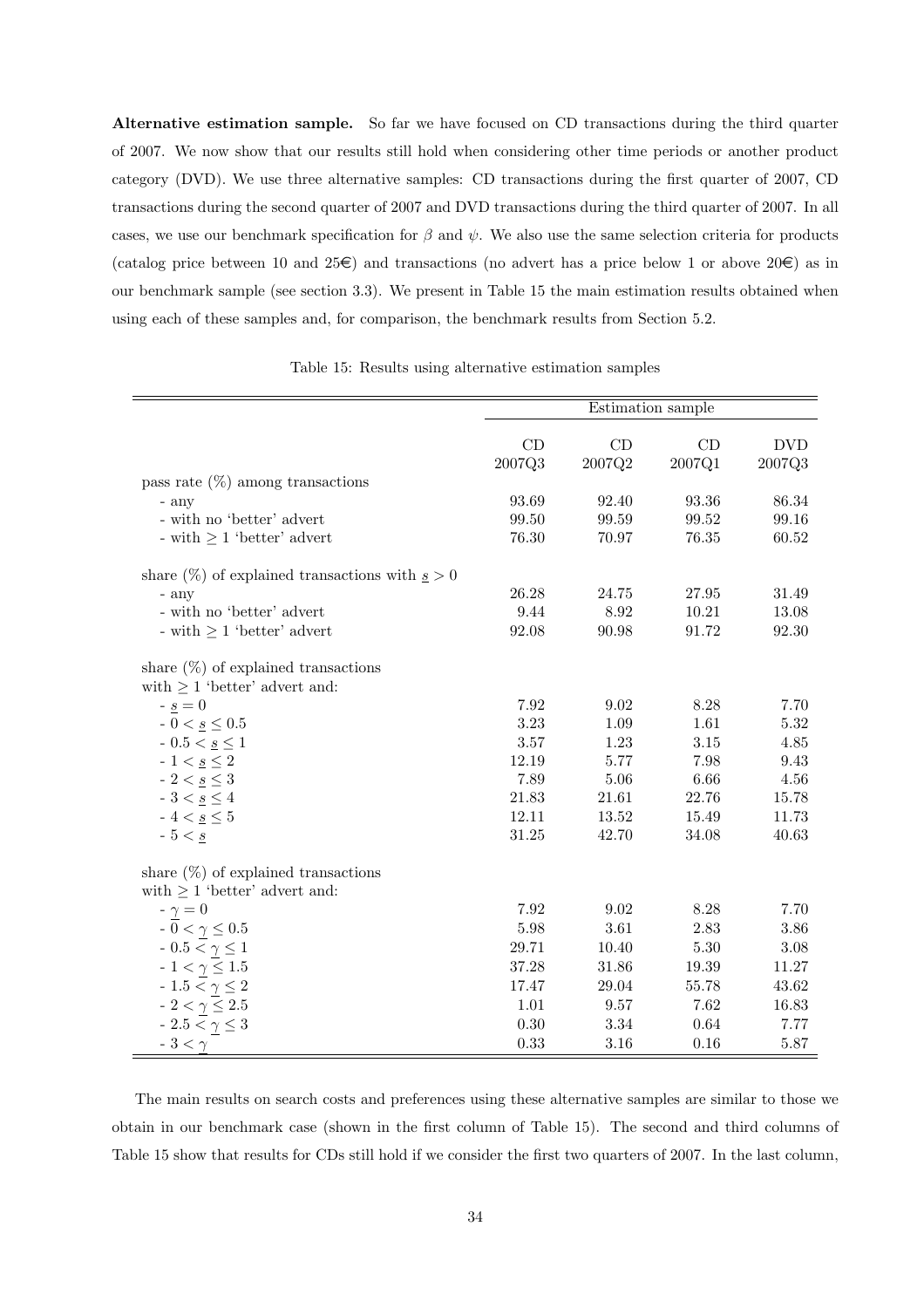we see that consumer preferences and search costs also play an important role in DVD transactions. Even though the fit is slightly lower than for  $CDs$ ,<sup>[29](#page-36-1)</sup> we note that our model can explain 86% of all transactions and 60% of transactions where a 'better' advert was available. Results also show that some consumers are willing to pay substantially more for better advert characteristics and can face relatively high search costs. In particular, 31% of the explained transactions for DVDs are not consistent with a perfect information model.

## <span id="page-36-0"></span>6 Conclusion

In this paper we have conducted a structural analysis of consumer preferences and search costs using a directed sequential search model with flexible heterogeneity along these two dimensions. Our approach can account for a wide range of search patterns, where the sampling order depends on both the individual preferences of consumers and on their search cost. In particular consumers may not necessarily sample adverts by monotonous (decreasing or increasing) price order. Indeed, having strong preferences for nonprice characteristics and expecting these characteristics to improve with the advert price may lead one to sample expensive adverts first. We are not aware of an empirical analysis, not necessarily using Internet data, based on this type of sequential, directed and preference-driven search model.

As far as we know, this paper also innovates on the methodological front by taking a revealed-preferencesbased empirical approach to a search model. To this end, we choose to set identify and estimate our model, using a characterisation of the sets of preference and search cost parameters that follows from the optimal search-and-purchase strategies. This allows us to highlight the important role played by search costs and individual preferences in the transactions taking place on PriceMinister. In particular, we show that a flexible modeling of unobserved heterogeneity is important. Indeed, while the majority of transactions could be explained by a perfect information model, we find that a substantial share of purchases (more than a fourth) must have been made by consumers facing positive, sometimes high, search costs.

There are two directions in which we could extend our work. First, keeping a partial equilibrium analysis, one could try to enrich further the modeling of consumer search by allowing for consumers' beliefs to change across draws (i.e. learning) or for an unobserved advert characteristics. Each of these two extensions would be interesting but raises challenging modeling issues that would lead to a more parametric approach and thus do not really fit in the flexible framework used in this paper.

A possible direction for future extension of this framework would consist in closing our model and thus solving for sellers' optimal price posting strategy given consumers' search behaviour. The characterization of the identified sets that we derived from the optimal search-and-purchase strategies could be used to compute a seller's probability of making a transaction at a given price conditionally on the distribution of preferences and search costs. This distribution could be parametrized whilst making sure that it fits within the bounds found in our partial equilibrium analysis. We could then try to assess the respective roles of the heterogeneity in consumer preferences, search costs and seller characteristics in the substantial price dispersion observed

<span id="page-36-1"></span><sup>&</sup>lt;sup>29</sup>This small loss in the fit of the model comes from the fact that the expected scalar hedonic index increases less with price for DVDs than it does for CDs. We would thus need higher values of the marginal willingness to pay  $\gamma$  to explain more transactions. We prefer to document the fit performance of our model whilst keeping reasonable values of  $\gamma$  and s.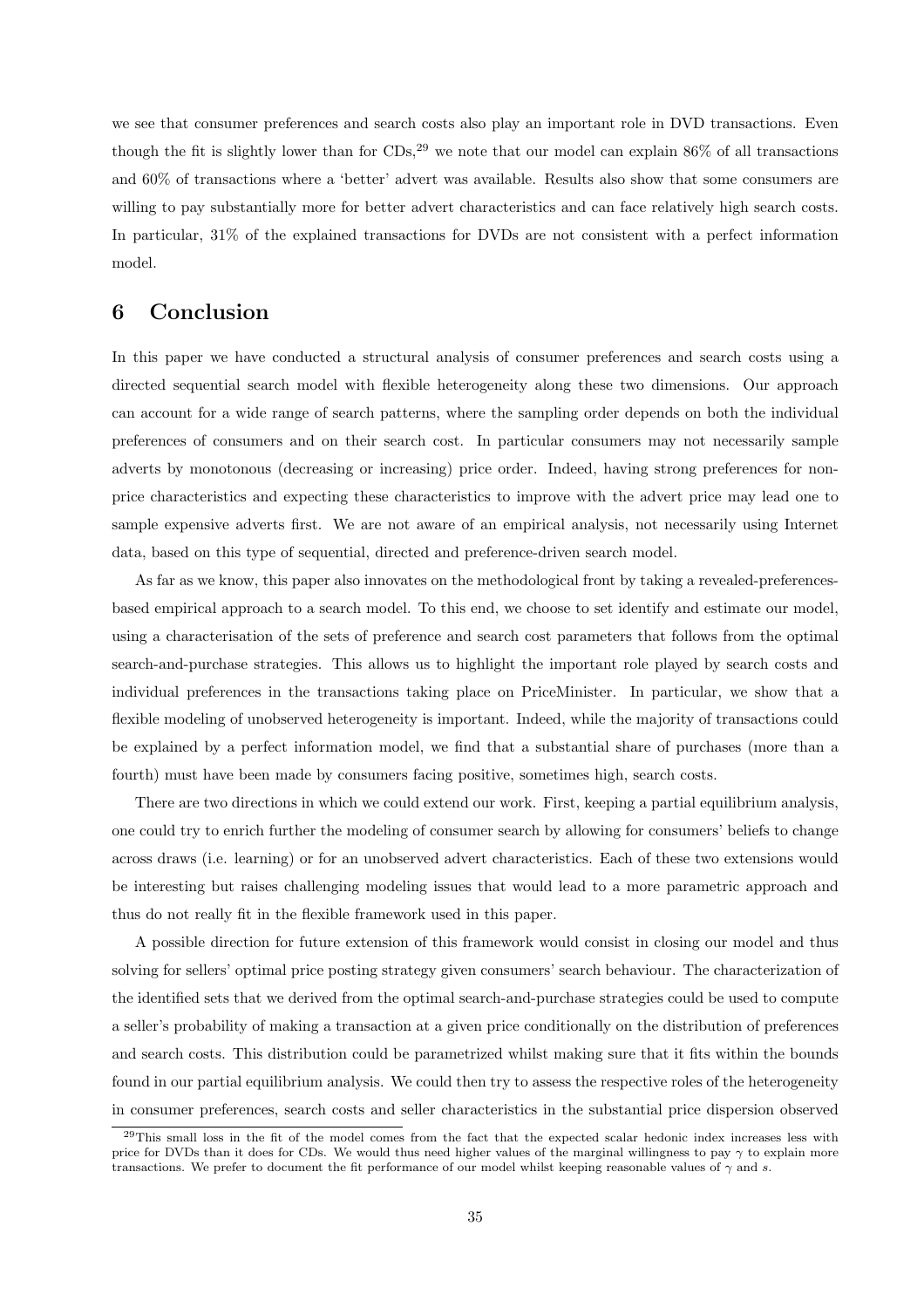in the Internet and documented in this paper. Further issues, however, would arise from the fact that sellers advertise many products at once and may have a global strategy in terms of their reputation and prices that goes beyond what we observe for a specific product.

## References

- <span id="page-37-0"></span>Baye, M., J. Morgan, and P. Scholten (2004): "Price Dispersion in the Small and in the Large: Evidence from an Internet Price Comparison Site," Journal of Industrial Economics, 52, 463–496.
- <span id="page-37-7"></span>Blow, L., M. Browning, and I. Crawford (2008): "Revealed Preference Analysis of Characteristics Models," Review of Economic Studies, 75, 371–89.
- <span id="page-37-8"></span>Cherchye, L. Crawford, I., B. De Rock, and F. Vermeulen (2009): "The Revealed Preference Approach to Demand," in Quantifying Consumer Preferences, ed. by D. Slottje, Bingley, UK: Emerald Books.
- <span id="page-37-9"></span>Cosaert, S. and T. Demuynck (2014): "Revealed preference theory for finite choice sets," Economic Theory, 56, 1–32.
- <span id="page-37-1"></span>DE LOS SANTOS, B., A. HORTAÇSU, AND M. WILDENBESST (2012): "Testing Models of Consumer Search Using Data on Web Browsing and Purchasing Behavior," American Economic Review, 102, 2955–80.

<span id="page-37-5"></span> $-(2013)$ : "Search with Learning," mimeo.

- <span id="page-37-13"></span>Dinerstein, M., L. Einav, J. Levin, and N. Sundaresan (2014): "Consumer Price Search and Platform Design in Internet Commerce," mimeo.
- <span id="page-37-2"></span>HONG, H. AND M. SHUM (2006): "Using price distributions to estimate search costs," The RAND Journal of Economics, 37, 257–275.
- <span id="page-37-3"></span>HORTACSU, A. AND C. SYVERSON (2004): "Product Differentiation, Search Costs, and Competition in the Mutual Fund Industry: A Case Study of S&P 500 Index Funds," Quarterly Journal of Economics, 119, 403–56.
- <span id="page-37-11"></span>Janssen, M. and J. Moraga-Gonzales (2004): "Strategic Pricing, Consumer Search and the Number of Firms," Review of Economic Studies, 71, 1089–1118.
- <span id="page-37-6"></span>Koulayev, S. (2014): "Estimating demand in online search markets, with application to hotel bookings," RAND Journal of Economics, 45, 553–75.
- <span id="page-37-12"></span>MORAGA-GONZALES, J. AND V. PETRIKAITE (2013): "Search Costs, Demand-Side Economies and the Incentives to Merge under Bertrand Competition," Rand Journal of Economics, 44, 391–424.
- <span id="page-37-14"></span>Morgan, P. and R. Manning (1985): "Optimal Search," Econometrica, 53, 923–44.
- <span id="page-37-15"></span>Silverman, B. (1998): "Density Estimation for Statistics and Data Analysis," London: Chapmanhall.
- <span id="page-37-4"></span>WEITZMAN, M. (1979): "Optimal Search for the Best Alternative," Econometrica, 47, 641-54.
- <span id="page-37-10"></span>Zhou, J. (2011): "Ordered Search in Differentiated Markets," International Journal of Industrial Organization, 29, 253–262.